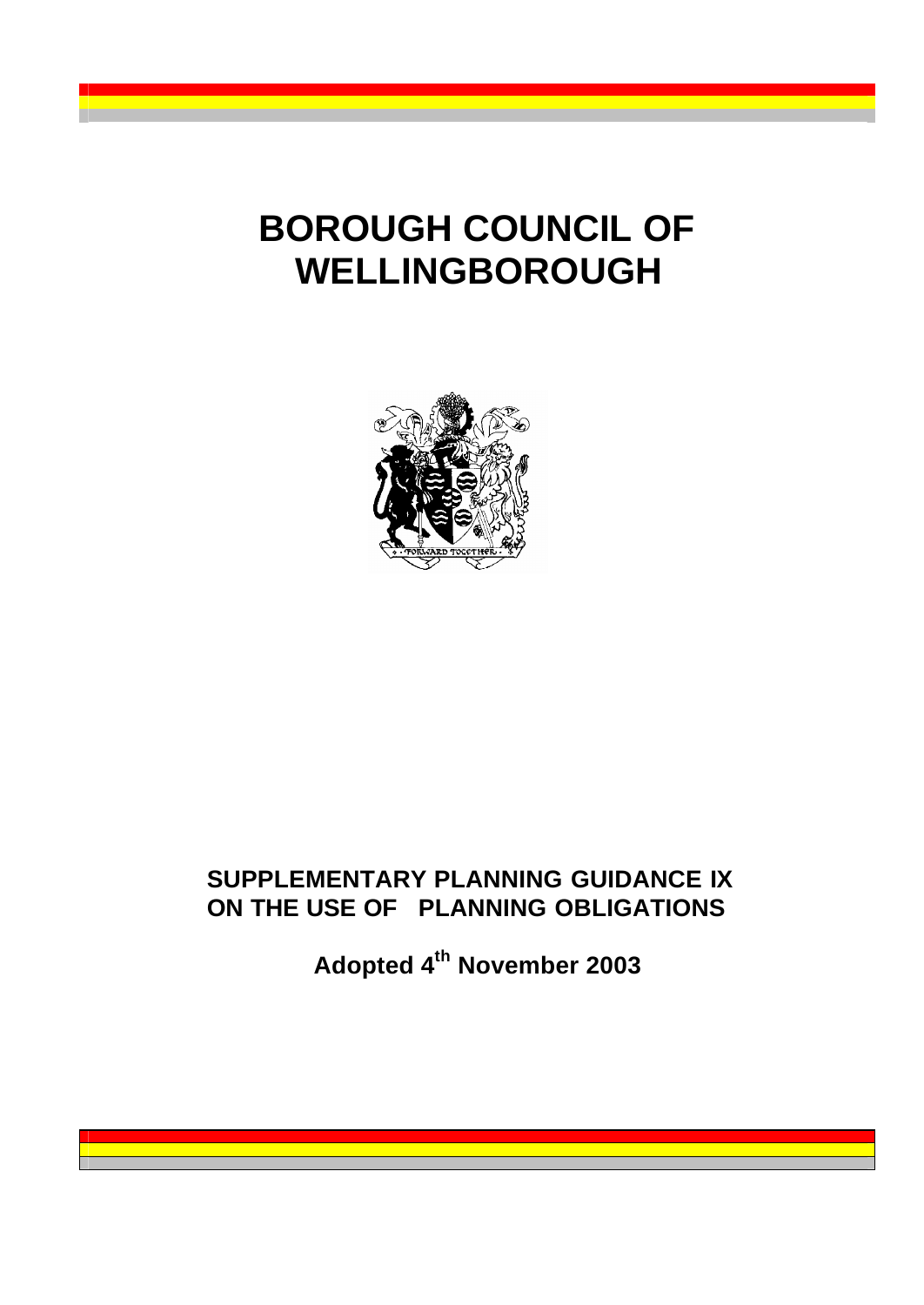**The draft version of this Guidance was subject to consultation between the 23rd June and 4th August 2003. A statement of the publicity undertaken in relation to this together with a schedule of replies and the Council's responses to these is available as a separate appendix to this document. Please contact the Council's Spatial Planning Team at Croyland Abbey, Tithe Barn Road, Wellingborough, Northamptonshire, NN8 1BJ for information on how to obtain this.** 

*This guidance has been prepared by officers of the Borough Council (Spatial Planning and Legal Services) based upon the document 'Developer Contributions – a Policy Statement', South Northamptonshire Council, August 2001. The assistance of South Northamptonshire Council in allowing parts of the above document to be reproduced here is gratefully acknowledged.*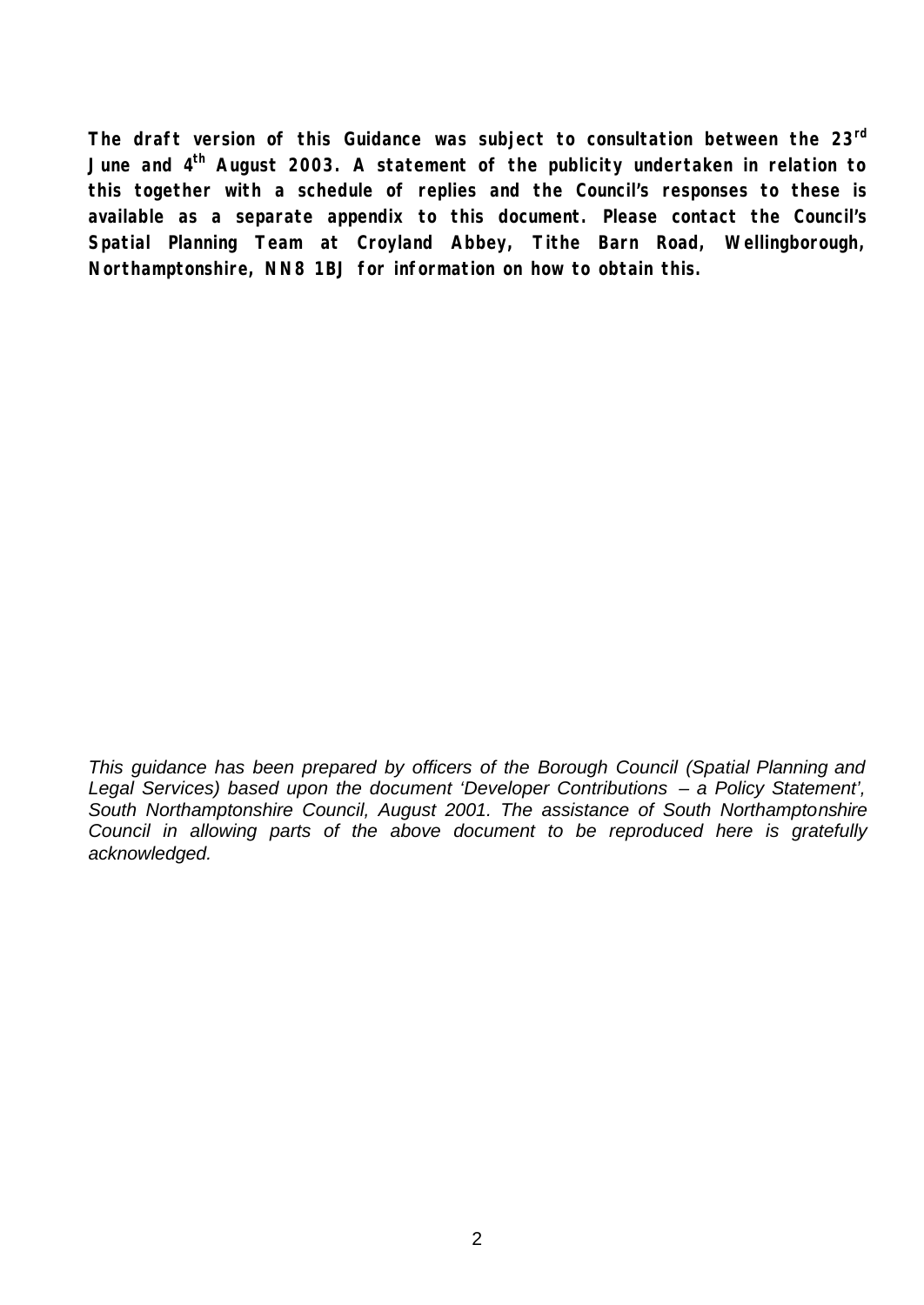#### **CONTENTS**

| <b>SECTION</b>           | <b>SUBJECT</b>                                                                          | <b>PAGE</b> |
|--------------------------|-----------------------------------------------------------------------------------------|-------------|
| 1<br>$\overline{2}$      | <b>INTRODUCTION</b><br>STATUTORY BACKGROUND<br><b>AND</b><br><b>GOVERNMENT GUIDANCE</b> | 4<br>6      |
| 3                        | <b>IMPLEMENTATION</b>                                                                   | 9           |
| $\overline{\mathcal{A}}$ | <b>DETAILED GUIDANCE</b>                                                                | 12          |
| 5                        | AIR QUALITY AND NOISE                                                                   | 13          |
| 6                        | ARCHAEOLOGY AND THE HISTORIC                                                            | 15          |
|                          | <b>ENVIRONMENT</b>                                                                      |             |
| 7                        | COMMUNITY FACILITIES AND                                                                | 18          |
|                          | ENVIRONMENTAL ENHANCEMENT                                                               |             |
| 8                        | <b>CRIME AND DISORDER</b>                                                               | 20          |
| 9                        | <b>EDUCATION</b>                                                                        | 22          |
| 10                       | COMPENSATION<br><b>FLOOD</b><br>AND<br><b>ALLEVIATION</b>                               | 25          |
| 11                       | <b>LIBRARIES</b>                                                                        | 27          |
| 12                       | NATURAL ENVIRONMENT                                                                     | 29          |
| 13                       | OPEN SPACE, SPORT<br>AND<br><b>RECREATIONAL FACILITIES</b>                              | 32          |
| 14                       | <b>PHASING</b>                                                                          | 36          |
| 15                       | PRIMARY HEALTH CARE                                                                     | 37          |
| 16                       | <b>WASTE</b><br><b>RECYCLING</b><br>AND                                                 | 39          |
|                          | <b>MANAGEMENT</b>                                                                       | 41          |
| 17<br>18                 | <b>SKILLS TRAINING</b><br><b>TRANSPORT</b>                                              | 42          |
|                          |                                                                                         |             |
| Appendix 1               | EAST'<br>'WELLINGBOROUGH                                                                | 47          |
|                          | <b>TRANSPORT REQUIREMENTS</b>                                                           |             |
| Appendix 2               | <b>CONTACTS LIST</b>                                                                    | 51          |
| Appendix 3               | GUIDANCE NOTES IN RELATION TO                                                           | 52          |
|                          | LEGAL AGREEMENTS FOR PLANNING<br><b>APPLICANTS</b>                                      |             |
|                          | USEFUL RELATED<br><b>SOME</b>                                                           | 53          |
| Appendix 4               | <b>DOCUMENTS</b>                                                                        |             |
| Appendix 5               | STANDARDS FOR CHILDREN'S PLAY                                                           | 54          |
|                          | <b>AREAS</b>                                                                            |             |
|                          |                                                                                         |             |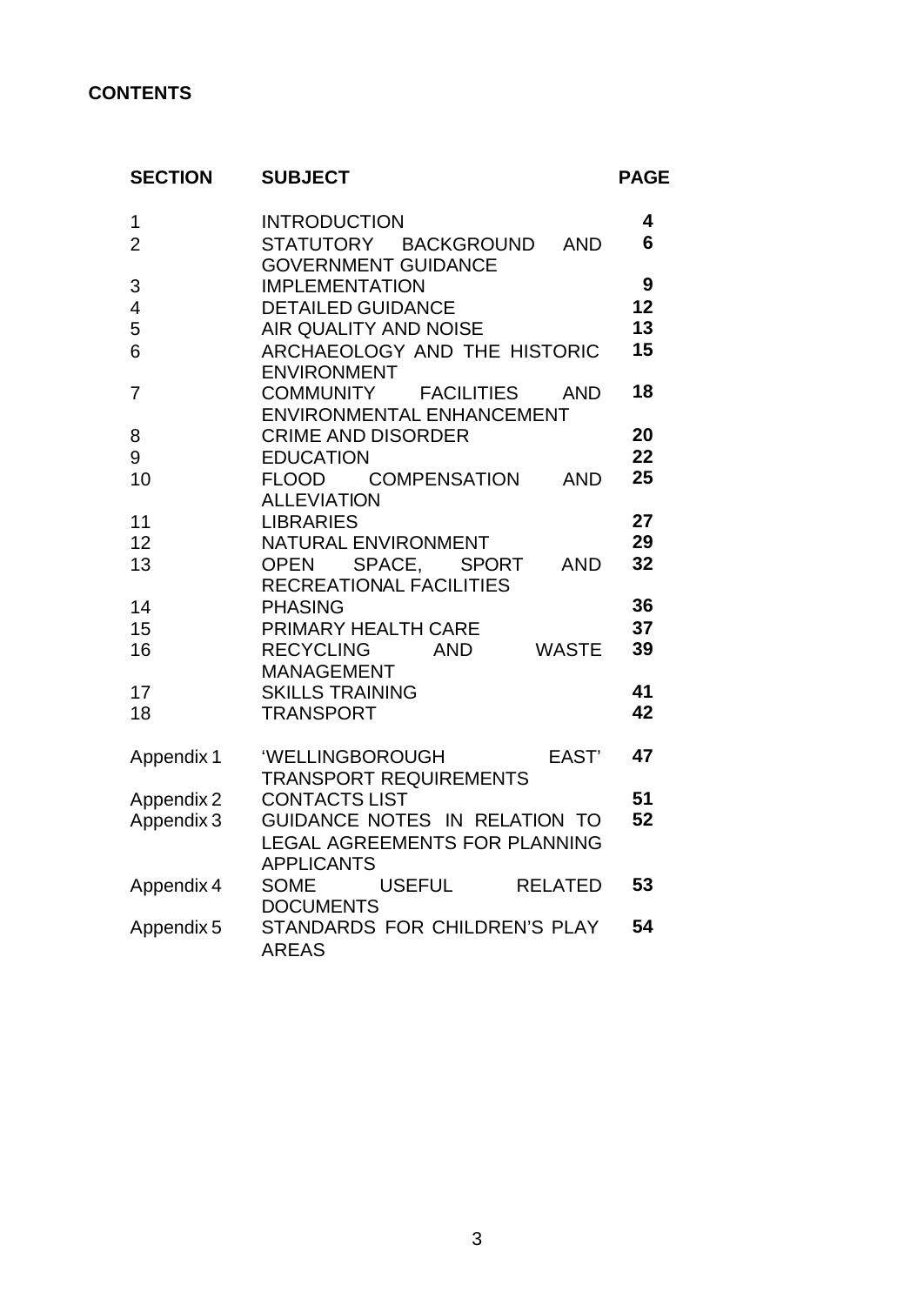#### **1. INTRODUCTION**

- 1.1 This Supplementary Planning Guidance has been prepared to assist developers, landowners and others upon when planning obligations may be appropriate and the range of infrastructure, services and facilities for which the Council may seek to enter into planning obligations in relation to development proposals within the Borough.
- 1.2 New development can create a need for new services and facilities, and can have a detrimental effect on local amenity and the quality of the environment. Planning obligations between the Council and developers can be used to secure improvements to development proposals or to secure contributions from developers towards new services or facilities that are needed as a result of a new development and enable proposals to go ahead that might otherwise have been refused.

#### **The need for guidance**

1.3 A core value of the Council is 'integrity, fairness, courtesy and openness in internal and external relations and communications'. This document is intended to assist in promoting greater transparency, confidence and certainty in relation to planning obligations. It responds to advice in the Planning Users' Concordat (agreed between the Local Government Association, the voluntary sector and the business sector in July 2000 and adopted by the Borough Council), the East Midlands Planning Charter and in the Best Value inspection report (October 2001) of the Borough Council's Planning and Building Control Services that such guidance should be provided. The Best Value report also pointed to the possibility that a lack of guidance may result in the Council missing opportunities to secure contributions towards its aims. These aims are set out below.

| <b>Aims</b>                                                                             |  |  |
|-----------------------------------------------------------------------------------------|--|--|
| <b>Services</b>                                                                         |  |  |
| " To provide quality, reliable services, which meet needs and ensure value for<br>money |  |  |
| • To ensure courteous, effective and efficient delivery of services                     |  |  |
| • To monitor the provision of services within agreed standards                          |  |  |
| • To allow for flexibility in the way services are provided                             |  |  |
| Environment                                                                             |  |  |
| • To encourage and promote environmental stewardship                                    |  |  |
| • To provide for sustainable economic development                                       |  |  |
| Communication                                                                           |  |  |
| • To allow for effective consultation with regard to provision of services              |  |  |
| To promote a culture of openness                                                        |  |  |
| To work in partnership with other bodies                                                |  |  |
| <b>Valuing Staff</b>                                                                    |  |  |
| To improve the internal communication process and allow for feedback                    |  |  |
| To provide opportunities for training and development                                   |  |  |
| To consider staff welfare                                                               |  |  |

1.4 A further issue in relation to planning obligations addressed in the Planning Users' Concordat, referred to above, is the need to ensure that unnecessary delay should not occur between the approval of a planning application and the signing of an obligation. This requires an early and positive contribution from all parties (commenced at the pre application stage). To assist, the Council has prepared a guidance note from a legal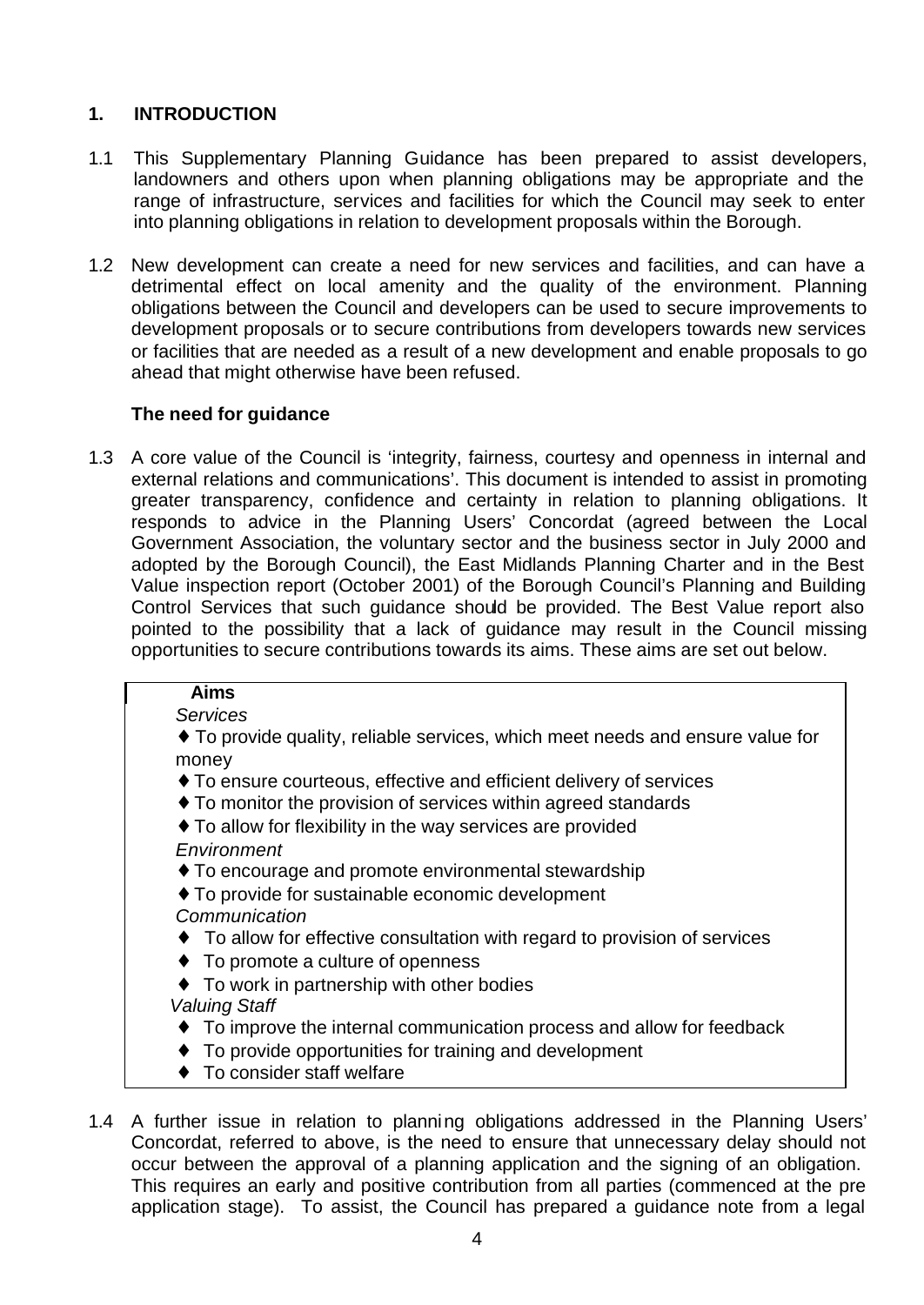point of view for applicants in relation to planning obligations. A copy of this note is attached in Appendix 3.

#### **Interpretation of guidance and review**

- 1.5 Throughout this guidance the term 'developer contributions' is referred to in relation to the practice of seeking contributions (monetary or otherwise) from developers in order to carry out necessary measures arising from the impact of their development. These contributions are made under Section 106 of the Town and Country Planning Act 1990 (or where they relate to necessary highway works, under Section 278 of the Highways Act 1980). Such contributions are made under an agreement between the developer and local planning authority or other relevant organisation.
- 1.6 The guidance has been prepared in accordance with Circular 1/97 (see section 2 below) in order to provide an indication of what might be expected in terms of developer contributions. However, since such contributions should be directly related to an individual proposal, some or all of the elements contained in the guidance may not be appropriate and in certain instances additional or alternative elements may need to be addressed. Therefore the contents are not intended to establish precise requirements or impose rigid formulae. It should also be noted that a revised circular 1/97 is expected. When this is published it may be necessary to review some aspects of this Guidance.
- 1.7 Any financial elements are intended only to provide a guide to developers and landowners. Costs will vary over time and also be dependent on location and specific schemes. Detailed discussions as to the precise nature of contributions required, including specification, will need to be undertaken between the developer and relevant organisation.
- 1.8 Guidance of this nature will inevitably relate to a snapshot in time. Besides costs, changes may occur as a result of new legislation, Government advice, adoption of new development plans or experience gained through negotiation and secured agreements. Consequently the guidance will be appraised for review on a regular basis. Similarly, the detailed information which can be made available is at present limited in relation to some individual matters covered or can be improved by further studies.
- 1.9 It should be noted that throughout this Guidance the terms 'developer' and 'landowner' are used. Sometimes these will be the same party and are therefore interchangeable but often they will not. These terms should therefore be interpreted depending on the situation prevailing at a particular site.
- 1.10 Finally, it should be noted that Paragraphs 3.15 to 3.18 of Planning Policy Guidance Note 12 (Development Plans) (DETR, 1999) give advice on the need to distinguish between Supplementary Planning Guidance and Plan policy which forms the basis for more detailed guidance.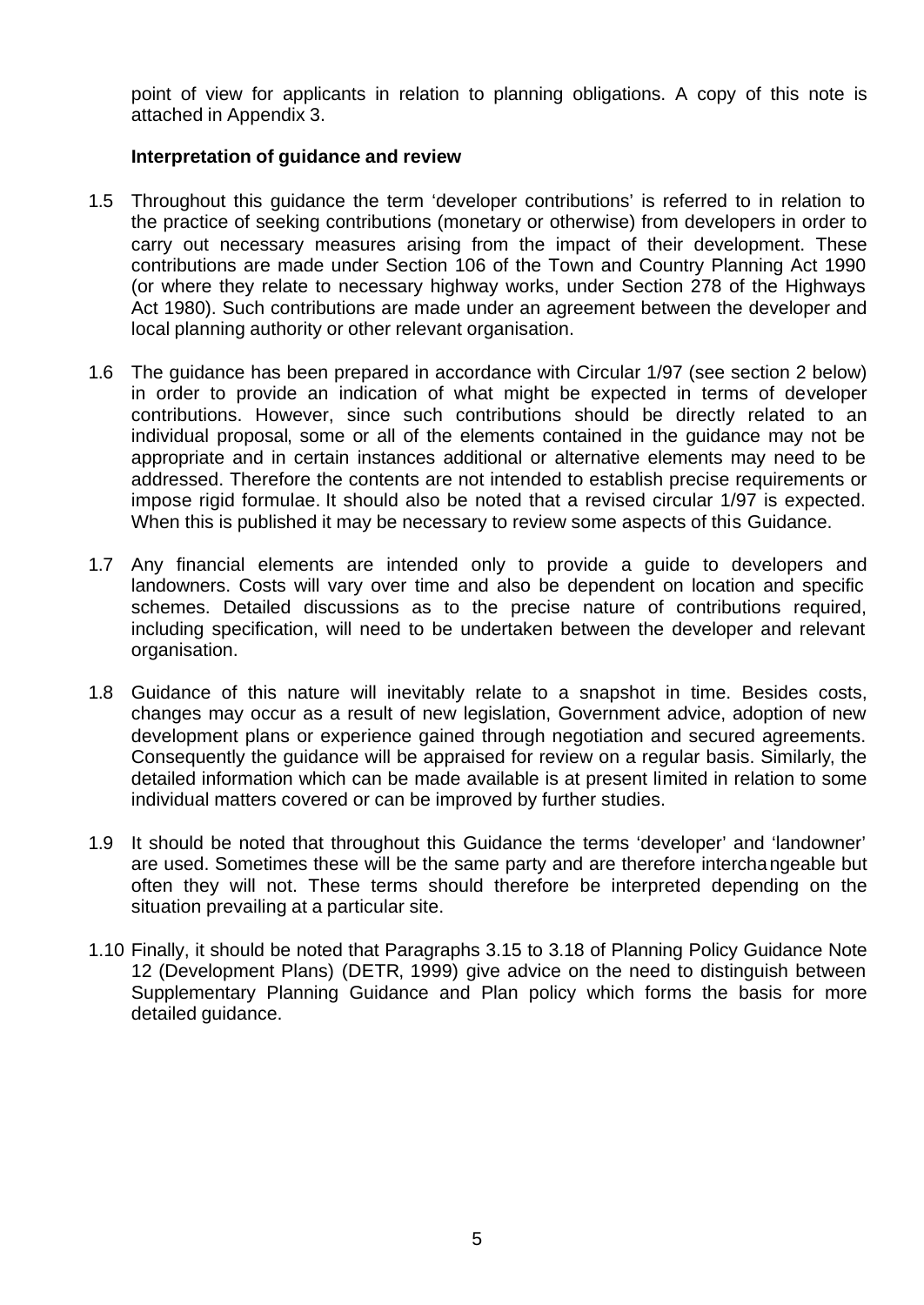#### **2. STATUTORY BACKGROUND AND GOVERNMENT GUIDANCE**

- 2.1 Section 106 of the Town and Country Planning Act 1990 (as amended) provides the legal authority for the drafting of planning obligations between developers and the Council. A planning obligation is a legal agreement between the Council and a developer which requires the developer to carry out certain works or to provide appropriate benefits in connection with a proposed development. The Council will seek to enter into negotiations with developers to secure planning obligations where necessary. Where appropriate, Northamptonshire County Council may also be involved in negotiations and the legal agreement will be a tri-partite agreement between the Borough Council, the County Council and the developer. Alternatively, the Parish Council in whose area the development is taking place may be incorporated into the agreement if it is to benefit from the obligations.
- 2.2 Planning obligations can be used to secure benefits on the development site itself or on other suitable sites in the Borough. Alternatively, developers may be requested to make a payment of money to the Council to be spent on agreed benefits. The Council may also require commuted maintenance payments to help pay the on-going costs of a new facility.

#### **When is a planning obligation appropriate**

- 2.3 The Council will normally only seek to enter into a planning obligation with a developer where a planning obligation meets a number of key tests. These tests, as set out in Circular 1/97, are that a planning obligation should be :
	- (i) necessary (to make a proposal acceptable in planning terms)
	- (ii) relevant to planning
	- (iii) directly related to the proposed development (not a remote connection)
	- (iv) fairly and reasonably related in scale and kind to the proposed development and
	- (v) reasonable in all other respects.
- 2.4 The Circular advises that planning obligations which do not meet the tests are not necessarily unlawful. However, where they are offered by a developer they should be given very little weight by a local authority when deciding an application. Unacceptable development should never be permitted because of unnecessary or unrelated benefits offered by the applicant. By the same token, whilst a development which creates adverse effects which cannot be ameliorated against will be refused permission, acceptable development should never be refused because an applicant is unwilling or unable to offer benefits.
- 2.5 The Council recognises that there may be insufficient value in a development proposal to provide the full range of benefits which may be required. The Council will not seek a level of contributions that will jeopardise the viability of a proposed development, **subject to the submission of appropriate documentary evidence.** Where there are multiple requirements for planning obligations then the Council would need to prioritise which are the most important based on information on viability provided by the applicant and assessed by its own consultants, as appropriate. In prioritising benefits, and where proposals are of a sufficient size and complexity, further advice is contained in the Countryside Agency report 'Using quality of life capital to devise planning obligations' detailed in appendix 4 of this Guidance.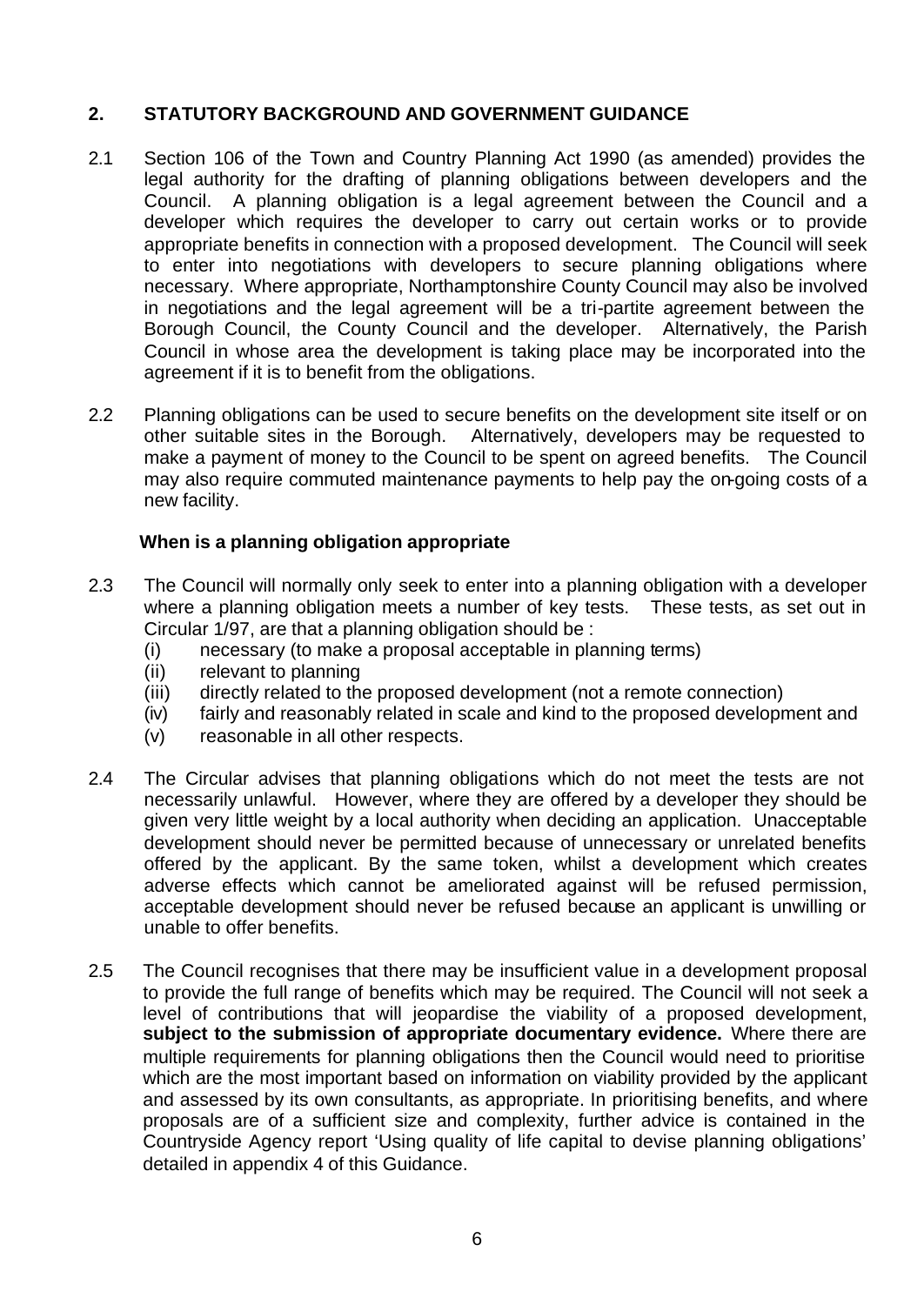#### **Planning condition or planning obligation**

2.6 There may be situations when either a planning obligation or a planning condition could be used to overcome an objection to a development proposal. Circular 1/97 advises that in such circumstances it is better for local authorities to impose a condition rather than dealing with the matter by using a planning obligation. However, there are a number of general circumstances in which planning obligations may be more appropriate, for example where local authorities require measures that go beyond the scope of a condition or where there is a need for land to be transferred. Planning obligations should also be used when off site works are needed or where a developer is to make a payment of money.

#### **The Development Plan**

- 2.7 A development plan sets out those matters which must be addressed in order for development to proceed. This lays a basis for any planning obligations which may be sought. Where a planning authority is likely to seek planning obligations in connection with a particular type of development or in relation to specific development sites, it should make this clear by setting it out in policies in the local plan. Such policies should not, however, be unduly prescriptive and should principally address land use planning matters rather than e.g. financial matters. The relevance to a specific planning decision will always depend upon the circumstances of the individual application. Further the existence of plan policies should not preclude negotiations on proper and appropriate planning obligations on their merits in relation to individual planning proposals.
- 2.8 The Development Plan for the Borough of Wellingborough is mainly comprised of the Northamptonshire County Structure Plan and the Borough of Wellingborough Local Plan. A partial review of the Local Plan, focusing essentially on urban housing and employment Policies, to 2016 is being undertaken. It is anticipated that this will be adopted towards the end of 2003. At that stage it will form part of the Local Plan.
- 2.9 The County Structure Plan covers the period 1996-2016 and sets out both the overall level of new growth required within the Borough as well as the general locational strategy within which development will need to be accommodated. **Policy GS6** of the Plan seeks to ensure that local planning authorities will use their powers to secure the necessary infrastructure, facilities and services to support development.

#### **POLICY GS6** reads as follows:

#### **LOCAL PLANNING AUTHORITIES WILL USE PLANNING CONDITIONS, OBLIGATIONS AND OTHER POWERS TO SECURE THE NECESSARY INFRASTRUCTURE, FACILITIES AND SERVICES TO SUPPORT DEVELOPMENT.**

2.10 The Borough of Wellingborough Local Plan provides the detailed and site specific basis for control of development and covers the period to 2006. **Policy G25** provides the overall basis for the Council's intentions in relation to planning obligations.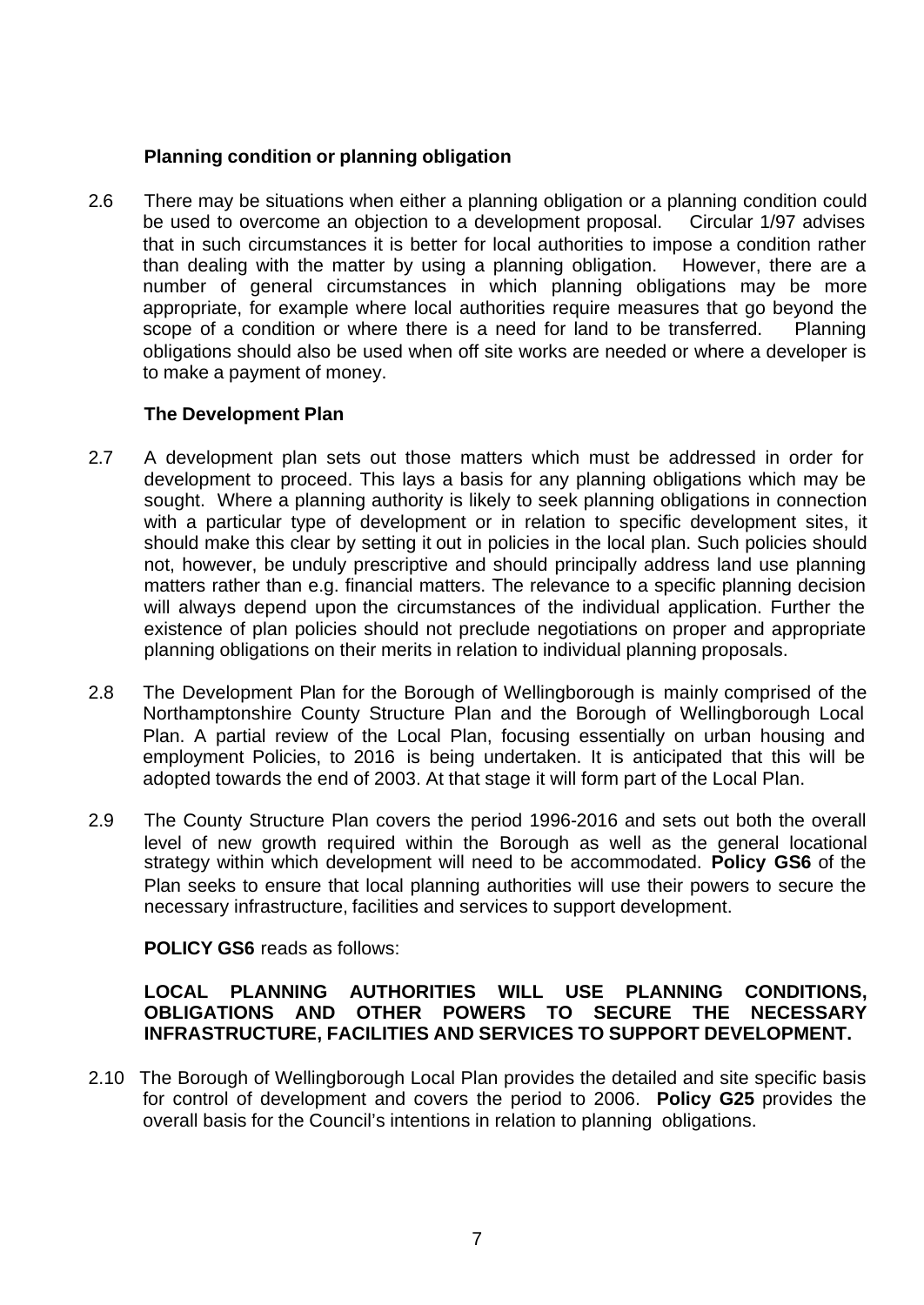**POLICY G25** reads as follows:

**DEVELOPMENT WILL NOT BE GRANTED PLANNING PERMISSION UNLESS THE FOLLOWING EXIST OR WILL BE PROVIDED BY THE APPLICANT OR OTHER AGENCY:**

- **1. ANY INFRASTRUCTURE OR PHYSICAL WORKS OR OPERATIONS MADE NECESSARY BY THE DEVELOPMENT;**
- **2. OPEN SPACE, SOCIAL, EDUCATIONAL, RECREATIONAL, SPORTING, OR OTHER COMMUNITY PROVISION, THE NEED FOR WHICH ARISES FROM THE DEVELOPMENT; AND**
- **3. PROVISION, WHERE REASONABLY REQUIRED, TO OFFSET THE LOSS OF OR ADVERSE IMPACT ON ANY AMENITY OR RESOURCE CAUSED BY THE DEVELOPMENT.**

#### **PROVISION WILL BE SECURED BY CONDITION OR THROUGH SEEKING A PLANNING OBLIGATION FROM THE APPLICANT OR BY OTHER LEGALLY BINDING AGREEMENT.**

- 2.11 All future planning applications which are likely to result in increased demand for infrastructure, services or facilities or in the need to offset a loss or adverse impact will be assessed by the Borough Council to determine the need for planning obligations. By reference to the advice in paragraph 2.7 above, such assessment will be first by reference to the development plan as a whole including, as appropriate, the Local Plan Alteration.
- 2.12 Various local plan policies/background text relating to individual land use matters or sites in both the adopted local plan and its partial review contain specific reference to possible planning obligations. These references are for broad guidance and neither they nor the development plan as a whole can form an exclusive list. Nevertheless, in most circumstances it will be helpful to refer first to the development plan.
- 2.13 The table below lists those policies of the Local Plan and the Local Plan Alteration which are likely to be most relevant to possible planning obligations. As noted in the introduction, these details will be supplemented/reviewed on an ongoing basis. In accordance with Planning Policy Guidance Note 12, Development Plans (DETR, 1999) this Guidance is aimed at supplementing these Policies.

| <b>Adopted Local Plan</b>                      |                                            |  |  |  |
|------------------------------------------------|--------------------------------------------|--|--|--|
| G <sub>1</sub><br>principles<br><b>General</b> | (inc.   L5 Loss of important amenity areas |  |  |  |
| sustainability)                                |                                            |  |  |  |
| G2 Flooding                                    | Town wide open space system<br>L6          |  |  |  |
| <b>G15 Archaeological remains</b>              | <b>Recreational open space</b><br>L7       |  |  |  |
| <b>G16 Public art</b>                          | Maintenance of open space<br>L8            |  |  |  |
| <b>G18 Nature conservation</b>                 | L14 Public rights of way                   |  |  |  |
| G22/G23 Landscaping                            | <b>Routing agreements</b><br>Τ3            |  |  |  |
| H8/H9 Affordable housing**                     | <b>Public transport</b><br>Τ4              |  |  |  |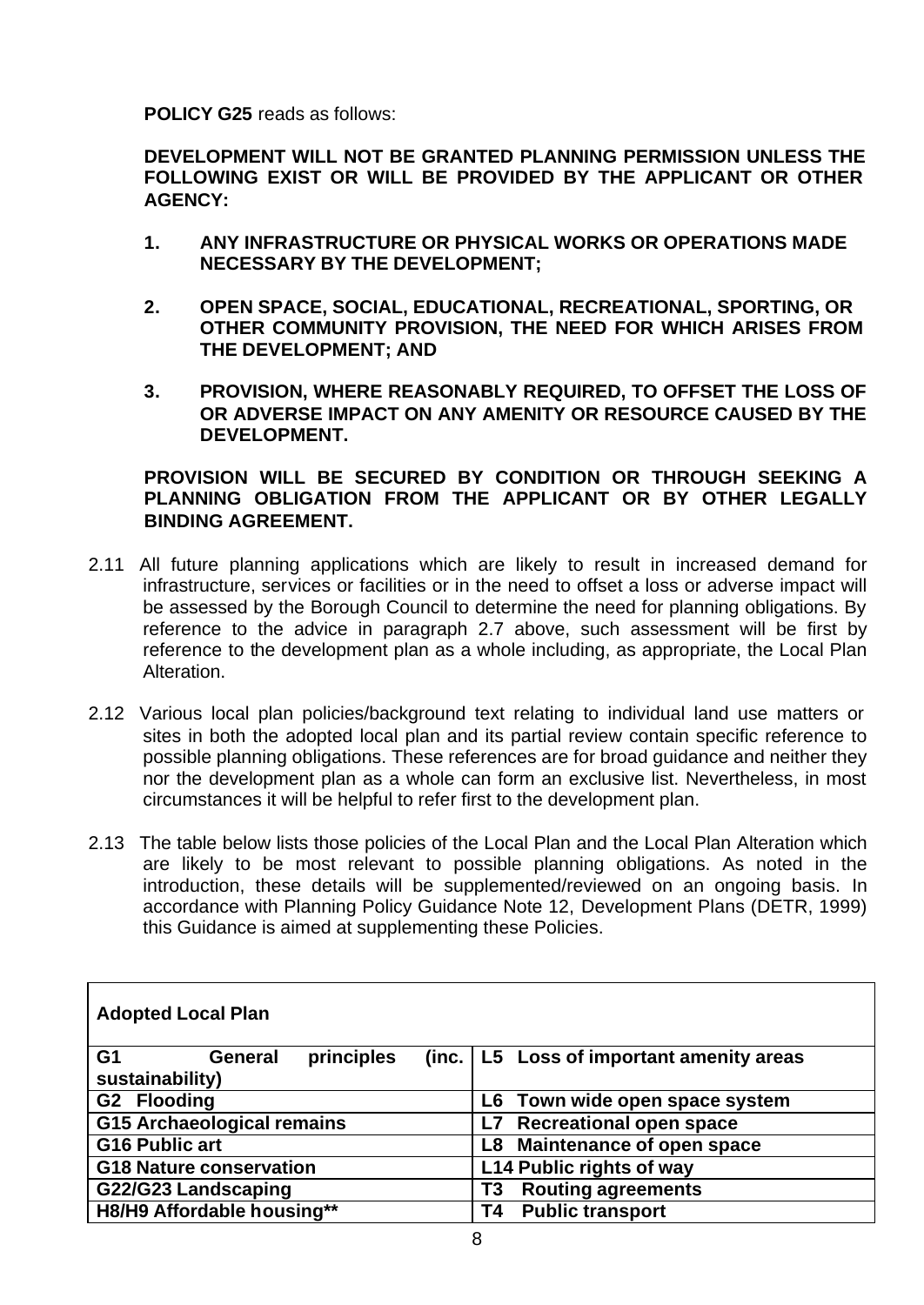| H12 Housing general design guidance*                 | <b>T5/6/7 Footpaths and cycleways</b>                          |
|------------------------------------------------------|----------------------------------------------------------------|
| H16 Non residential development<br>in                | <b>Traffic impact</b><br>T9                                    |
| housing areas                                        |                                                                |
| <b>Commercial</b><br>development<br>the<br>E6<br>in  | C5/8/9 Town centre redevelopment                               |
| countryside                                          |                                                                |
| <b>Potentially polluting development</b><br>E9       | C11 Parking                                                    |
| E12 Design/landscaping of industrial                 | FN1/2 Townside Farm/Milner Rd, Finedon                         |
| development.*                                        |                                                                |
| <b>S6</b> Local shopping                             | <b>Finedon Sidings</b><br>LH1                                  |
| <b>S10 Specialised retailing</b>                     | SY <sub>1</sub><br><b>Sywell aerodrome</b>                     |
| W01 Land off the Pyghtles/ Dando CI,                 |                                                                |
| <b>Wollaston</b>                                     |                                                                |
| *See also UH5 and UE1 of the Local Plan              |                                                                |
| Alteration                                           |                                                                |
| ** To be the subject of separate guidance            |                                                                |
| <b>Local Plan Alteration</b>                         |                                                                |
| <b>UH1 Urban housing windfall sites</b>              | <b>Finedon</b><br>U <sub>5</sub><br>86-92<br><b>of</b><br>rear |
|                                                      | Rd, Wellingborough                                             |
| <b>UH3 Phasing</b>                                   | <b>Park</b><br>Farm<br><b>Way/Shelley</b><br><b>U7</b><br>Rd,  |
|                                                      | Wellingborough                                                 |
| UH5 Urban housing design guidance                    | <b>U8 Redhill Farm, Wellingborough</b>                         |
| UE1 Urban industrial/commercial design               | U9/U10East of Wilby Way/Windsor Rd,                            |
|                                                      | Wellingborough                                                 |
| U <sub>1</sub><br><b>Rd/Highfield</b><br>Rd,<br>Leys | <b>U13 Land to NE of Wellingborough</b>                        |
| Wellingborough                                       |                                                                |
| U2 St John Street, Wellingborough                    | U14- U20 Wellingborough East                                   |
| <b>Burrow's Bush, Wellingborough</b><br>U3           |                                                                |
| Doddington Road, Wellingborough<br><b>U4</b>         |                                                                |

- 2.14 The Local Plan is accompanied by a series of Supplementary Planning Guidance notes (such as one on sustainable development entitled 'Building Better Places') which may also be of assistance in discussions relating to planning obligations. Appendix 4 of this Guidance details the relevant documents that the Council will use. As these may be subject to change over time, the reader should check the latest situation with the Council.
- 2.15 Finally, it should be noted that work relating to reviewing planning obligations is being taken forward as part of the planning reform process. In particular, the consultation document 'Planning Obligations: Delivering a Fundamental Change' is of relevance.

#### **3. IMPLEMENTATION**

3.1 In the first instance, discussions will take place between those submitting proposals for development and the Council, in order to ascertain the requirements for particular sites. The Council will liase with Northamptonshire County Council and other agencies (including the Local Strategic Partnership and its constituent agencies/organisations who have access to a broader range of information than the Council alone) to determine the level and extent of contributions for the services for which they are responsible before determining priorities between contributions. Discussions and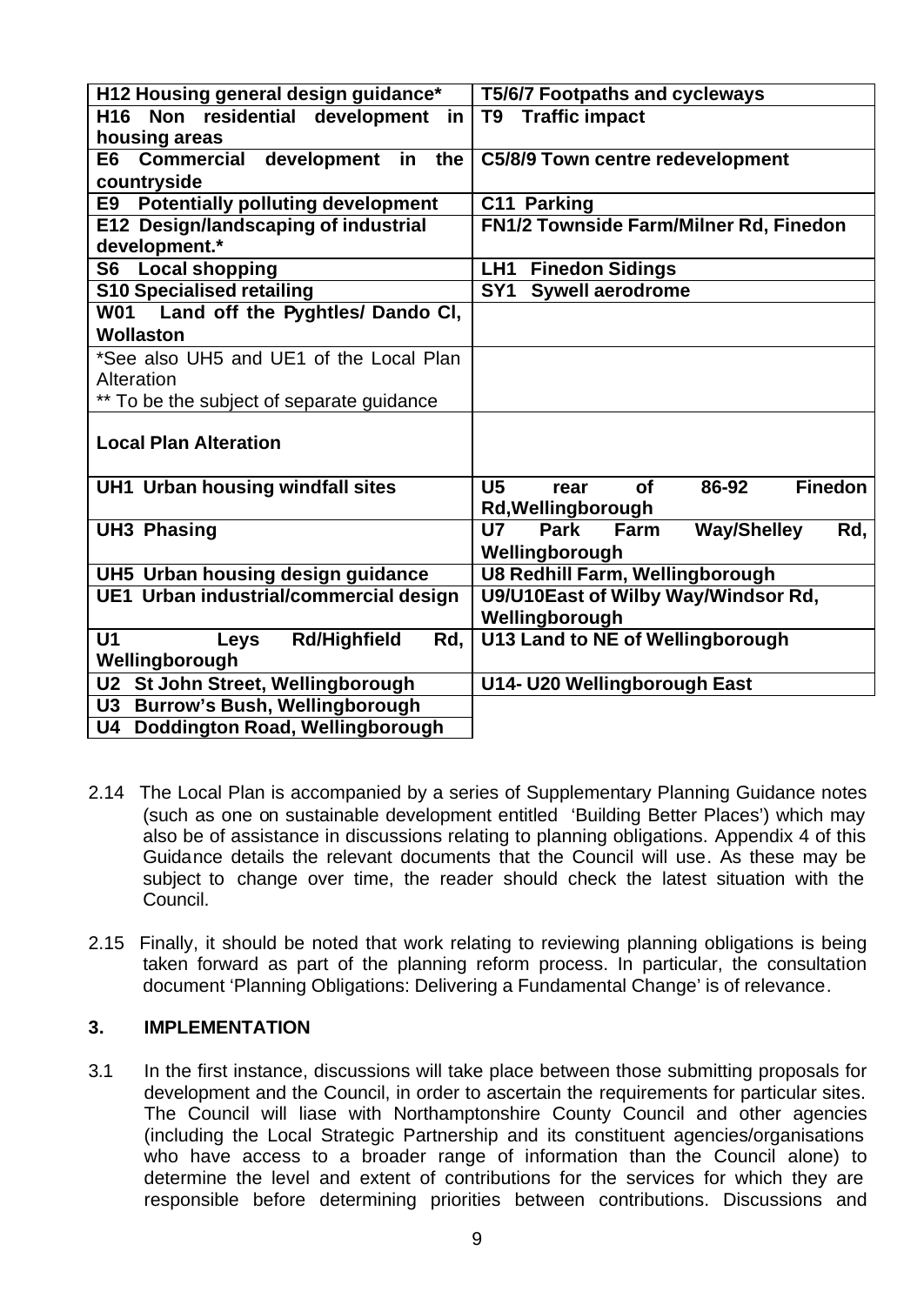negotiations will involve the landowner, developer, agents and officers of the relevant local authority or agency to ensure that a development is only required to contribute to the extent that it directly impacts upon service needs. In accordance with Circular 1/97, this will ensure that required development proposals remain viable and are not frustrated by onerous demands for developer contributions. The Council has a duty to determine planning applications as soon as possible. Accordingly, when taking part in these discussions it is important that all interested parties recognise the need to provide speedy responses to the Council. Failure to do this, could result in topics being excluded from the final agreement.

- 3.2 Each development proposal will be considered in relation to the general standards set out in this guidance, any spare capacity in the existing provision of facilities and services in the particular locality and in light of the specific requirements and programmes set out in other policy documents such as the Local Plan, planning briefs and the Local Transport Plan, various items of Supplementary Planning Guidance and the Community Plan. Appendix 4 of this Guidance details the relevant documents that the Council will use. As these may be subject to change over time, the reader should check the latest situation with the Council. Finally, it should be noted that the Council will seek to involve local communities in the process of preparing planning briefs relating to larger development sites. The Countryside Agency document 'How communities can be involved in negotiating and managing benefits secured from development via planning obligations' detailed in Appendix 4 gives further advice on this point .
- 3.3 Under certain thresholds the Borough Council will regard developments to be *de minimis* in respect of obligations which relate to the provision of community facilities or infrastructure. The current thresholds are set out below. These may be subject to variation as a result of any subsequent ones set by Government in the future (for example, in relation to Regional Planning Guidance). Where an individual application falls below the threshold but is part of a larger (10 dwellings or more in total) development, the thresholds will not apply. Similarly, a development forming part of a group of smaller (each less than 10 dwellings) scale developments in the same area may each be asked to contribute to facilities or infrastructure justified by the combination of these proposals. The Borough Council will use the wider site area to determine whether or not the threshold is triggered. In relation to the actual thresholds the area to be used is the gross floor area and, depending on size, the thresholds may also apply to extensions.

Thresholds for the provision of community facilities or infrastructure.

The provision of dwellings where-

- the number of dwellings to be provided is 10 or more; or
- the development is to be carried out on a site having an area of one third of a hectare or more and dwelling numbers are unknown.

The provision of non-residential development where:

- the floor space to be created by the development is 1000 square metres (net) or more; or
- the development is to be carried out on a site having an area of 1 hectare or more.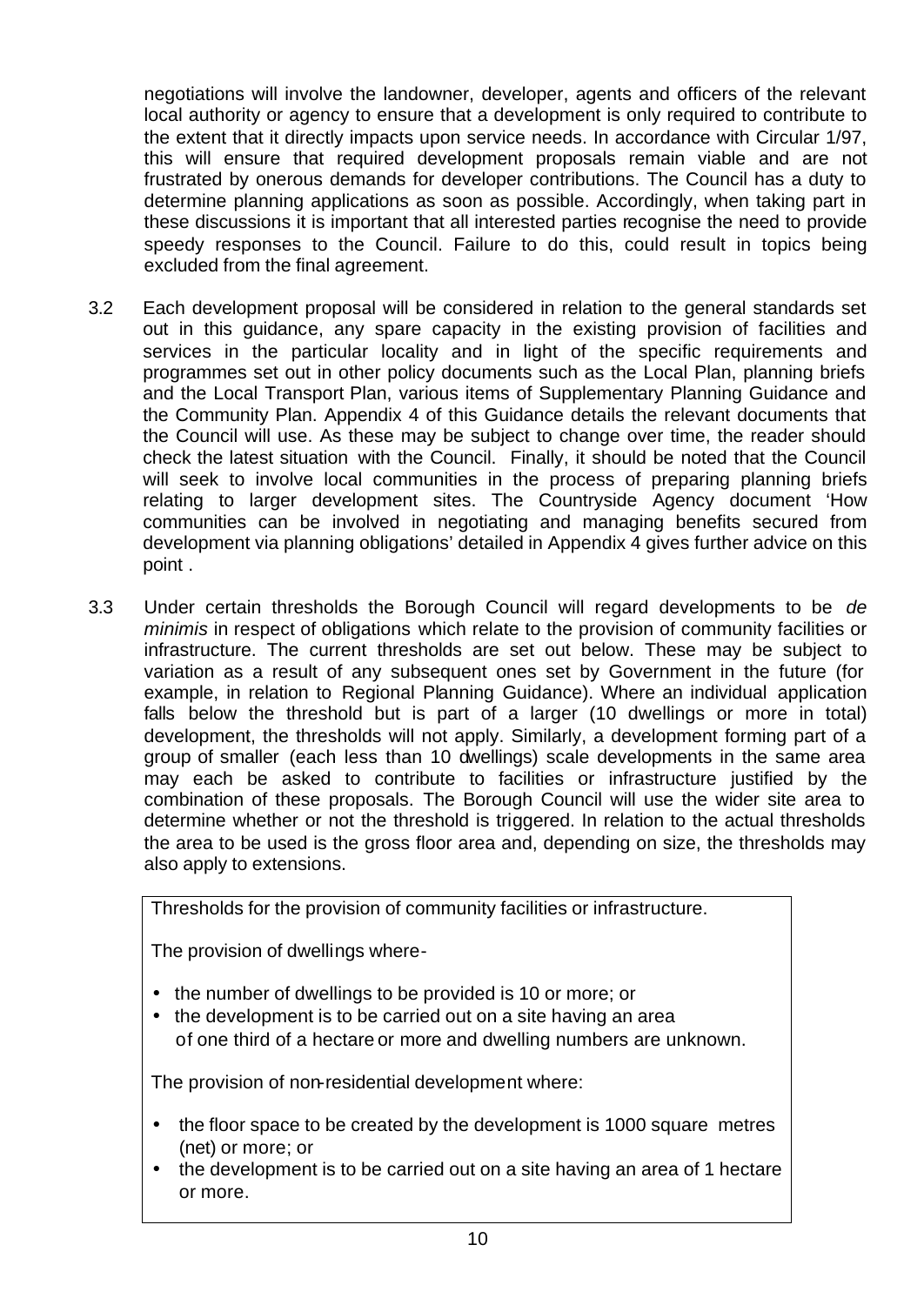- 3.4 Many developments above these thresholds by themselves may not warrant major investment in new infrastructure, services or facilities. For example, a development of ten houses in itself would be of insufficient size to require an extension to a primary school. However, a number of small developments are likely to have a cumulative impact on existing infrastructure, services and facilities and those responsible for provision will find it more cost effective to make a single improvement after a number of small developments have taken place.
- 3.5 To achieve this, consideration will be given to negotiating a contribution from all developments of a size above the thresholds indicated in paragraph 3.3 of this guidance where it is likely that several developments that are sufficiently close either geographically or in timescale will generate a need for particular infrastructure, services or facilities. The level of contributions required will depend on the size of the development and in the event of a cash sum being required this will be placed in a fund controlled initially by the Borough Council. The payments will be subject to legal agreements whereby the money will be spent on improvements to meet the needs of the development as well as a method of reimbursement, with interest, should the money not be spent within a defined period following the completion of the development. This approach will only be followed where the Council is reasonably certain (perhaps if a number of planning applications have been submitted in close proximity at the same time) that a number of other developments above the threshold are likely to follow in the near future. Where this is not thought to be the case, it is considered unreasonable to ask for one small development to contribute to future facilities.
- 3.6 Any financial contributions that are required as part of a development proposal will normally be required to be paid prior to the commencement of development or on a date specified in the legal agreement. However, there may be occasions, for example, where the contribution is to be placed in a fund awaiting expenditure on works at a future date, when the landowner covenants to pay contributions to the relevant authority when the works are to be implemented. In this event, the landowner will also be required to enter into a bond with a bank or insurance company in order to prevent any default in payment through bankruptcy, liquidation or refusal to pay. In these cases the agreement would include a stop-date, of for example 5-10 years depending on the nature of the contribution, after which both the landowner's liability and the bond ceases should the works not be implemented. Payments are normally made to the Borough Council and monitored by the Council's Development Control team.
- 3.7 It is critical that all the legal agreements requiring contributions are clear and transparent to all parties. The Council proposes to draft a specimen document including examples of the types of clauses that will be applied to each category of contribution. It is important that both the type and amount of contribution required, whether material or financial and the time at which it is to be paid is clearly and unambiguously stated. For example, a contribution may be required, 'one year following the commencement of development', 'prior to the occupation of the  $50<sup>th</sup>$  dwelling' or 'no more than 10 properties shall be occupied until…'. In respect of the financial contributions the Council will endeavour to include actual sums of money (index linked appropriate to the subject matter) rather than, for example, referring to the 'market value' of a particular site at a given time which could be capable of different interpretations and definitions. It will prove impossible to produce model clauses for a wide range of categories and be specific about actual sums of money. The use of a formula may however be possible in some instances – there are already examples of this elsewhere in the SPG.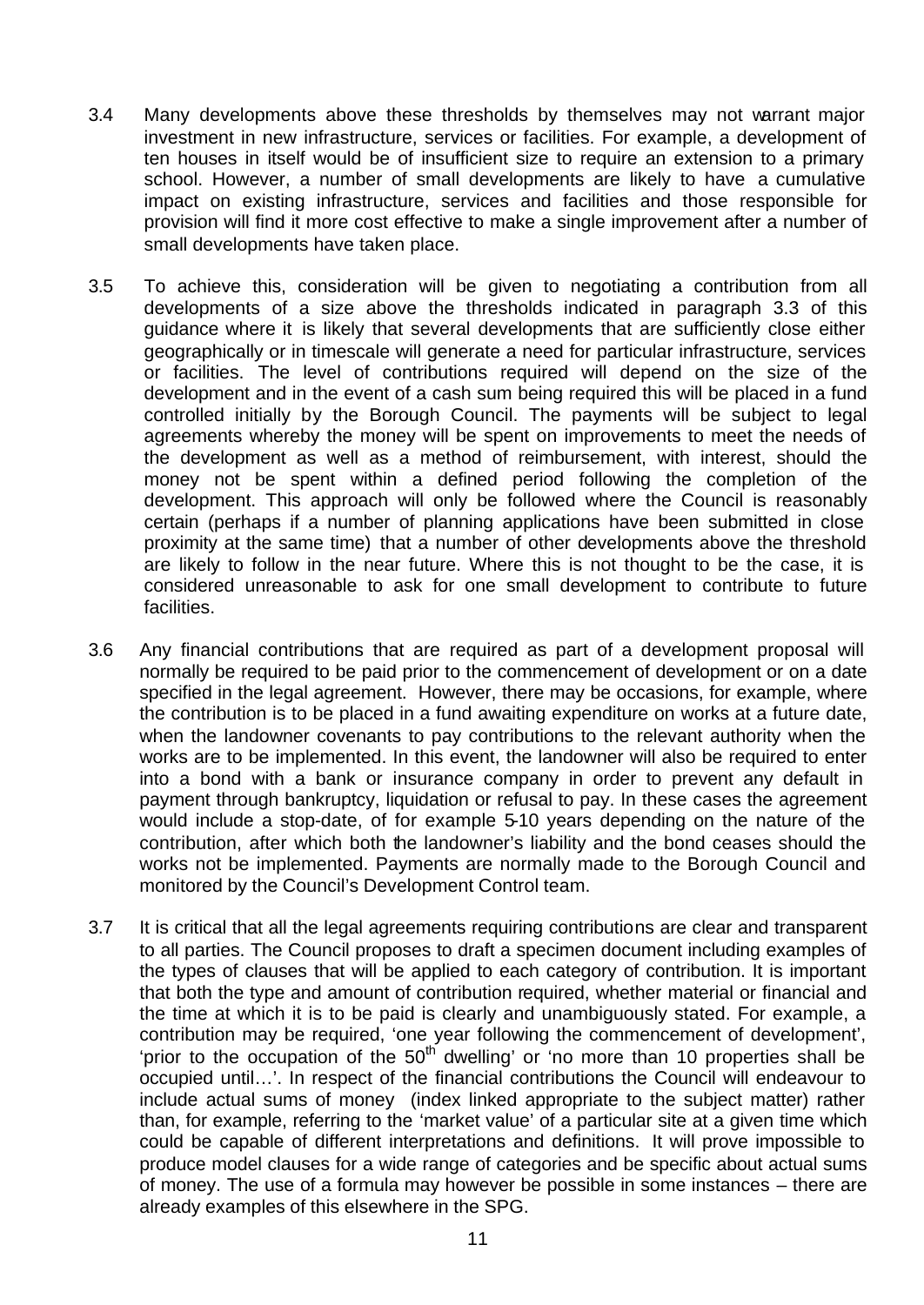- 3.8 Any legal agreements requiring developer contributions will be enforceable against any future freehold or leasehold owners of the land who may derive the title from the person who originally entered into the agreement. This would include subsequent freehold or leasehold owners of any property developed on a site but not usually individual householders. Agreements will also usually exclude the right of third parties to enforce via the Contracts (Rights of Third Parties) Act 1999.
- 3.9 Finally, it should be noted that the Council has established a monitoring process to ensure the requirements of planning obligations are carried out.

#### **4. DETAILED GUIDANCE**

- 4.1 The following pages contain more detailed guidance upon potential developer contributions towards those matters for which agreements are likely to be most commonly sought.
- 4.2 Agreements are also likely to be sought for **affordable housing**. This topic is the subject of separate guidance.
- 4.3 In relation to development proposals above the defined thresholds, the items needed to be covered by planning obligations will come about as a result of the conclusions of such documents as environmental and transport impact assessments and flood risk assessments.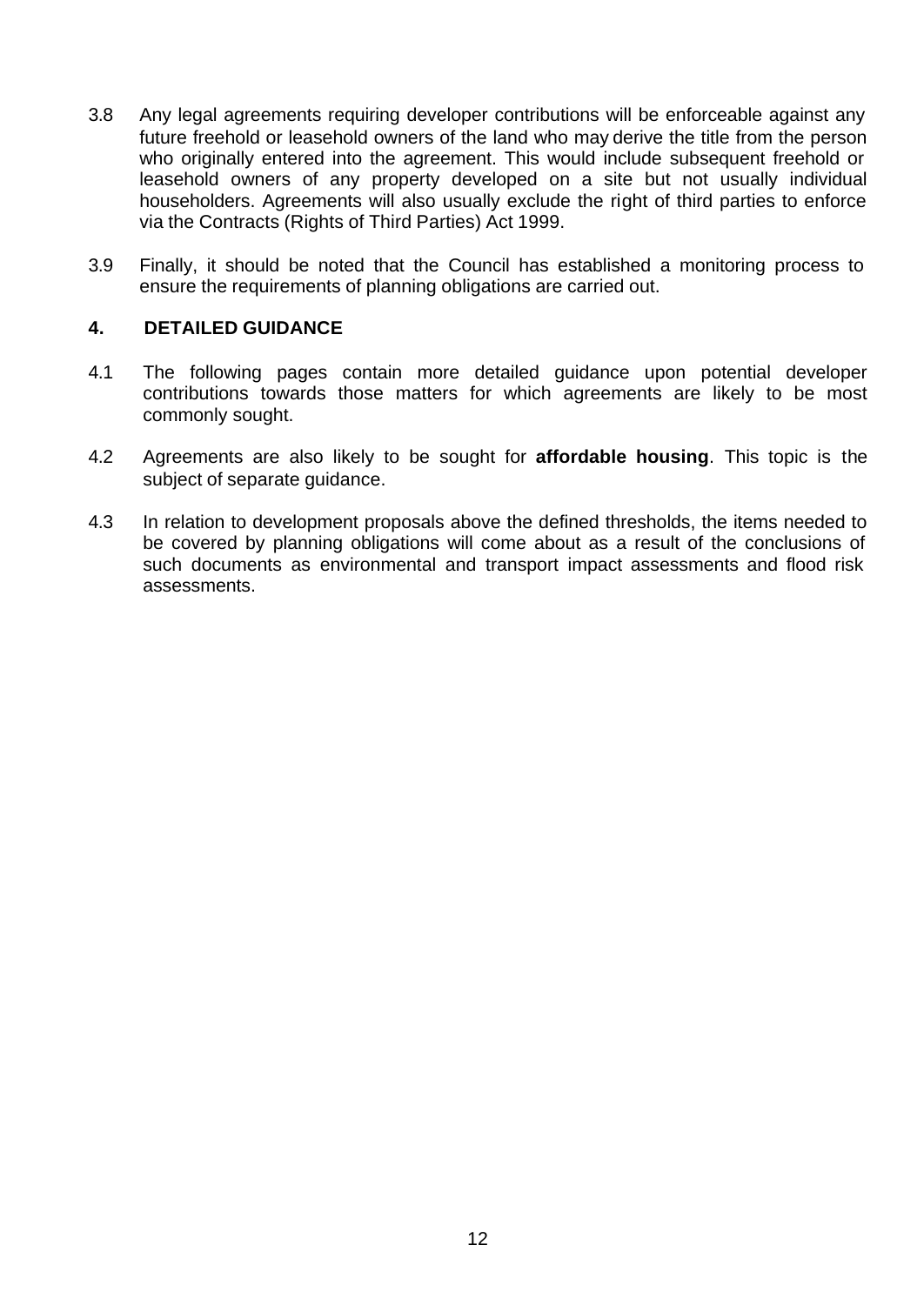#### **5. AIR QUALITY AND NOISE**

- 5.1 **Policy G1.2** of the adopted Borough of Wellingborough Local Plan gives scope for air quality and noise implications to be considered in relation to development proposals.
- 5.2 There is the potential for new development to have a major impact on the environment. The effects of air quality and noise should be assessed as a part of the planning process. The Council will require any application for development, which may have a significant effect upon air quality or noise to include a full assessment of this issue.

#### **Air Quality**

- 5.3 The impact in terms of air quality may be direct from a new development in the form of industrial pollutants from a process or from emissions arising from combustion processes. It will also include heavy goods vehicle and cars travelling to and from the site and this impact will also arise from commercial or residential developments.
- 5.4 The Council has carried out a review of air quality in the Borough as required by The Environment Act, 1995. This regime prescribes pollutants of concern and objectives which must be achieved by various dates. The reviews have highlighted and assessed the state of air quality in the area. This information is available in reports published by the Environmental Development and Protection Section of the Council, which gives information on the various pollutants and their distribution.
- 5.5 The Council will seek to ensure satisfactory development by requiring an assessment of the potential for pollution generation from the proposals and which quantifies the effect. This should be carried out by reference to existing conditions and appropriate modelling of impact with particular reference to national objectives. The applicant should therefore consider proposals in their submission to ameliorate the effects of any adverse impact to be included in any approval and the Council may consider negotiating contributions towards items such as travel plans, bus stops, cycle routes and cycle facilities.

#### **Noise**

- 5.6 Noise impacts may arise from an industrial process, transport to and from it, and also from vehicle movements generated by commercial and residential uses. PPG 23 (Planning and Pollution Control) is also relevant.
- 5.7 The impact of noise from development is considered in Planning Policy Guidance Note (PPG) 24 Planning and Noise (DOE, 1994). This sets criteria of noise exposure for road, rail, air traffic and mixed transportation and industrial noise. These assessment criteria are designed to be applied to domestic development in proximity to the above sources. However a suitable assessment should be carried out whenever the development may have a significant affect upon the noise climate.
- 5.8 The Council will seek to ensure satisfactory development by requiring an assessment of the potential for noise generation from the proposals and which quantifies the effect. Generally this will involve measurement of existing noise levels and an assessment of the increase.
- 5.9 Applicants should therefore consider proposals in their submission to ameliorate the effects of any adverse impact. Mitigation measures may include separation distances,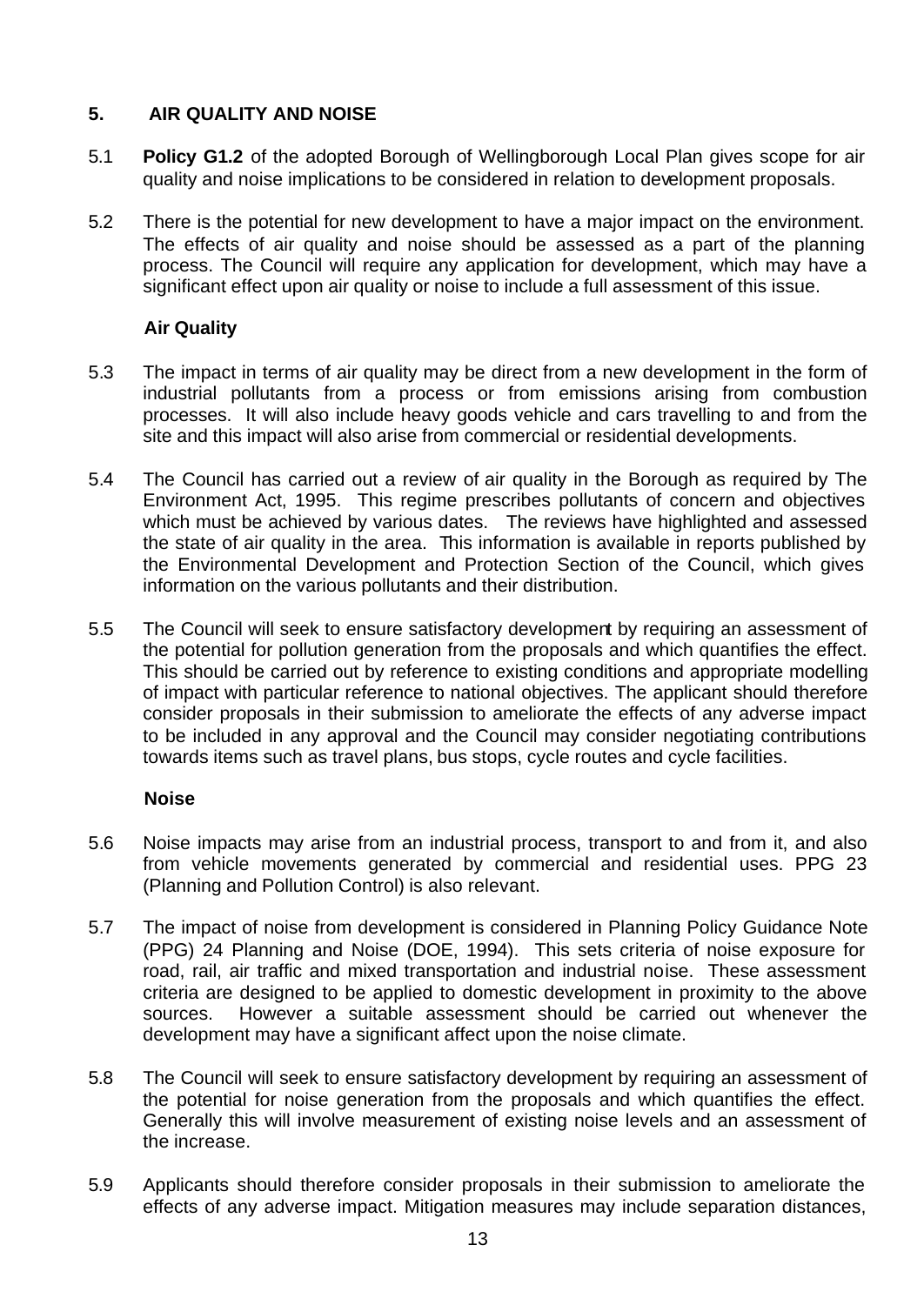physical barriers and restrictions on the use of the site to be included in any approval. The Council may also consider negotiating contributions towards items such as travel plans, bus stops, cycle routes and cycle facilities in an attempt to reduce noise from traffic associated with the development.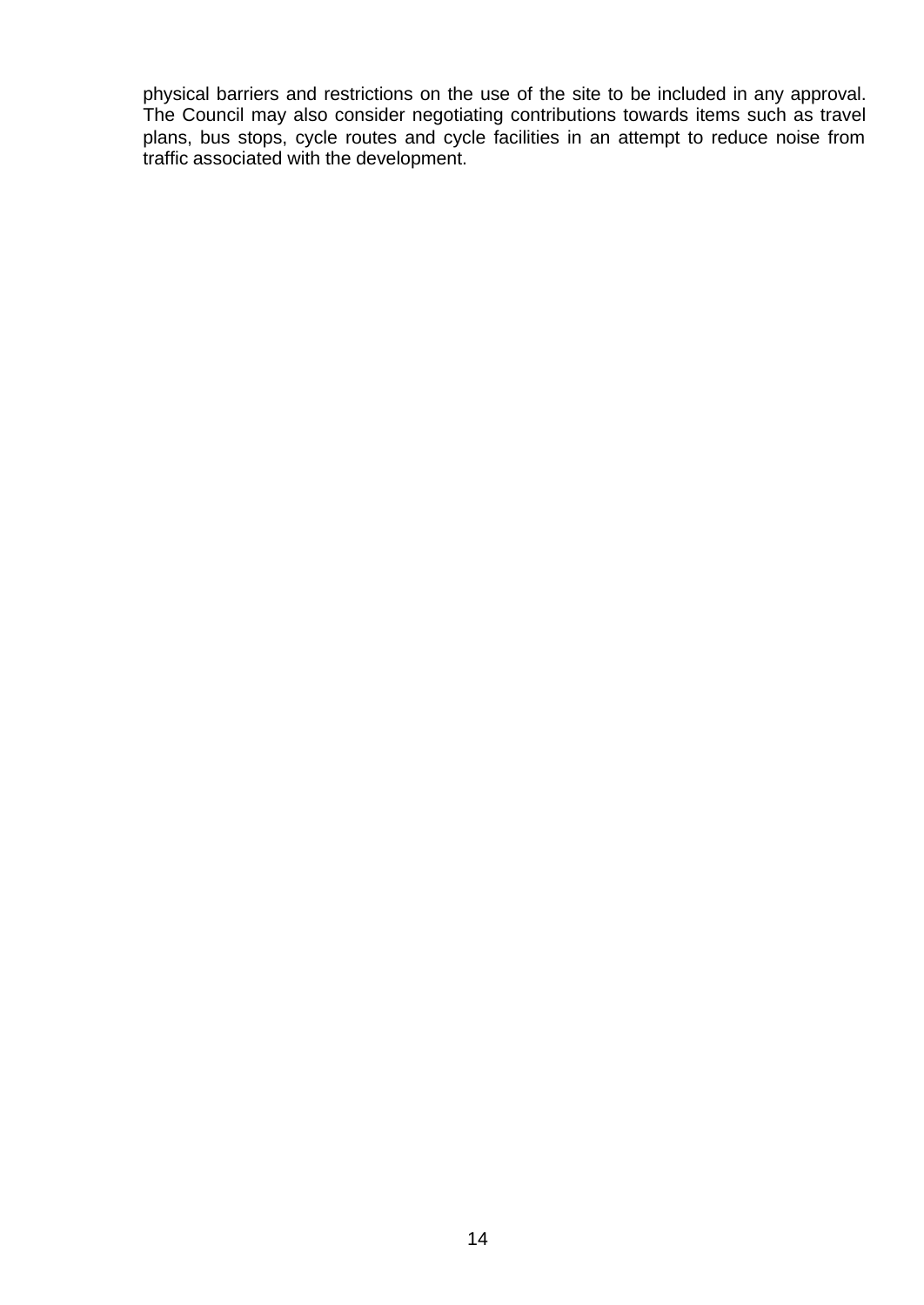#### **6. ARCHAEOLOGY AND THE HISTORIC ENVIRONMENT**

6.1 Planning Policy Guidance Note 16 (Archaeology and Planning) (PPG16) (DOE 1990) sets out the Government's policy on archaeological remains on land with particular regard to their treatment within the development plan and development control systems. It states that there should be a presumption in favour of the physical preservation of nationally important archaeological remains, whether scheduled or not, and their settings. This is reflected in **Policy AR6** of the County Structure Plan (which seeks to conserve and enhance environmental assets) and **Policy G14** of the adopted Local Plan.

#### **POLICY G14 reads as follows:**

#### **PROPOSALS FOR DEVELOPMENT WHICH WOULD ADVERSELY AFFECT THE SITE OR SETTING OF ARCHAEOLOGICAL REMAINS OF NATIONAL IMPORTANCE, WHETHER SCHEDULED OR UNSCHEDULED, WILL NOT BE PERMITTED.**

6.2 PPG16 also advises that in appropriate circumstances it is reasonable for planning authorities to require an applicant for planning permission to provide information on the character and extent of archaeological remains that exist in the area of a proposed development. Where important archaeological remains are threatened by development, planning authorities may enter into legal agreements or impose conditions to secure the excavation, recording and publication of archaeological remains where these will be destroyed by the development. **Policy G15** of the adopted Local Plan refers to this matter.

#### **POLICY G15 reads as follows:**

**ON SITES WHERE THERE ARE ARCHAEOLOGICAL REMAINS PROPOSALS FOR DEVELOPMENT WHICH DO NOT PROVIDE FOR THE PRESERVATION OF THE REMAINS IN SITU WILL NORMALLY BE REFUSED.**

**EXCEPTIONALLY, WHERE SUCH PRESERVATION IS NOT JUSTIFIED, PLANNING PERMISSION WILL ONLY BE GRANTED SUBJECT TO CONDITION, OR AGREEMENT WHERE NEGOTIATED, TO PROVIDE FOR THE SATISFACTORY EXCAVATION AND RECORDING OF THE REMAINS PRIOR TO DEVELOPMENT TAKING PLACE.**

- 6.3 Archaeological projects fall in to four general categories:
	- assessments which aim to collate existing written and graphic information about the nature of the archaeological resource in an area. This is usually a desk based study resulting in the production of a report.
	- evaluations which aim to gain sufficient information about the nature of the resource in order to allow its importance to be assessed and an appropriate strategy for its future management defined. The preferred "mitigation" strategy is normally to seek effective preservation in situ. This stage normally involves a report and fieldwork. The assessment and evaluation stages are normally carried out prior to the determination of a planning application.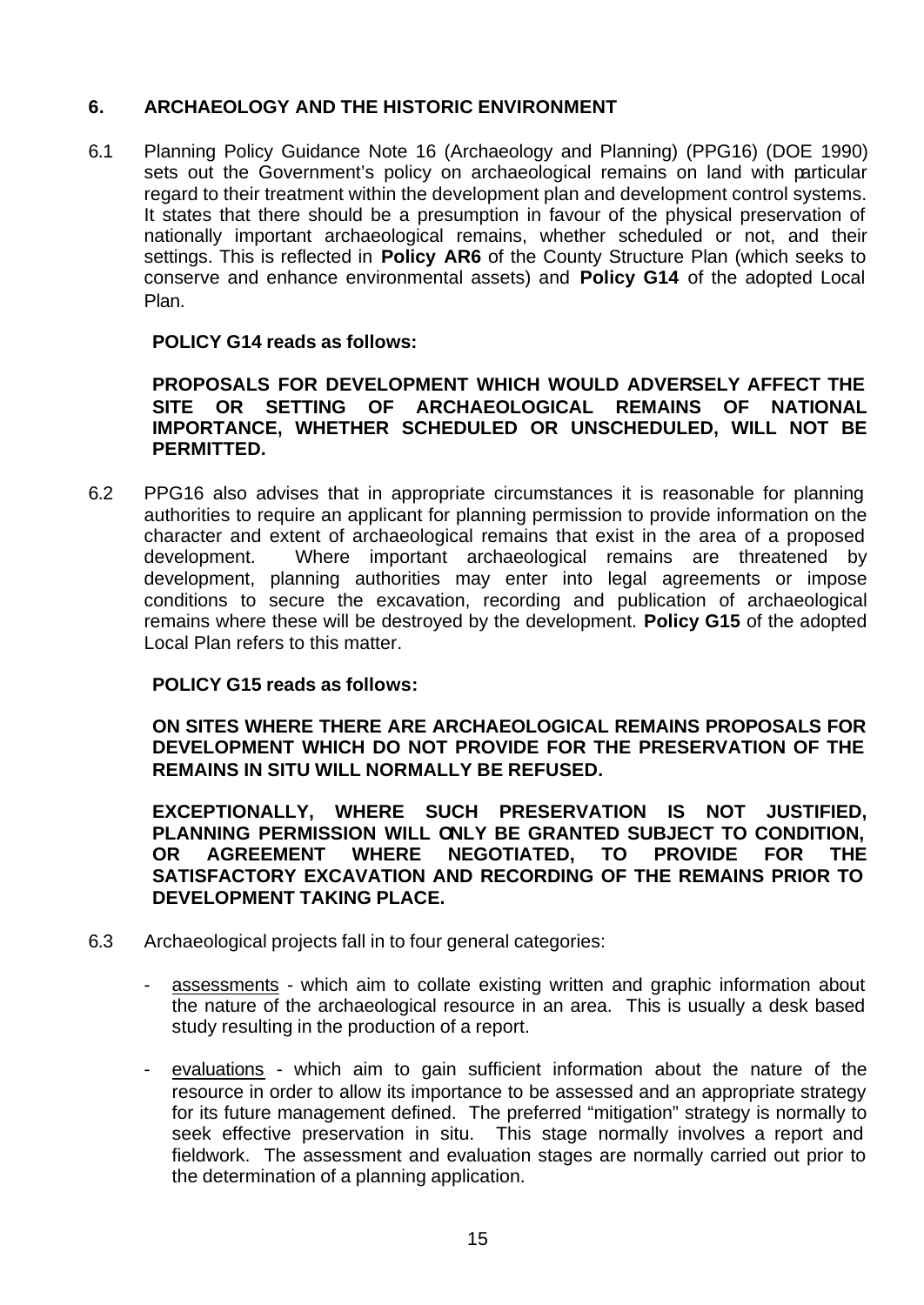- recording actions are normally carried out following the grant of planning permission either prior to or during development where remains cannot be preserved in situ. They aim to investigate, record and publish the archaeological resource within the area in sufficient detail to achieve stated objectives. This will normally involve both field and desk-based studies and an assessment report, research archive and publication report.
- monitoring aims to ensure the satisfactory implementation of a specified strategy for preserving archaeological remains within a development.
- 6.4 Within the areas of national or county archaeological importance, any proposal involving ground disturbance will be assessed for its archaeological importance. Where an applicant considers that there may be archaeological remains on a particular site it is advised that early contact be made with the Built and Natural Environment Service of Northamptonshire County Council.
- 6.5 This service advises the Borough Council on the implementation of PPG16 through the identification of archaeological considerations of planning applications, advising on the need for evaluations, planning conditions and legal agreements; preparation of briefs for archaeological work; monitoring and advising developers and archaeological contractors on how to meet archaeological planning requirements. They are notified of every planning application submitted to the Council.
- 6.6 Where the County Council considers that there may be important archaeological remains within an application site the applicant will be required to provide an adequate assessment and evaluation as to the character and extent of the remains in the area prior to the determination of that application. This work will be required to be undertaken by an appropriately qualified archaeological contracts organisation in a manner and to a level considered acceptable by the County Council. This work would be carried out at the applicant's expense.
- 6.7 Following the completion of this evaluation the County Council will determine the likely archaeological impact of the proposal and the need for any further work which may be required. If it is considered that further recording and monitoring would be appropriate this will, again, be required to be carried out to the satisfaction of the County Council at the expense of the applicant or developer. The extent of this work will vary depending on the location and size of the site and degree of archaeological significance. On those sites considered to be of greatest importance the applicant will be required to enter into a legal agreement specifying both the works required and their timing.
- 6.8 Consideration will be given to negotiating appropriate contributions from developments of all sizes as each will be assessed on its own merits.
- 6.9 In addition, there may be less clear cut cases where it might be appropriate to seek benefits for the historic environment that might be affected by a proposed development, for example, the impact on its setting. This might include a contribution towards interpretation or enhancement of archaeological remains for the public benefit.
- 6.10 Furthermore, paragraph 3.23 of PPG15 (Planning and the Historic Environment) refers to the desirability of recording the features of listed buildings that might be destroyed as a result of demolition or alterations. This may be a situation where the Council may consider that a legal agreement might be appropriate.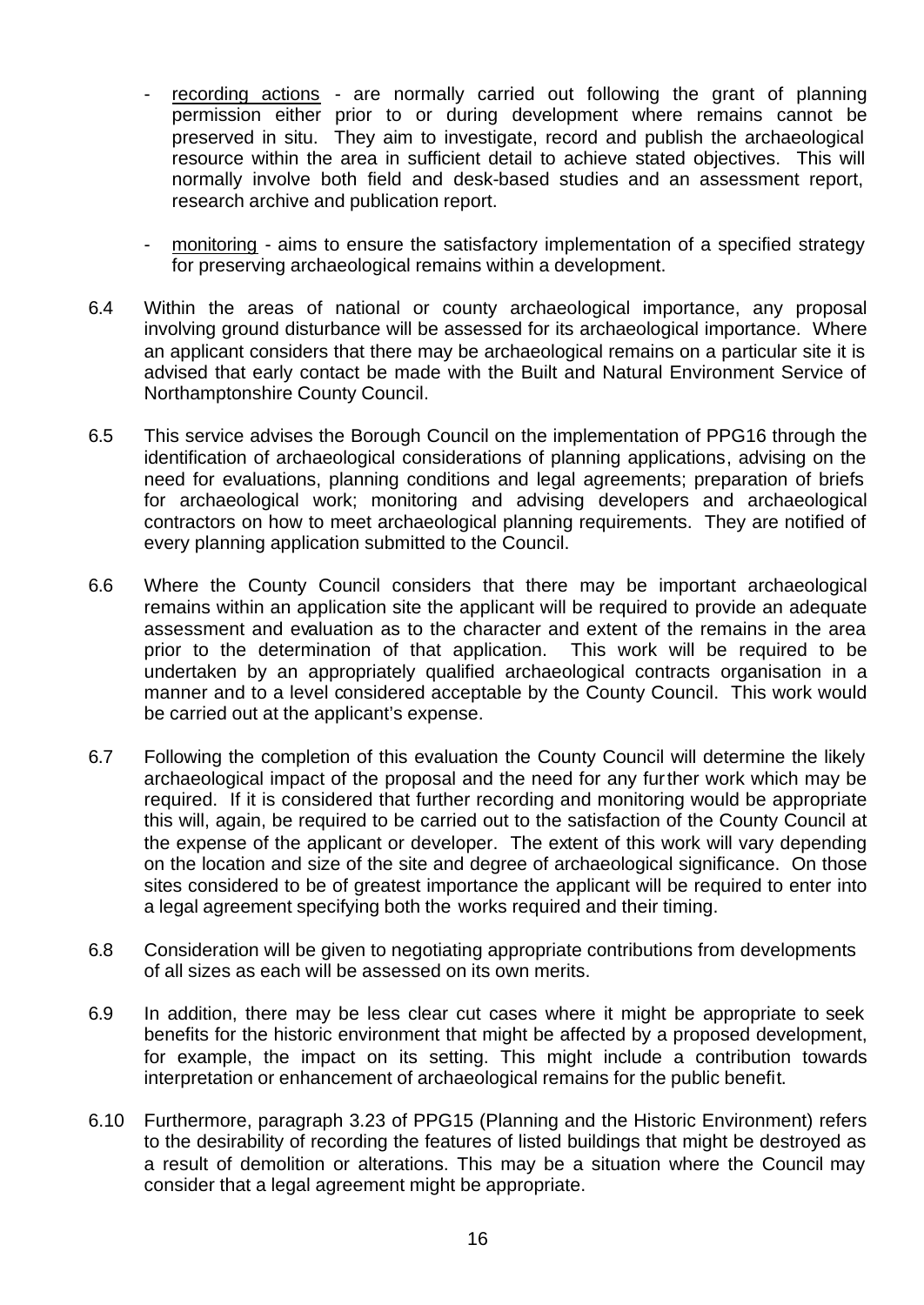- 6.11 There is also the case of enabling development. The Council only sees this as a last resort in accordance with Policy G20 of the Local Plan. However, this is another area where the use of legal agreements, such as a section 106 agreement, may be necessary to tie the implementation of the proposals to securing the future of the asset. English Heritage's Policy Statement "Enabling development and the conservation of heritage assets" 2001 gives further guidance.
- 6.12 The Council may also wish to consider, where a development is in close proximity to a Listed Building, the opportunities for the enhancement of historic buildings and structures, such as restoration/ maintenance or improvements to their setting. As well as the improvements to the public realm listed, the Council may wish to add improvements to surfaces and the removal of 'street clutter' provided they are related to the proposed development. English Heritage is shortly to publish regional versions of their 'Streets for All' guidance that suggests how improvements can be made to the street scene. Another possible area might be improvements to public parks.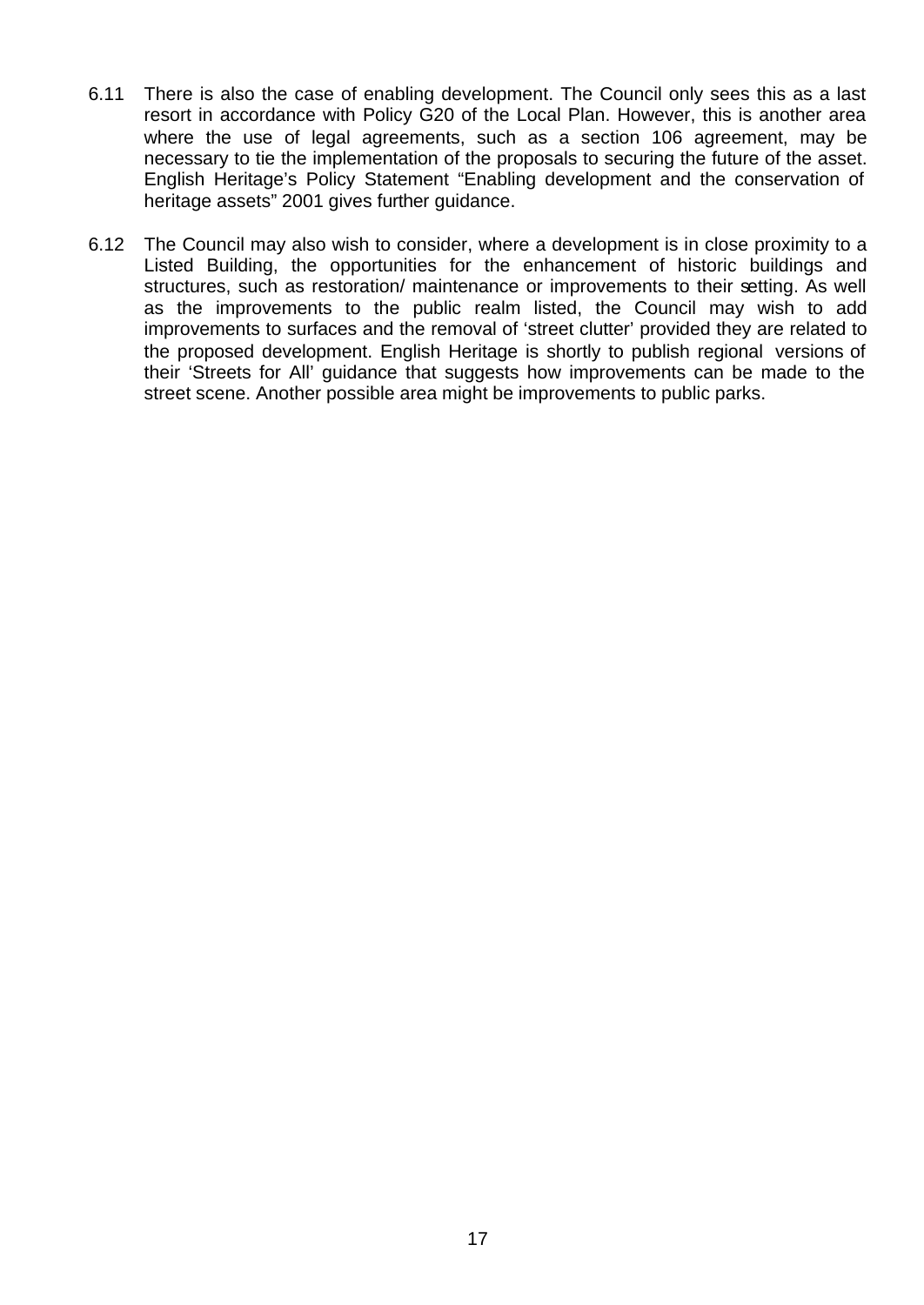#### **7. COMMUNITY FACILITIES AND ENVIRONMENTAL ENHANCEMENT**

- 7.1 Criterion 2 of **Policy G25** of the adopted Borough of Wellingborough Local Plan seeks to ensure developments have adequate social, educational and other community provision.
- 7.2 New development places additional pressure on the physical fabric of the Borough in terms of community facilities, increased traffic movement and by increased wear and tear on the local environment brought about by higher numbers of residents. Developers will therefore be required to contribute to sustaining and improving the quality of life and local environment that it is seeking to utilise and which makes the development attractive to potential purchasers. In doing this, they should have regard to the importance of community facilities, urban design and high quality public space. Where a development is proposed which has an effect on such an area contributions will be required to assist in securing these.
- 7.3 Considerable importance is attached to supporting community development, for example, via support for a community trust, endowment for management of the trust's resources and examining the opportunities for innovative 'commonhold' approaches e.g. road verges and other public spaces. Support should be offered for setting up new community trusts in large development areas.
- 7.4 Examples of the types of contributions which may be sought include:
	- provision and maintenance of bus shelters
	- community centres/halls
	- new woodlands
	- provision of new or replacement allotments
	- provision of lighting on footways, roads and public places
	- provision of litter bins
	- provision of roadside seats and shelters
	- provision of public walks
	- funding traffic calming works/home zones
	- provision of town squares/plazas (major urban extensions or large developments)
	- provision of public art (see Local Plan Policy G16)
	- street trees
	- burial grounds
	- religious facilities (To secure the allocation of a site for this purpose)
	- community safety- closed circuit television
	- bins for the disposal of litter, dog waste or needles ('sharps')
	- signage and maps
	- youth shelters
	- community development support/activities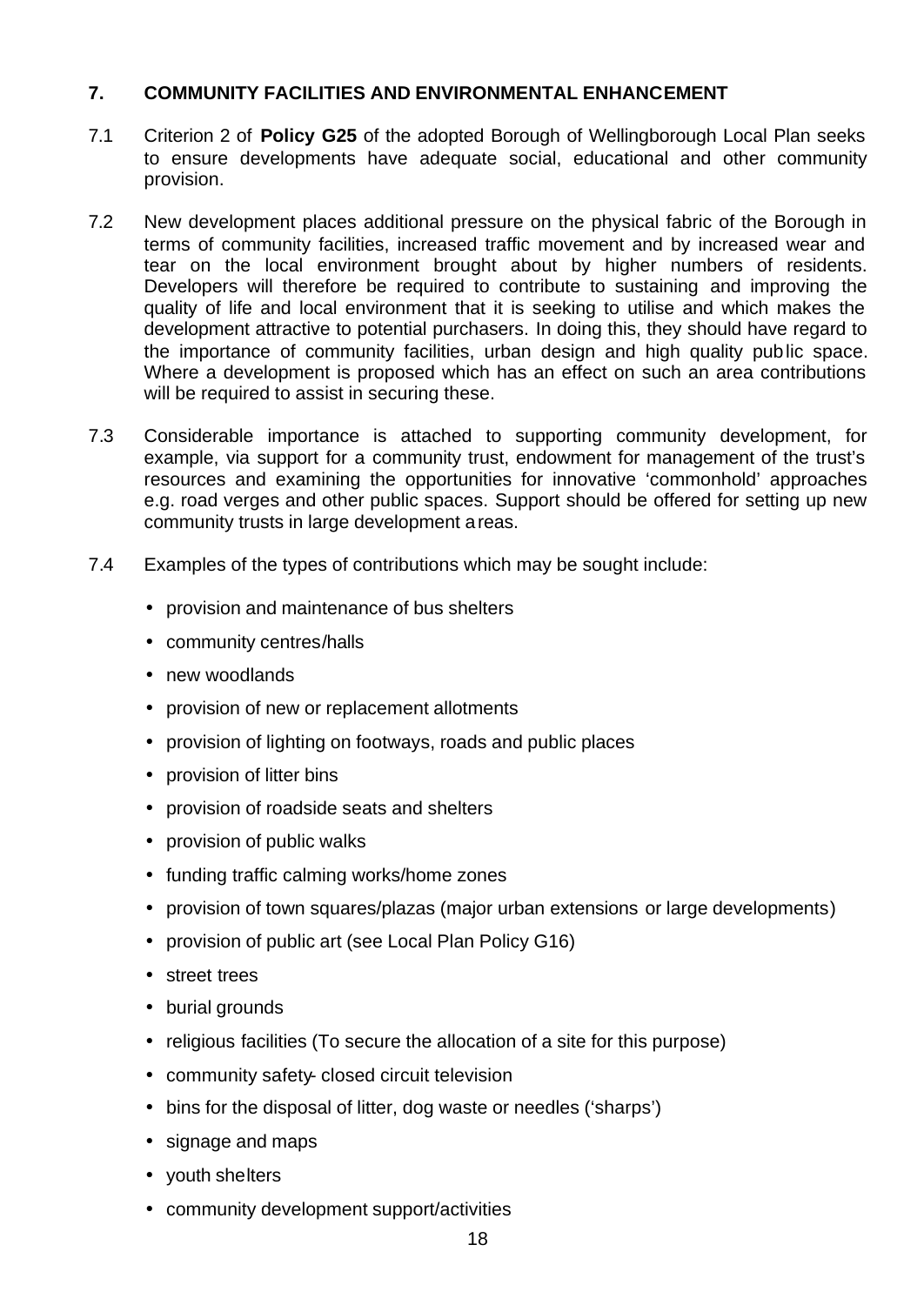- 7.5 Some of these matters are detailed design issues and could be secured by way of planning conditions**.** All contributions, whether physical or financial, will be negotiated with and co-ordinated by the local planning authority. This will be in liaison with the local parish council where they are likely to be responsible for the provision or maintenance of the environmental improvements.
- 7.6 Finally, within major housing developments, on-site facilities may be needed for use by voluntary sector playgroups, a neighbourhood worker, intensive work with families, meals on wheels and as an office base for community workers in the area. It may be possible to incorporate some of these facilities in community halls provided primarily for other purposes. The need for this type of provision will be assessed for each development proposal and negotiations with the appropriate agency undertaken.
- 7.7 Consideration will be given to negotiating appropriate contributions to improvements to community facilities or the local environment from all developments of 10 or more dwellings or estimated dwellings if the site is 1/3 of a hectare or larger or 1000 $m^2$  (net) or more of industrial, leisure or commercial floorspace or on a site of 1 hectare or larger. (The level of contributions required will be based on the additional population (based on the number of dwellings multiplied by the average household size for the Borough (currently 2.5)) or jobs estimated to be generated from the development (as provided by applicants for planning permission). In cases where the number of jobs to be created is being discussed, companies will be required to submit detailed information to justify the figures being claimed.

**\* NOTE THE ABOVE SECTION CONTAINS SOME FACTORS WHICH OVERLAP WITH SECTION 13 ON OPEN SPACE, SPORT AND RECREATIONAL FACILITIES AND SHOULD BE READ IN CONJUNCTION WITH IT. THE MAINTENANCE REQUIREMENTS DESCRIBED IN SECTION 13 (RELATING TO OPEN SPACE) APPLY TO THIS SECTION TOO.**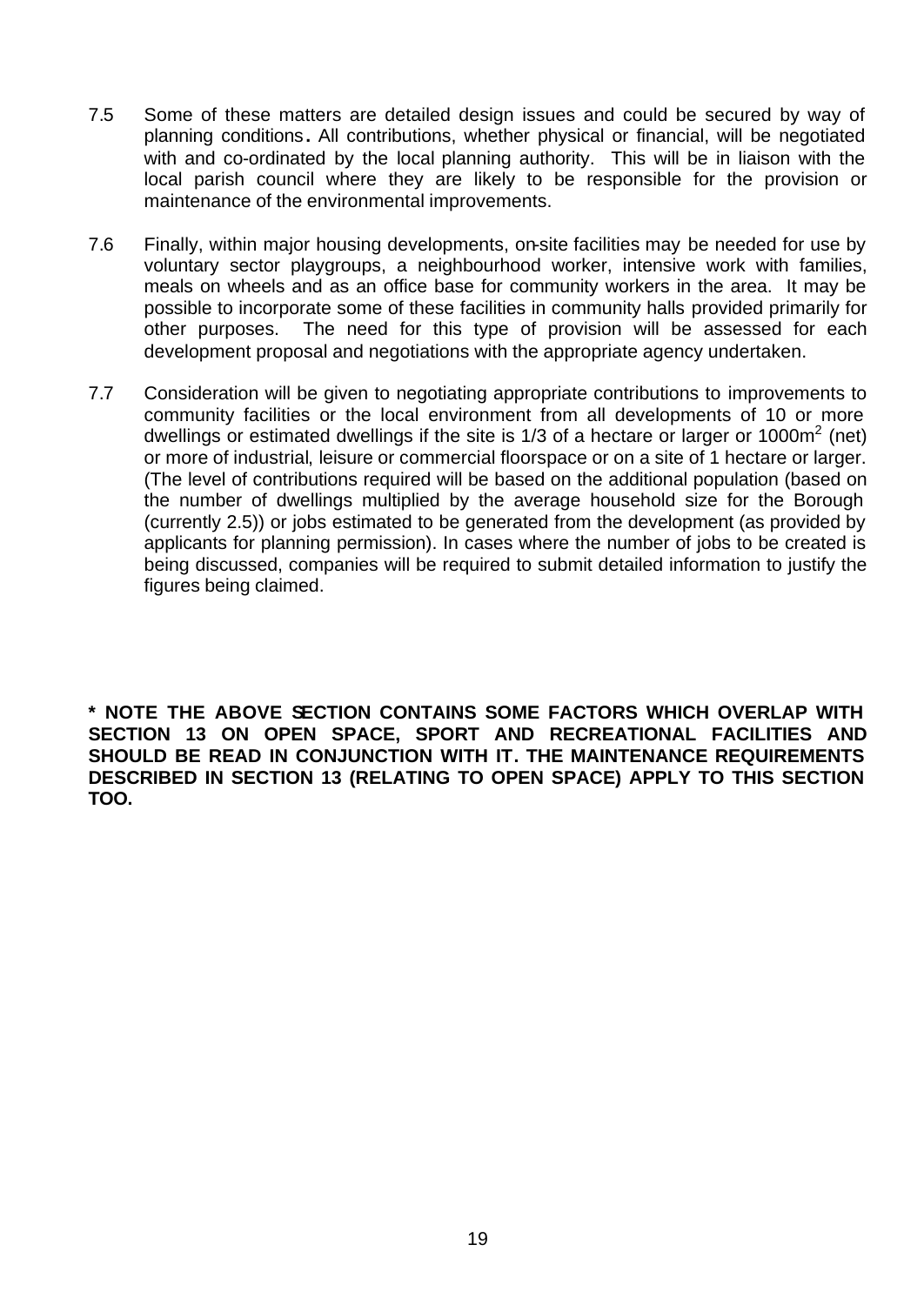#### **8. CRIME AND DISORDER**

- 8.1 Planning Policy Guidance Note 1, General Policy and Principles (DOE, 1997) together with Government Circular 5/94 give general advice on designing developments so as to reduce the risk of crime.
- 8.2 In addition, in October 1998 the Government introduced the Crime and Disorder Act. This placed a new statutory duty on the Borough Council, Northamptonshire County Council and Northamptonshire Police to work together in Partnership with other agencies and organisations to address issues of crime and disorder. In 2002, in conjunction with Northamptonshire Police the Council published a new Community Safety Strategy and produced a three-year action plan. The overarching aim is to make Wellingborough a safer place to live and work.
- 8.3 Many of the priorities contained in the strategy that have land-use planning implications are an integral part of a development itself e.g. layout and siting of facilities. In addition to the use of planning conditions, the Council in consultation with the Police will also seek appropriate developer contributions that address these issues and secure a safer environment. Areas where contributions may be sought include:
	- proper lighting and physical security measures;
	- safe routes to school;
	- closed circuit television;
	- police facilities within the 'community core' on larger developments;
	- on site community policing facilities;
	- 'safe' landscaping (offsite) e.g. hedges, trees; and
	- concierge (reception/security) services/ maintenance
- 8.4 In accordance with the third criterion in **Policy GS5** of the County Structure Plan, a developer will be expected to provide evidence that issues of crime and disorder have been fully considered as part of a planning application and that this is reflected in the layout and other design criteria of a development. This is also referred to in **Policies G1 (criterion 11) and H12 (criterion 5)** of the adopted Local Plan and **Policies UH5 and UE1** of the Local Plan Alteration. Local authorities can refuse applications where, on the advice of the Police, they have significant concerns about the implications of a proposal on community safety. In order to show that such issues are properly taken into account applicants where appropriate are strongly advised to obtain 'Secured by Design Certificates' from the Police to accompany planning applications. Supplementary Planning Guidance on the subject of Planning out Crime in Northamptonshire has also been published in order to provide guidance on the implementation of **Policy GS5** of the County Structure Plan.
- 8.5 Consideration will be given to negotiating appropriate contributions from developments of all sizes; clearly for smaller developments certain requirements may be inappropriate but all development should be viewed in the context of the aim of the Development Plan and Community Safety Strategy. Smaller schemes (for example, 'infill' developments)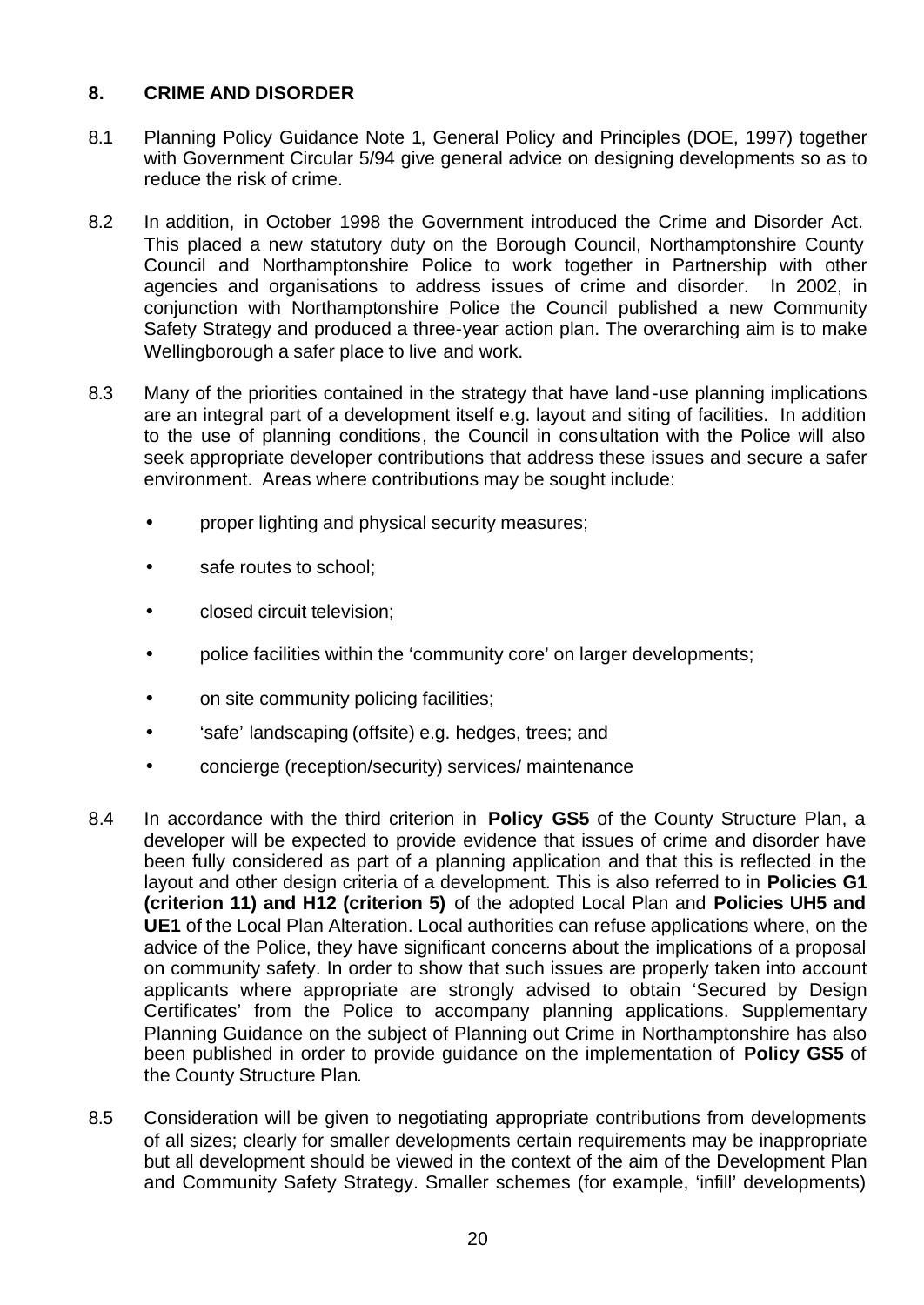will only be subject to requirements relating to their immediate surroundings, for example 'safe' landscaping.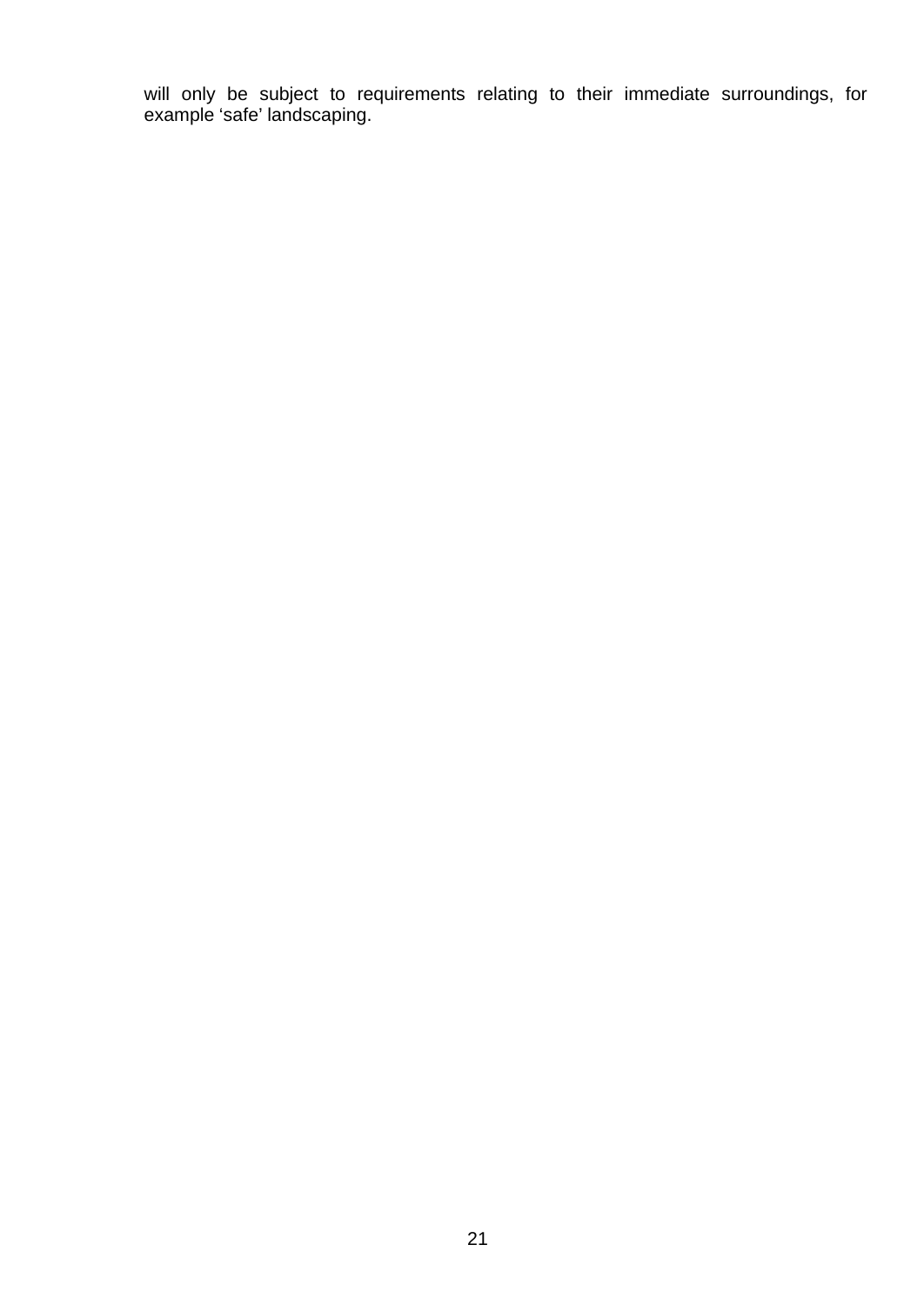#### **9. EDUCATION**

- 9.1 Criterion 2 of **Policy G25** of the adopted Borough of Wellingborough Local Plan seeks to ensure developments have adequate social, educational and other community provision.
- 9.2 School needs must be taken into account when planning new housing. Often either new or enlarged schools are "essential community facilities required as a direct result of a proposed development" (Circular 1/97). Northamptonshire County Council is the authority responsible for education provision in the Borough of Wellingborough. Any new educational establishments should be provided early in the house building programme.
- 9.3 In determining whether developer contributions are appropriate, account will be taken of information in the Schools Organisation Plan which forecasts pupil numbers for each school area. Estimates of the number of pupils generated from a new development are based on census information for the Borough. In future post-coded information should be available for this purpose. The anticipated number of children likely to be generated from a new development is calculated by applying a pupil yield factor to the proposed number of homes to be built. Separate factors are used for primary and secondary age pupils. These assume (based on the 1991 census) currently that in the Borough on average, every 100 houses will generate 24.2 children of primary school age and 16.7 children of statutory secondary school age. Where a new development generates additional primary and/or secondary school places which cannot be met by the existing schools most likely to serve that development, developers will be expected to meet the full cost of any additional accommodation required, as follows:
	- for new schools the developer will be expected to provide a site of sufficient area and meet full construction costs including fees, fixtures and fittings;
	- for extensions to existing schools to provide a contribution based on the DFEE cost multiplier for providing additional pupil places – this will produce an amount per house for the primary and/or secondary school places including sixth formers that the developer will be expected to contribute.
	- nursery and pre-school facilities.
- 9.4 Although the Local Education Authority uses a simple formula to assess the need for additional educational facilities based on the pupil yield factors in 9.2 above, each proposal will need to be assessed individually to adjust estimates in the light of the type of housing to be provided. A development of large family houses, for example, would be expected to generate a higher number of primary and secondary age children than a development of small one and two bedroomed houses. For guidance a mixed development of 860 dwellings would generate sufficient children to support a primary school of at least 30 children per age group (i.e. a one-form entry school with a minimum of 210 children on the roll). In order that requirements for additional facilities are fair and reasonable, the Local Education Authority will supply a statement of need (within a timescale to be agreed with the Planning Authority) which will include information on numbers on the roll and the physical capacity of schools within the vicinity of the housing development. In making an assessment for any contribution, it will be for the Local Planning Authority to make the final decision, having consulted the Local Education Authority and taking into account such factors as the influence of private education and parental preference.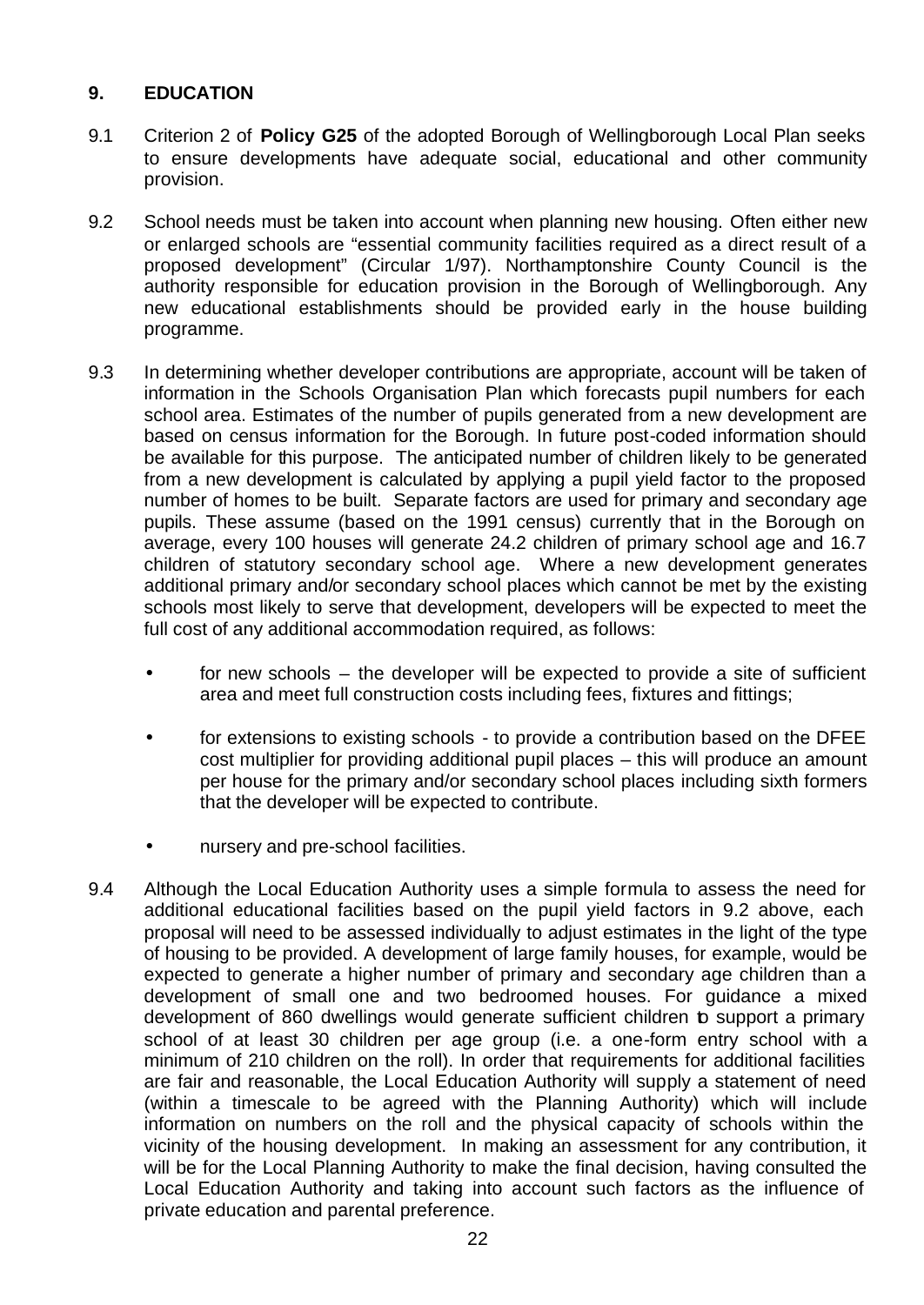9.5 Agreement will need to be made between the developer and the Local Education Authority as to whether the facility will be funded by or constructed by the developer. Construction of the education facility is an option for new build schools only.

If the developer is to fund the education facility then:

- Agreement will be sought whereby the developer pays a number of instalments following the completion of an agreed number of dwellings or after a specified time period following the commencement of the whole development.
- The developer will also be obliged to pay for the design work to be carried out in respect of the new facility by a specified time period.
- In the case of a new school, the developer will also be obliged to transfer the land required for the facility to the Local Education Authority at no charge and free from financial and any other incumbrances by a specified time period. The land is to be fully serviced and an access provided to the boundary to an adoptable standard. The precise amount of land required will depend upon the size and type of facility. However, for guidance a one form entry primary school with appropriate playing field, parking and landscaping would require approximately 1.2 hectares of land.
- The financial contribution required for a facility will depend upon the size and type of facility. However, again for guidance only, the estimated cost of a one form entry primary school in September 2003 was £2.3m in addition to the land.

If the developer is to construct the education facility then:

- The developer will be obliged to prepare a detailed design and specification for the facility in accordance with a schedule of accommodation requirements and fixtures and fittings available from the Local Education Authority. This will be required to be completed by a specified time and will be subject to the approval of both the Borough and County Councils.
- The developer will be required to erect the facility in accordance with the approved design and transfer it to the Local Education Authority at no cost and free from incumbrances by a specified time.
- 9.6 Contributions to education provision will be expected to be sufficient so as to fund a 'Turnkey' facility and not merely a building shell. In calculating the level of contributions required the Education Authority will include the capital costs for fixtures and fittings as well as the equipment expected to be provided within a new facility. However contributions will not be required for replacement fixtures, fittings or equipment as this is recurrent revenue expenditure and is allowed for within DFEE funding and, in accordance with Circular 1/97, should be borne by the body or authority responsible for the school.
- 9.7 Contributions to education provision will normally be sought from all residential development proposals of 10 dwellings or more (or 1/3 hectare or greater where the dwelling numbers are unknown or if a number of planning applications have been submitted in close proximity at the same time) where there is shown to be insufficient pupil capacity and it can be demonstrated that the development is likely to generate a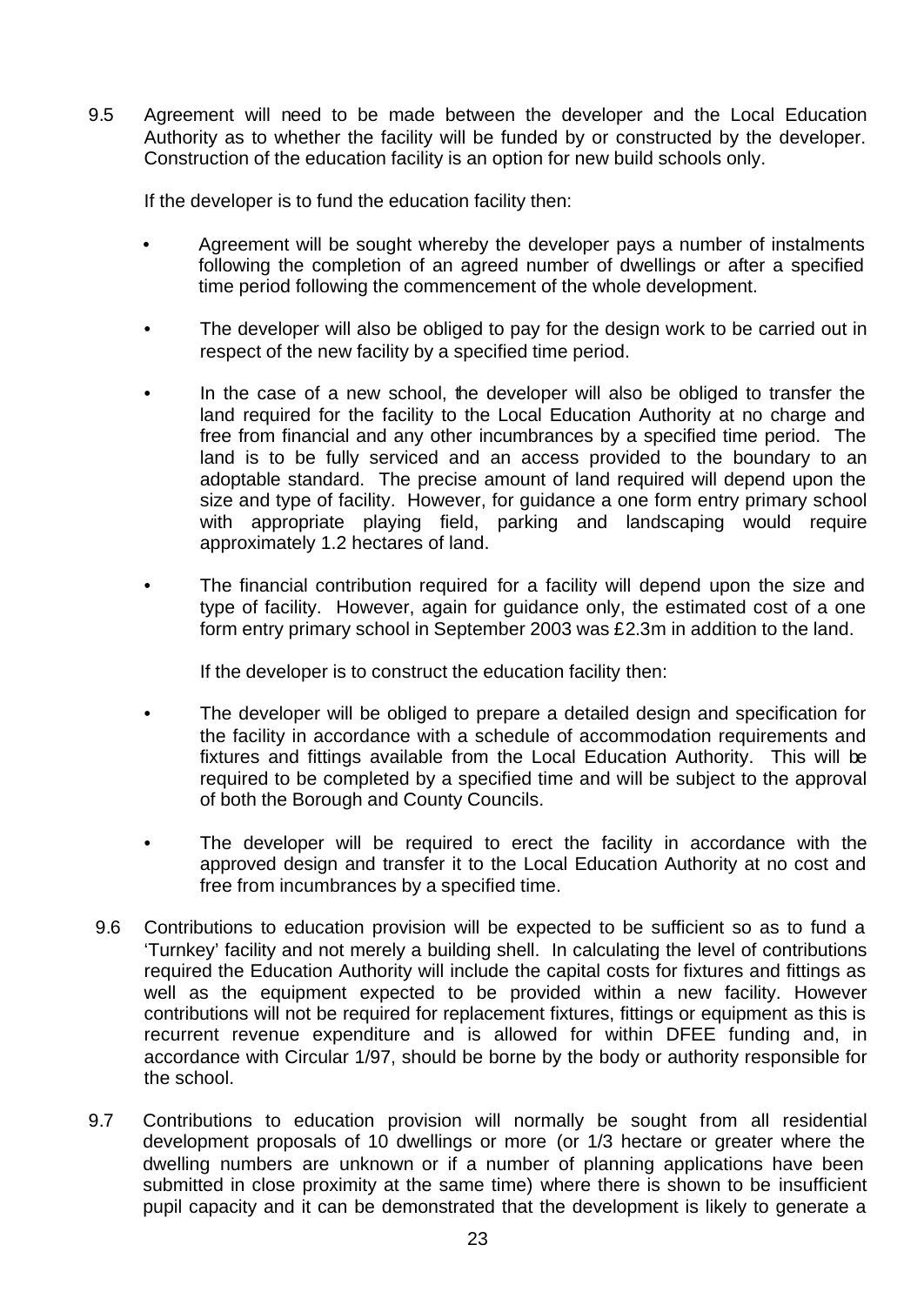need for additional school places. Where a number of small developments, possibly fewer than 10 dwellings, are anticipated to take place in a specific area (perhaps if a number of planning applications have been submitted in close proximity at the same time or where a number of commercial sites are becoming vacant and seeking other uses), the Education Authority would also wish to be consulted. A combination of such developments could give rise for requirement for extra pupil places living in the area. No contributions towards education provision will be sought from developments comprising solely elderly persons accommodation.

- 9.8 In developments where facilities for primary age children are to be provided the new school should be provided early in the house building programme. The location should ideally be within a neighbourhood centre with provision for expansion to meet the longterm needs of the community. Innovative approaches to finance, facility provision and education management may be needed in the early years following the opening of the school when numbers are low.
- 9.9 It may be appropriate for an educational facility to serve a multifunctional purpose if it is identified as suitable for a wider community need.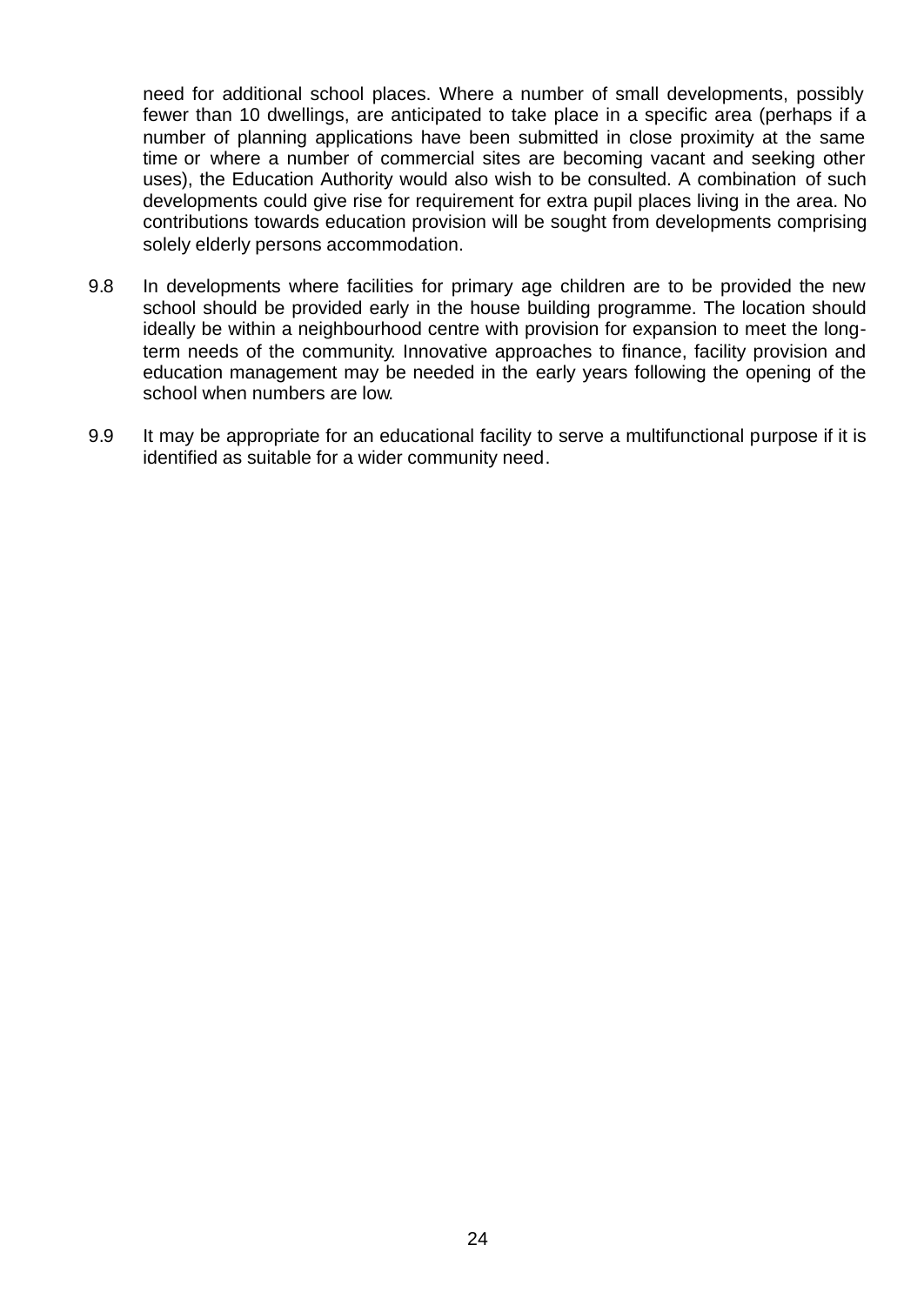#### **10. FLOOD COMPENSATION AND ALLEVIATION**

10.1 Planning Policy Guidance Note 25, Development and Flood Risk (DTLR, 2001), **Policy AR8** of the County Structure Plan, the Council's Sustainable Communities Plan and **Policy G2** of the adopted Borough of Wellingborough Local Plan seek to ensure that new development is not at risk from flooding and/or that it does not put other areas at risk.

#### **POLICY AR8 reads as follows:**

**DEVELOPMENT WILL NOT BE PERMITTED IN AREAS AT DIRECT RISK FROM FLOODING, OR WHERE IT WOULD BE LIKELY, INDIVIDUALLY OR CUMULATIVELY, TO INCREASE THE NUMBER OR EXTENT OF PEOPLE, LAND OR PROPERTIES AT RISK FROM FLOODING ELSEWHERE, UNLESS ADEQUATE MEASURES ARE TAKEN TO MITIGATE THE EFFECTS. IN ADDITION, LOCAL PLANNING AUTHORITIES WILL SEEK TO NEGOTIATE WITH DEVELOPERS, WHEREVER POSSIBLE, IN ORDER TO ACHIEVE DEVELOPMENTS WHICH PROVIDE FOR AN OVERALL REDUCTION IN EXISTING LEVELS OF FLOOD RISK.**

**IN ALL AREAS PROPOSALS MUST INCORPORATE SUSTAINABLE URBAN DRAINAGE SYSTEMS AND PROVISION FOR THEIR MAINTENANCE.** 

**PARTICULAR CONSIDERATION WILL BE GIVEN TO FLOODING ISSUES IN RELATION TO THE RIVER NENE (SEE POLICY RN1).**

**POLICY G2 reads as follows:**

**UNLESS FLOOD PROTECTION AND MITIGATION MEASURES APPROPRIATE TO COMPENSATE FOR THE IMPACT OF THE DEVELOPMENT ARE PROVIDED, PLANNING PERMISSION WILL BE REFUSED FOR DEVELOPMENT:**

- **1. WITHIN THE FLOODPLAINS AS SHOWN ON THE PROPOSALS MAP; OR**
- **2. IN OTHER AREAS AT RISK OF FLOODING; OR**
- **3. WHICH WILL INCREASE THE RISK OF FLOODING ELSEWHERE; OR**
- **4. RESULT IN PROBLEMS DUE TO ADDITIONAL SURFACE WATER RUN OFF.**

**Policy AR8** of the County Structure Plan and **Policies UH5 and UE1** of the Local Plan Alteration also indicate that developments must incorporate sustainable drainage systems together with provision for their future maintenance.

- 10.2 As part of its strategic review of the impact of development on flood risks in the Upper Nene Catchment the Environment Agency intends that flood defences for Wellingborough should be at least to a 1:100 year standard and that developments will need to include mitigating action against the effects of the development up to at least the same level of storm event governing the flood defence standard. The Upper Nene Catchment includes the major tributary the River Ise.
- 10.3 In connection with the 'Wellingborough East' (WEAST) Strategic Development Area, work has taken place on defining a 1000-year flood line for the River Ise at this location. This information was produced in July 2002 and will be used to guide any development proposals in this area in line with the overall aim of developing WEAST as an exemplar of sustainable development.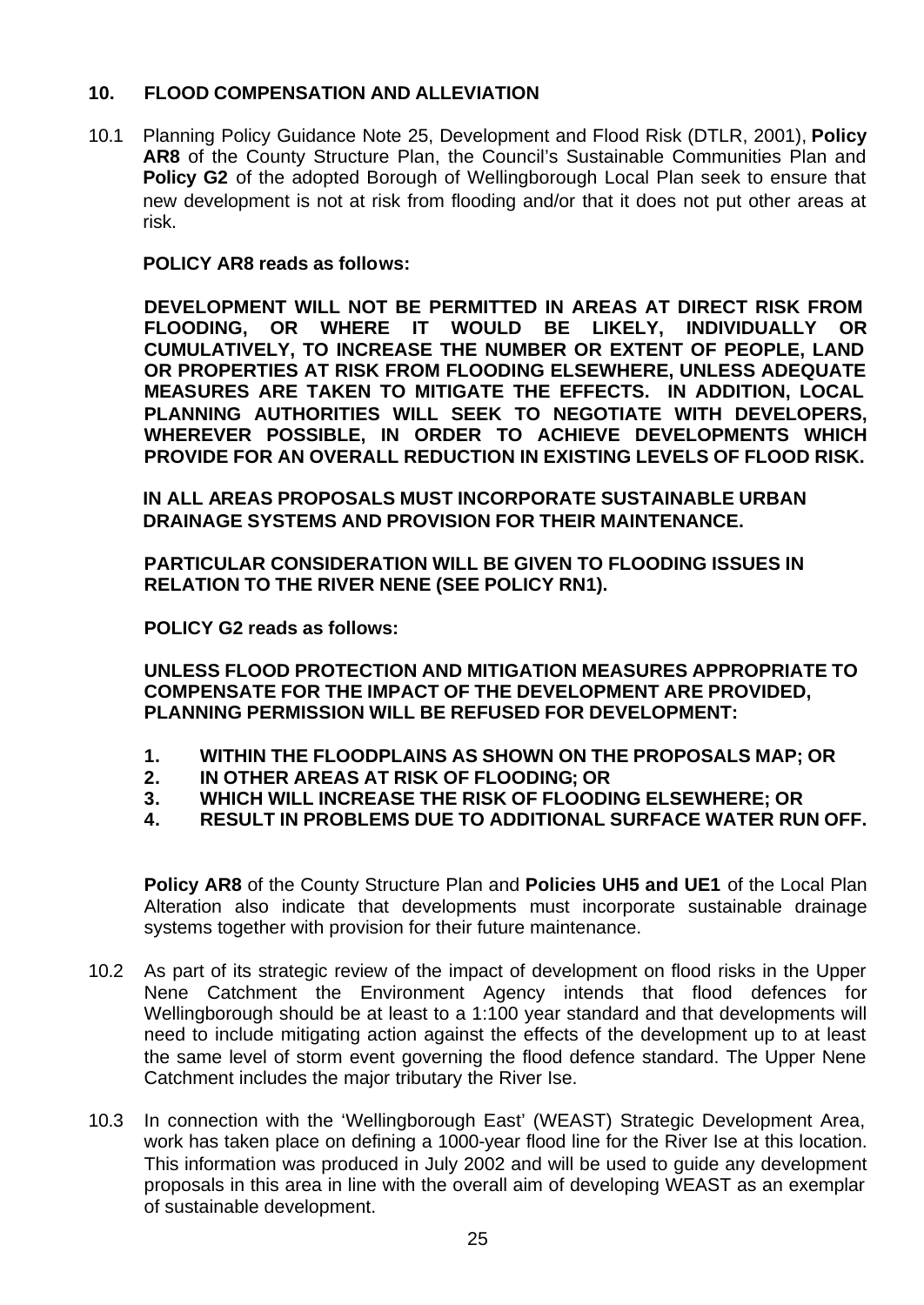- 10.4 Furthermore, wherever possible, the Planning Authority will seek to achieve a tangible reduction in flood risk in the floodplain possibly by the introduction of extra mitigation measures or by a contribution to increased floodplain flow or floodplain storage to achieve a progressive reduction in flood risk.
- 10.5 Development in the flood plain itself will normally be resisted irrespective of the willingness of a developer to offer necessary mitigation. Exceptions will be made for essential infrastructure which must cross the floodplain or in locations where development in the wider interest is unavoidable.
- 10.6 In conjunction with the Environment Agency this Council will seek to ensure that each development proposal will include a minimum 1:100 year standard of mitigation for increased runoff. The WEAST drainage systems are being designed to store 1:30 years on site, 1:100 years within basins and ponds onsite and 1:200 years within ponds in the floodplain. This ensures that there is no increase in the 1:1000 year flood plain limits.
- 10.7 Sustainable drainage (sometimes referred to as Sustainable Urban Drainage systems (SUDs)- but not necessarily only applicable in urban areas) is a concept that focuses decisions about drainage design, construction and maintenance on the quality of the receiving environment and people. At its simplest it can involve measures such as water butts and typically includes ponds and basins, wetland swales and porous surfaces. These can be designed to improve amenity and biodiversity. For instance ponds can be designed as a local feature for recreational purposes and to provide valuable wildlife habitat whilst providing regulation of surface water flows. In accordance with Policies AR8, UH5 and UE1 referred to above, developers will be required to incorporate sustainable drainage systems within their proposals. The Supplementary Planning Guidance on 'Building Better Places' gives further advice on this subject.
- 10.8 For all the matters referred to in the preceding paragraphs developer contributions should normally include appropriate provision for maintenance (for example, annual checking and cleaning out) over a 30-year period.
- 10.9 Consideration will be given to negotiating appropriate contributions from developments of all sizes; clearly for smaller developments certain requirements may be inappropriate: each will be assessed accordingly.
- 10.10 The Environment Agency may be able to negotiate developer contributions (and subsequently manage the funds) under Section 30 of the Water Act. These can be for new flood defence works (either cash payments or works in kind) or for maintenance (again, either for works in kind or for cash payments to the Agency as operating authority). Section 30 is not specifically tied to new development which is subject to a planning permission. In those cases, however, where a Section 30 is being negotiated in association with a planning application, the Agency would expect the developer to be obliged to undertake the negotiations under a S106 agreement. This gives the Agency a basis for starting the negotiations, and gives it confidence to withdraw an objection subject to a future agreement. It would also tie the developer into undertaking the negotiations and give the Council confidence that the payments/works would be undertaken. Section 30 could be used in the same way as Section 278 of the Highways Act 1980 is used to get funds for highways works/maintenance, although the Agency would only expect to use this power in exceptional circumstances.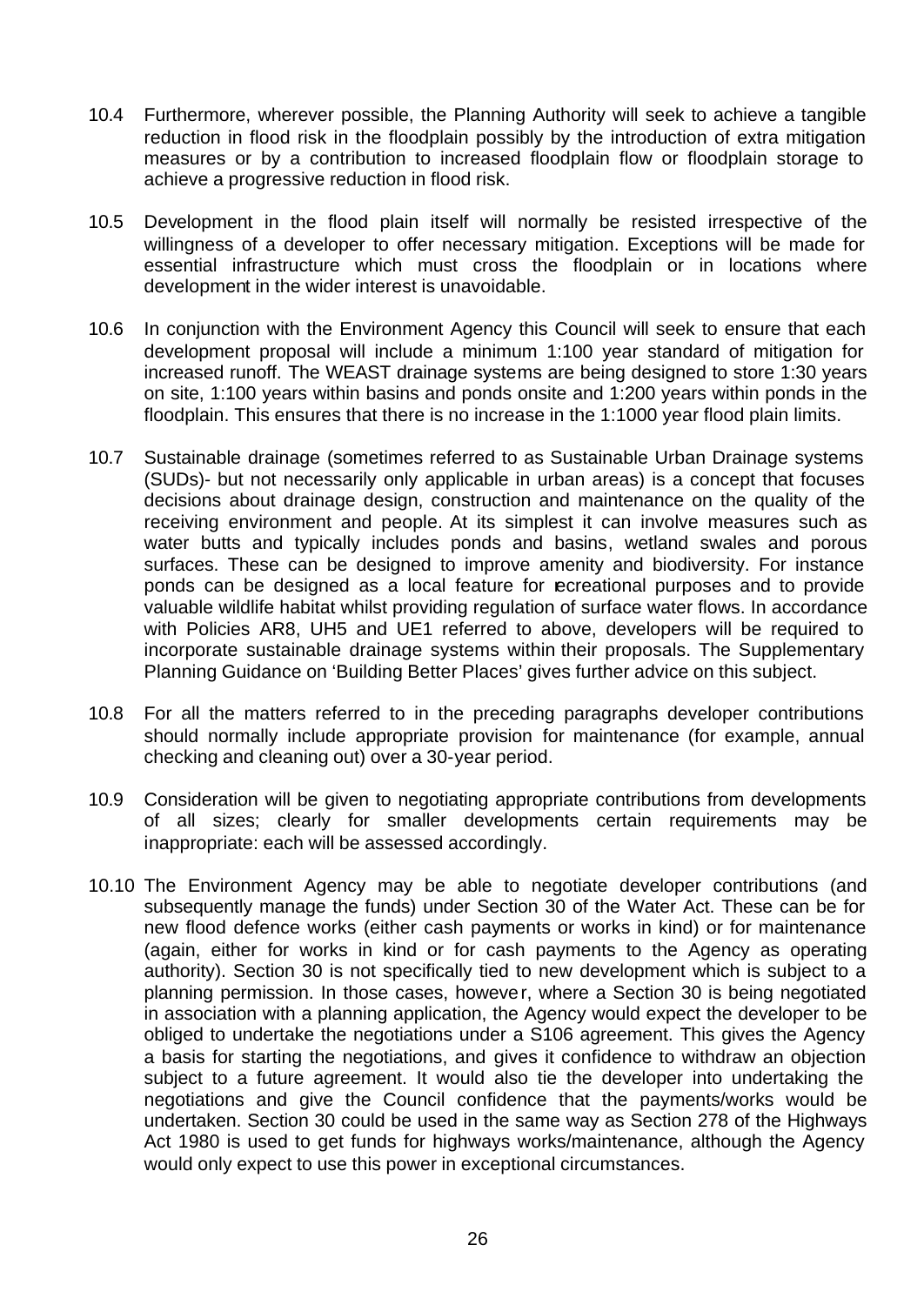#### **11. LIBRARIES**

- 11.1 Criterion 2 of **Policy G25** of the adopted Borough of Wellingborough Local Plan seeks to ensure developments have adequate social, educational and other community provision.
- 11.2 Libraries are important in meeting the educational, recreational and information needs of local people and need to be close to housing areas. Static service points need to be located in places that attract people for other leisure purposes - particularly shopping. A Public Mobile Library Service ensures that all rural populations are provided with access to the service ensuring that basic recreational and community facilities are available.
- 11.3 Northamptonshire County Council has a statutory responsibility to provide a comprehensive and efficient library service. Housing development may justify the provision of a new library facility or require the upgrading of an existing service e.g. from a mobile service to a fixed building, or an extension to an existing fixed building. Alternatively, or in addition, a financial contribution may be justified.
- 11.4 The following guidelines for provision are currently relevant:
	- Mobile Libraries
		- These do not operate within 1.5 miles of a static library. They serve all communities above 500 population. The number of stopping places in any locality relates to the population and level of use.
	- New static Library building These are viable in communities of 4,000 population and above. New facilities may be included within a multi-functional building alongside other appropriate uses including community hall, homework centre and coffee bar.
- 11.5 There are currently libraries in Wellingborough, Earls Barton, Finedon, Irchester and Wollaston. This is considered to be a very good coverage for a Borough of this size. Furthermore, the compact area covered by the Borough and their distribution within it means that those villages/hamlets of less than 500 population that do not receive a mobile library service have the benefit of a library within a nearby settlement.
- 11.6 The largest new housing area proposed for the Borough is within the 'Wellingborough East' (WEAST) development. This is likely to result in excess of the 4000 threshold which, in principle, justifies a new static library building. However, the existing Wellingborough library is only just in excess of 1 kilometre from the edge of the WEAST development. This is an acceptable travelling distance. It is also understood that this library was built with the potential to provide additional capacity because of Wellingborough's past history as an 'expanded town'. Accordingly, at the present time, it does not look like a new library will be justified. However, a smaller scale community learning centre may be justified instead.
- 11.7 Any discussions relating to libraries should therefore relate to providing improved facilities at existing libraries and, in particular, Wellingborough library. Consideration will be given to negotiating appropriate contributions to improved library facilities from all developments of 10 or more dwellings (or 1/3 hectare or greater where dwelling numbers are unknown) where it can be demonstrated that the development will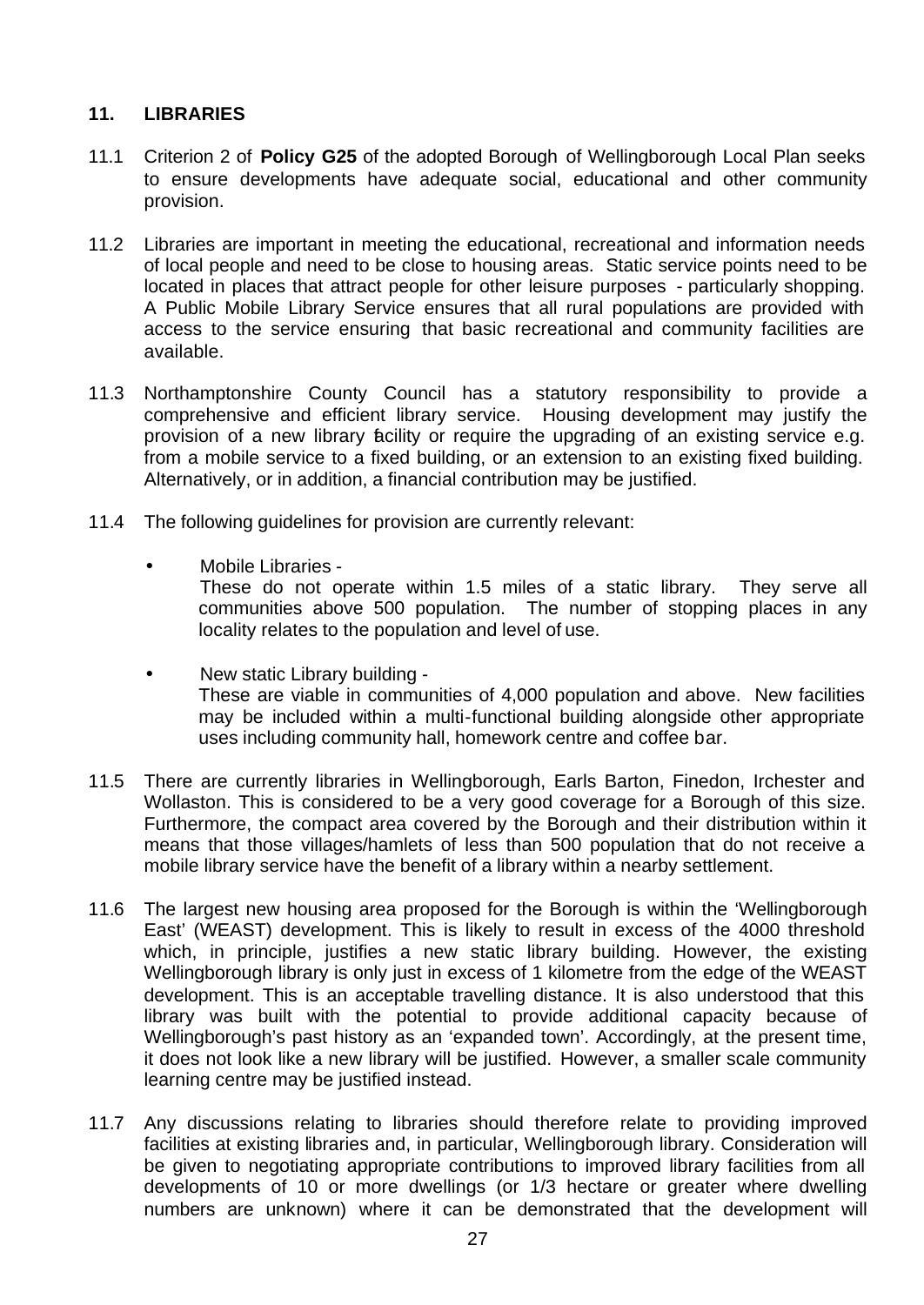generate a need for the additional provision of library services. The level of contributions required will be based on the additional usage of the library services expected to be generated by the development (assessed on the basis of extra population to be generated).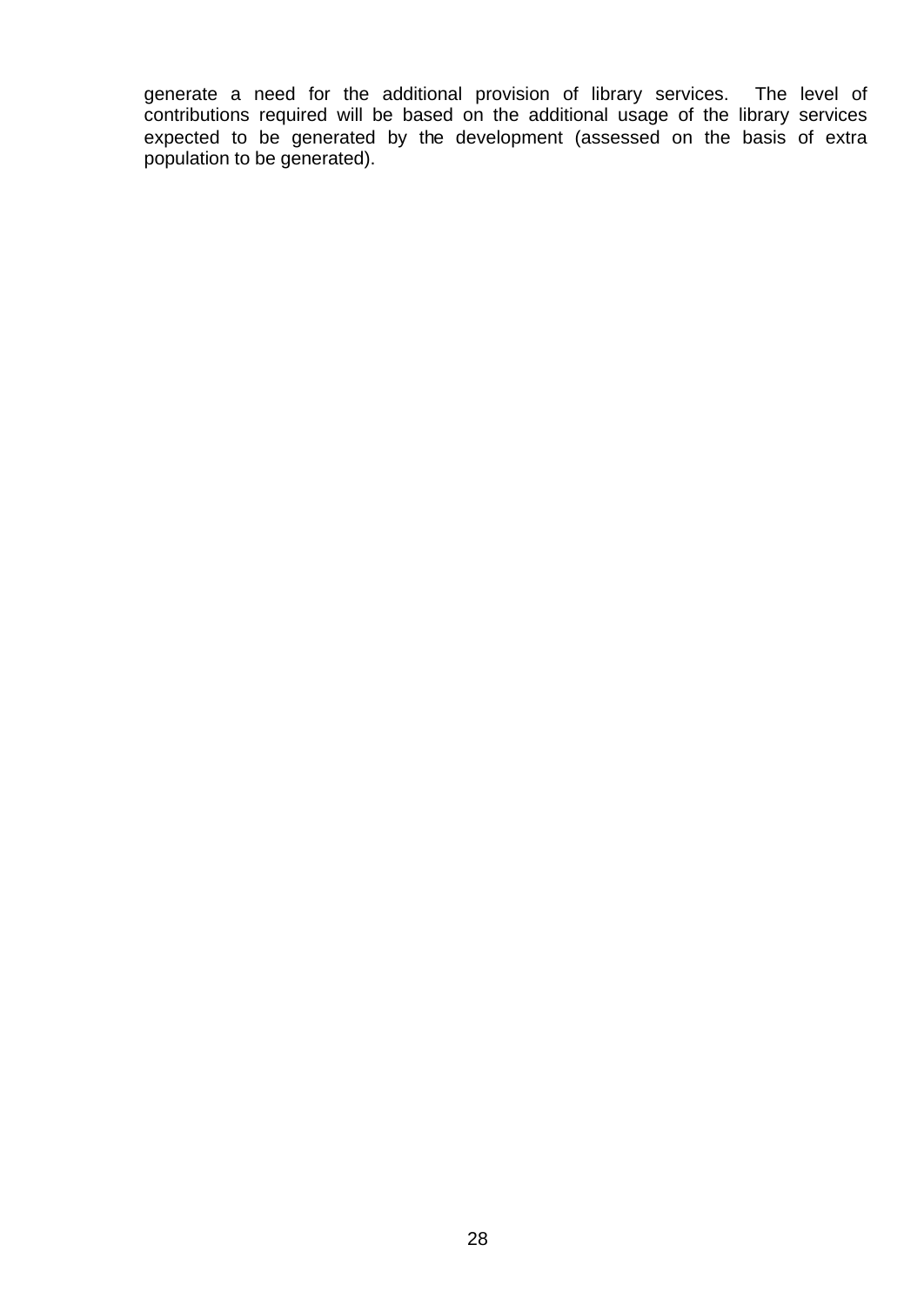#### **12. NATURAL ENVIRONMENT**

- 12.1 Any development, especially of greenfield land, can result in a loss of natural environmental assets such as landscape quality, biodiversity or purely countryside for its own sake. Paragraph 28 of PPG9 (Nature Conservation) (DOE, 1994) states that planning obligations can be used to secure long term management or provide funds for management of designated nature conservation sites or to provide nature conservation features to compensate for losses as a result of development. Paragraph 14 of PPG1 (General Policy and Principles) refers to landscape design as being an integral part of urban design; in Annex A of PPG1 it is confirmed that planning obligations can be helpful in securing a high quality of design.
- 12.2 **Policies AR3 and AR5** of the County Structure Plan seek to ensure that there is no net loss of biodiversity in the county as a result of development.
- 12.3 In addition, **Policy G17** of the Adopted Local Plan seeks to protect statutorily designated Sites of Special Scientific Interest (SSSIs) and Local Nature Reserves (LNRs). **Policy G18** seeks to conserve other Sites of Nature Conservation Value (SNCVs). The Council will also seek to conserve Regionally Important Geological/Geomorphological Sites (RIGS) as referred to in paragraph 2.34 of the Plan. Woodlands, trees and hedgerows are specifically protected under **Policy G21**; **Policy G22** sets out overall landscape requirements. Other policies deal more generally with the protection of the open countryside (**G6 & G3**), environmentally important open space (**G19**), together with overall design and sustainability issues (**G1**). Supplementary Planning Guidance appended to the Local Plan includes: i) Trees on Development Sites; and vii) SSSIs and Ancient Woodlands.
- 12.4 In determining the need for planning obligations in relation to the natural environment, the Council will also pay particular regard to the Wellingborough Nature Conservation Strategy (June 1997, review underway in 2003) and the Biodiversity Action Plan (BAP) for Northamptonshire (March 2002). (www.Northants-BAP.org.uk).
- 12.5 Where development will create a need for measures to safeguard the environment, developers will be required to meet or contribute towards the cost of providing such measures. The value of open space, woodland or landscaping can be reduced if not adequately maintained. Where these are principally of benefit to the development itself rather than the public at large, the Council will seek through an agreement to secure commuted sum payments to ensure necessary maintenance. Usually, this will be to secure maintenance in perpetuity. This is vital for protecting natural assets which very often require long-term management to retain their interest.
- 12.6 Examples of where contributions might be expected include the following:
	- Substitution/replacement/habitat enhancement or translocation to offset the loss of or impact upon a resource present on a site or nearby. Substitute areas for public rights of way, open space or open access land should be secured as the most appropriate – not the easiest – substitute provision. With respect to the creation of replacement wildlife habitats, substitution will not normally be considered to be an adequate alternative to conservation of the existing especially in relation to meadow and wetland habitats.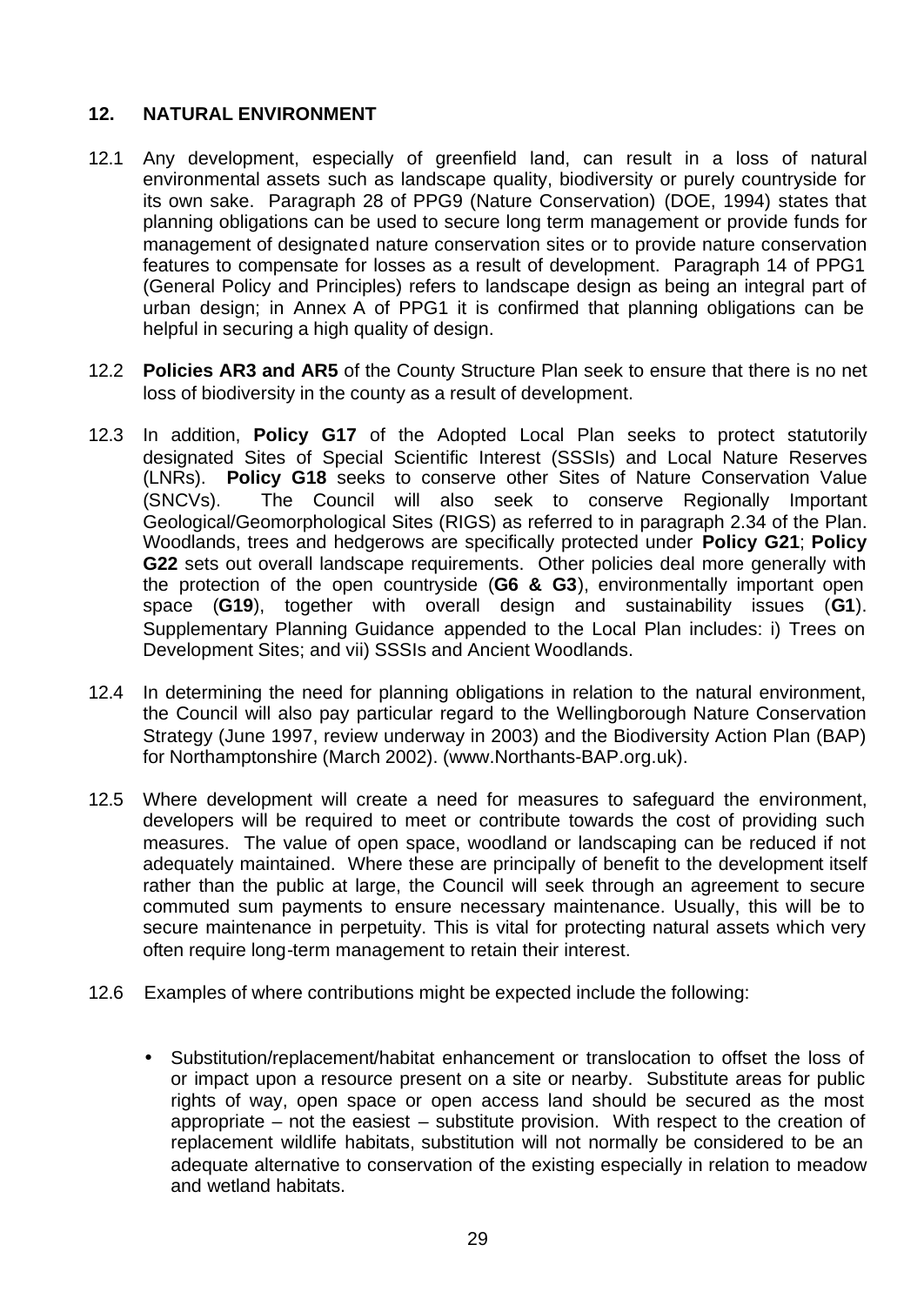- Measures to protect or reduce harm to protected or other sites/species acknowledged to be of importance – for example habitats or species targeted in the Biodiversity Action Plan. These could include management agreements for example. Other examples are referred to in paragraph 2.33 of the adopted Local Plan.
- Provision of strategic structure or focus planting to reduce the impact of development proposals within the local landscape.
- Examples of where developer contributions may be sought either to compensate for "countryside" loss (or access thereto) or to provide for informal recreation to serve a development could include also woodlands, country park, green corridors (including the town linear park system), visitor centre, picnic sites, pocket parks, nature reserves, footpaths/bridleways/cycleways and/or payments for countryside management agreements.
- The expansion of Wellingborough to the East (WEAST) needs to support and maintain the development of a 'Town Park'. Studies as to the nature, extent and functions of such a park have been undertaken by the Council.
- Advanced planting of trees to help screen developments.
- Planning obligations should also be used, if necessary, to secure long-term monitoring. This is particularly important in sensitive cases, such as where a development might affect the hydrology of a site. The same planning obligation should make provision for action (e.g. a mitigation package) in the event that monitoring identifies a problem (e.g. deterioration of wildlife interest). It should be clear who is going to be responsible for deciding what action is needed and who will undertake the necessary action.
- 12.7 Clearly a number of aspects discussed above are relevant to other sections of this guidance: in particular recreation and transport. Accordingly reference should be made also to these sections.
- 12.8 Developers will therefore be required to ensure that every development is planned to a high standard of design. This should include high quality assessment of landscape and environmental design and its interpretation within the proposal**.** Where a proposal would adversely affect the features discussed, whether directly or indirectly, contributions will be required which help alleviate these effects and strengthen/protect the habitats or uses. Special areas are protected from damaging development; however, all development has some impact on landscape and habitats for which it can compensate by assisting in management and enhancement of special areas.
- 12.9 The majority of developments, by themselves, will not be of sufficient size to justify a new or improved countryside asset. However, a number of small developments are likely to have a cumulative impact on the local countryside environment. It would therefore be more appropriate and cost-effective to make a single improvement to provision after a number of smaller developments have been completed. Consideration will therefore be given to negotiating appropriate contributions from developments of 10 or more dwellings or 1/3 or more hectares and industrial, commercial and leisure developments which comprise at least 1000m<sup>2</sup> or on sites of 1 hectare or more.
- 12.10 The Council believes that planning obligations should be used to ensure that there no loss of biodiversity as the result of development and, where possible, there is a net gain. Wellingborough East is an example of a development where such an improvement is possible and should be sought. Currently, this landscape is largely intensively farmed with minimal wildlife interest. However, it could be improved by creating new natural habitats and restoring damaged features (e.g. hedgerows). Where possible such wildlife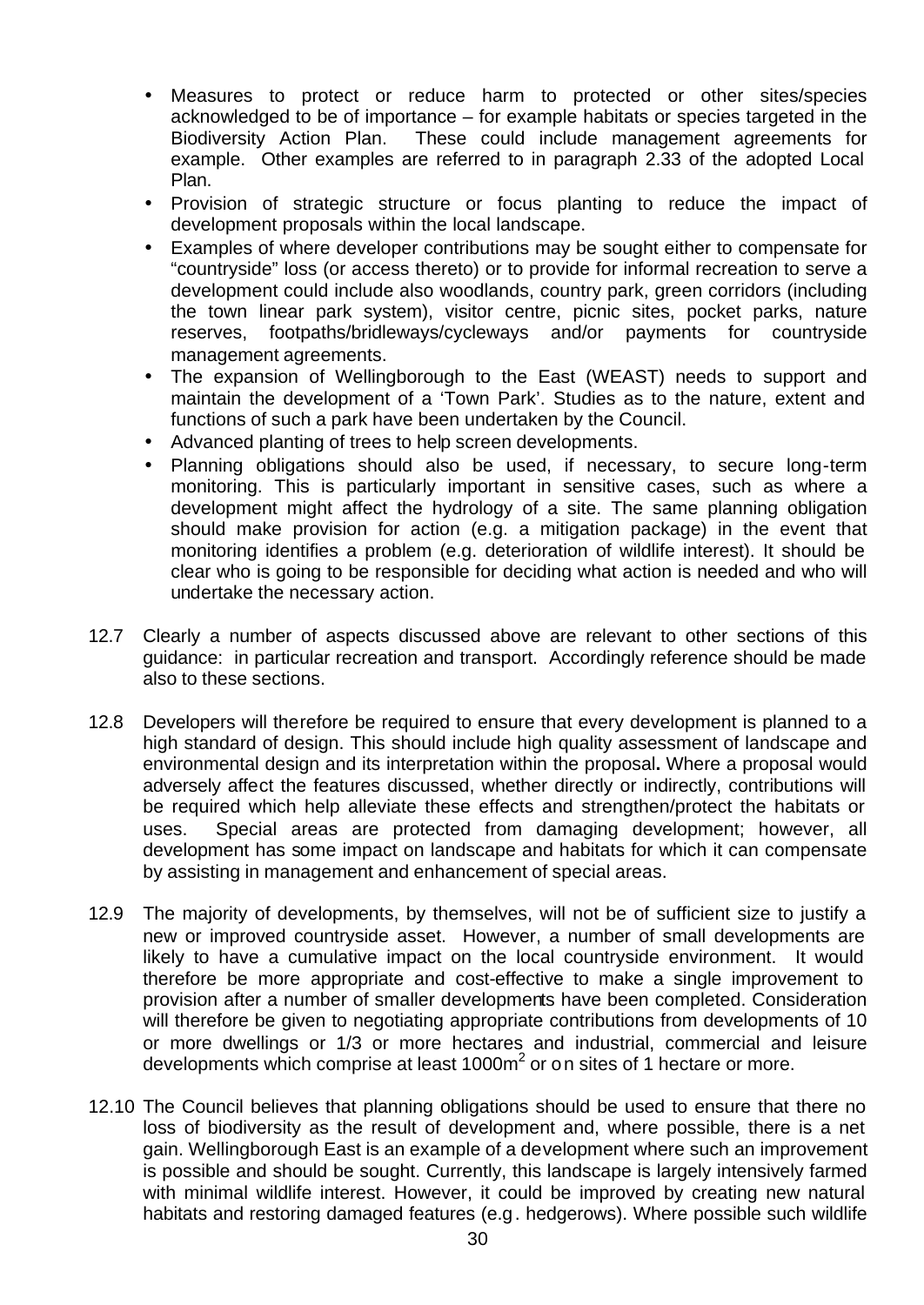gains should contribute to biodiversity targets in local and regional Biodiversity Action Plans (BAPS). Other large sites offer similar potential. Examples could include the provision of artificial roost sites for barn owls or bats and suitable riverside habitats for otters and water voles – all BAP species in Northants. Planning obligations are vital in ensuring that such opportunities are not missed.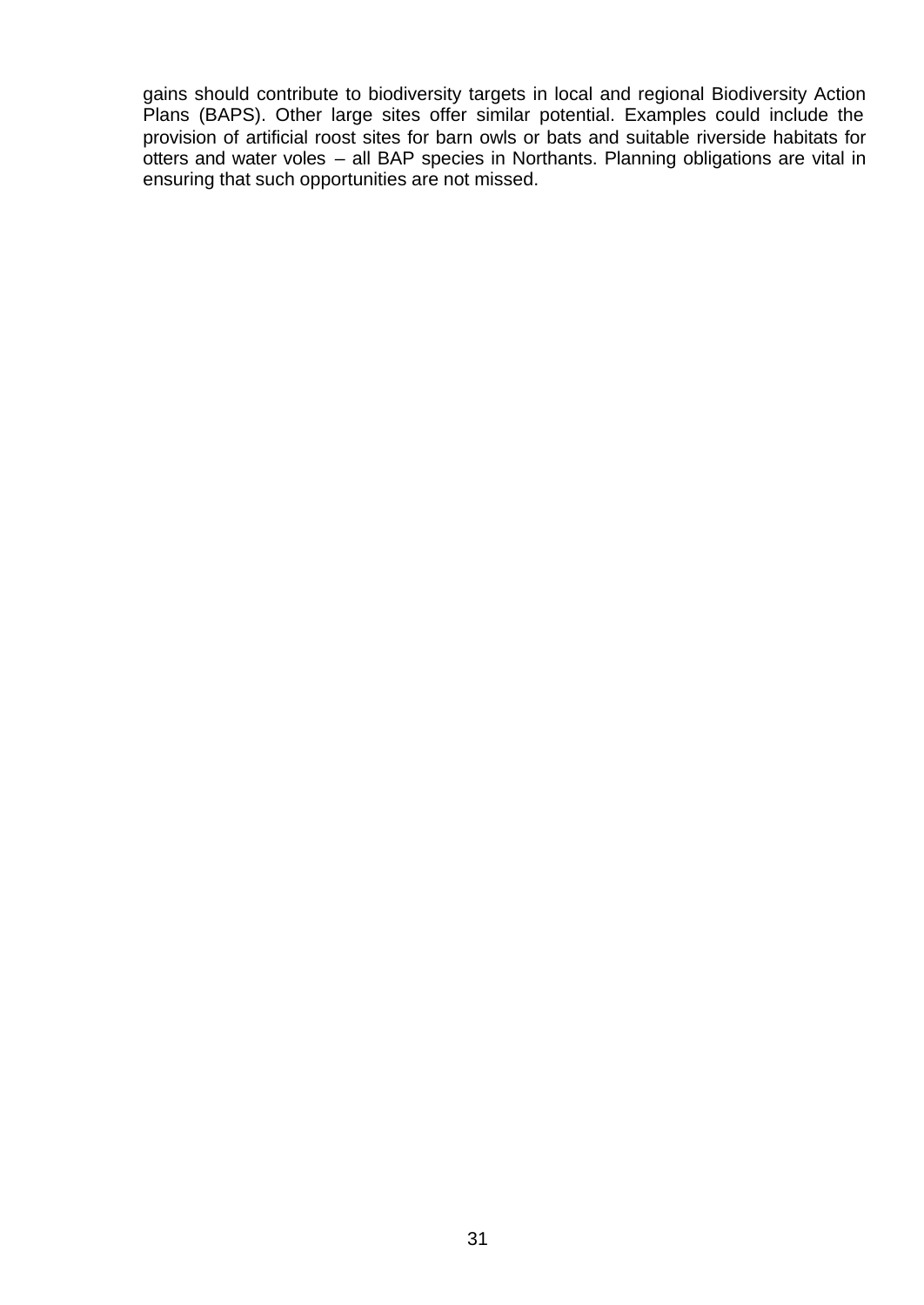#### **13. OPEN SPACE, SPORT AND RECREATIONAL FACILITIES.**

- 13.1 Planning obligations have the potential to provide major benefits to sport and recreation by maintaining and improving levels of provision, by ensuring that future developments make adequate provision for sport and recreation, and by ensuring that adequate contributions are made towards community facilities.
- 13.2 Planning Policy Guidance Note 17, Planning for Open Space, Sport and Recreation (DTLR, 2002) gives advice on sport, open space and recreation. Likely contributions include play areas, sporting and community facilities.
- 13.3 In addition, the Council has prepared an improvement plan for play provision in the Borough. This is a document intended to establish a framework for developing and improving children's and young people's play areas over the next few years.
- 13.4 With the above in mind, contributions towards open space, sport and recreational facilities could be used for:-
	- the provision of on-site and off-site recreational facilities related to the development (including formal, informal and wildlife areas).
	- a contribution to nearby sport and recreation or open space provision (in the case of small developments).
	- alternative provision of at least equivalent quantity and quality when recreational land or open space is lost.
	- the future maintenance or upkeep of open space to be adopted by the Council or other body such as a Parish Council.

#### **Publicly accessible and recreational open space**

- 13.5 **Policy RT2** of the County Structure Plan seeks the provision of open spaces for formal and informal recreation.
- 13.6 The Borough Council's adopted Local Plan contains two policies that are relevant in relation to the provision of publicly accessible and/or recreational open space and its subsequent maintenance. These are **Policies L7 and L8**.

**POLICY L7 and the associated text read as follows:**

**PLANNING PERMISSION FOR RESIDENTIAL DEVELOPMENT INVOLVING TEN OR MORE DWELLINGS WILL NOT BE GRANTED UNLESS ADEQUATE PROVISION FOR NEW RECREATIONAL OPEN SPACE, TO INCLUDE PLAYING PITCHES, INFORMAL AMENITY SPACE AND CHILDREN'S PLAY SPACE, IS INTENDED.**

**REQUIREMENTS, TO A MINIMUM STANDARD OF 0.35 HECTARES PER 50 DWELLINGS (PRO-RATA), ARE AS FOLLOWS:**

**YOUTH/ADULT USE, COVERING BOTH PUBLIC AND PRIVATE SECTOR, INCLUDING PUBLICLY ACCESSIBLE SCHOOL FACILITIES ............... 0.22 HECTARES/50 DWELLINGS(1)**

**CHILDREN'S USE : OUTDOOR EQUIPPED PLAYGROUNDS, ADVENTURE PLAYGROUNDS,**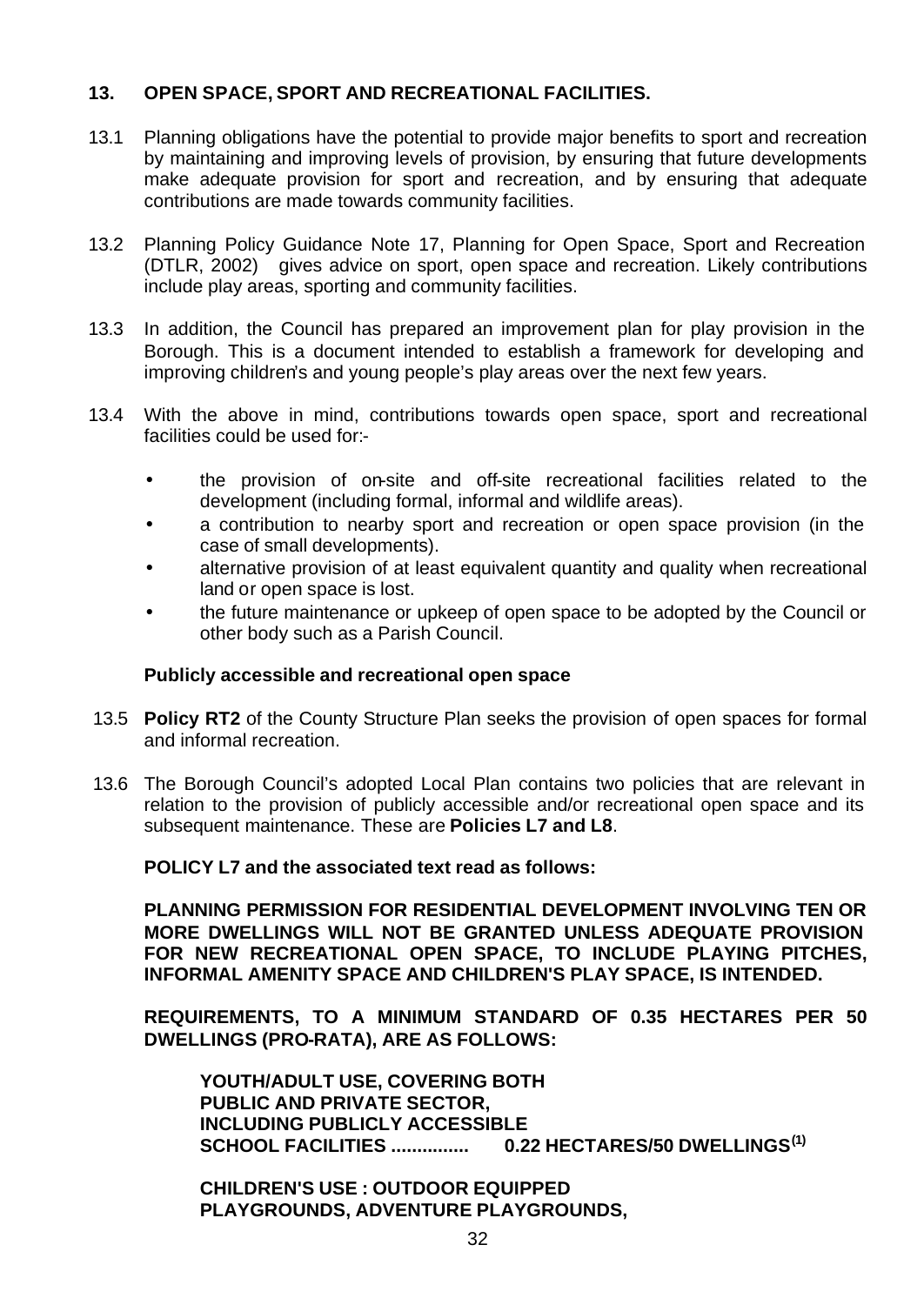**INFORMAL PLAY SPACE .............0.09 HECTARES/50 DWELLINGS(1)**

**AMENITY OPEN SPACE**

**(INFORMAL USE) .................. 0.04 HECTARES/50 DWELLINGS(1)**

#### **TOTAL :0.35 HECTARES/50 DWELLINGS**

**PROVIDED THAT:**

- **A. NO DEVELOPMENT SITE SHALL HAVE A RESULTANT RECREATIONAL SPACE OF LESS THAN 0.04 HECTARES;**
- **B. NO DWELLING IS LOCATED MORE THAN 250 METRES FROM AN AREA OF OPEN SPACE; AND**
- **C. ON DEVELOPMENT SITES OF LESS THAN 50 DWELLINGS THE DEVELOPER WILL MAKE PRO-RATA COMMUTED SUM PAYMENTS IN LIEU OF OPEN SPACE PROVISION FOR YOUTH AND ADULT USE.**
- **(1)** *based on the National Playing Fields Association "6 acre standard" and assuming a household size of 2.58 persons.*

*Provision of additional open space is a fundamental requirement of new planned development. Developers will, therefore, be expected to provide public open space within housing developments in accordance with the standards set out in Policy L7. Areas such as unusable landscape strips and small incidental pieces of land within housing estates will not normally be counted towards public open space requirements. Additionally, wherever possible, all dwellings should be located within 250 metres of a piece of recreational open space and, in the town, in reasonable proximity to the linear park system. Some flexibility in applying the breakdown of open space may be desirable in certain circumstances, especially with specialised housing schemes, for example it would not be necessary to provide equipped children's playgrounds in sheltered accommodation for the elderly.*

**POLICY L8 and the associated text reads as follows;**

**THE LOCAL PLANNING AUTHORITY WILL SEEK TO ENTER INTO A LEGAL AGREEMENT WITH DEVELOPERS UNDER SECTION 106 OF THE TOWN AND COUNTRY PLANNING ACT 1990 FOR PUBLIC MAINTENANCE OF SMALL AREAS OF OPEN SPACE OR LANDSCAPING AGREED FOR ADOPTION WHICH ARE OF BENEFIT TO THE DEVELOPMENT ITSELF RATHER THAN TO THE WIDER PUBLIC. THE DEVELOPER'S PAYMENT SHOULD BE IN THE FORM OF A COMMUTED SUM SUFFICIENT TO COVER ON-GOING COSTS IN PERPETUITY.**

*The type of public open space covered by Policy L8, above, is small areas of open space or landscaping of benefit to the development itself rather than to the wider public. It is intended that such areas should remain in permanent use for these purposes, in accordance with Plan objectives, by providing for its formal adoption and maintenance. The adoption of prospective areas of public open space will be considered following the successful completion of a twelve months maintenance period commencing on substantial completion of all works. An*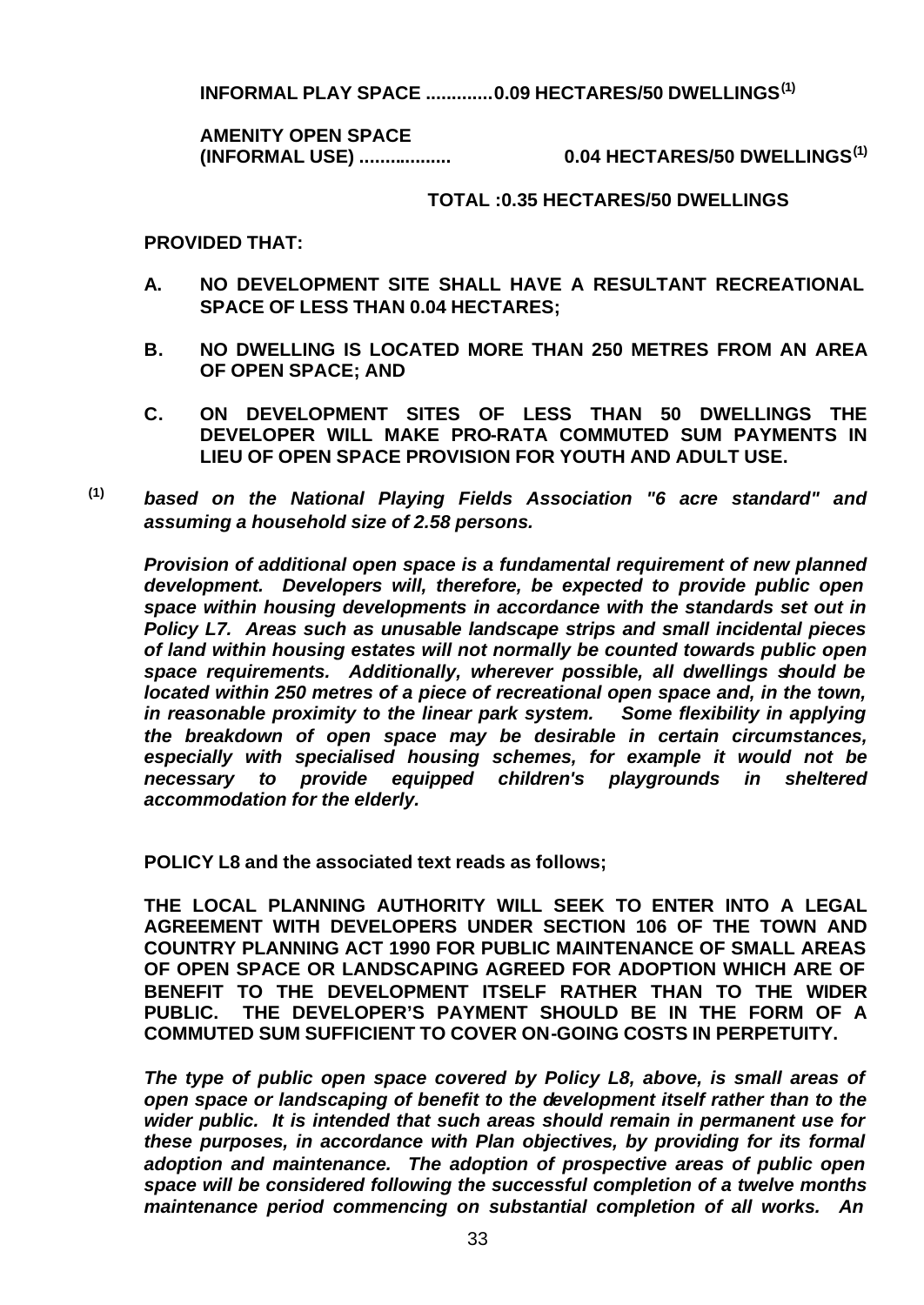*extended liability period of five years for all planting through death, disease or damage will also be imposed upon the developer. On transfer to the Borough Council provision should be made for the maintenance of the public open space. This will normally be in the form of a commuted sum sufficient to cover on-going costs in perpetuity.*

13.7 Appendix 5 to this guidance gives further information on what exactly is required in relation to the provision of children's play areas.

#### **Maintenance**

- 13.8 If the land remains in the developer's ownership, public access and satisfactory maintenance standards must be ensured in legal terms. In such circumstances, the developer will be required to provide the Council with detailed information about how this is to be achieved.
- 13.9 As an alternative, open space and the related maintenance can be transferred to be adopted by the Council or run by another body (e.g. a Parish Council). Many developers are willing for this to happen. If this situation occurs, as the transfer of a maintenance obligation is in perpetuity, it is necessary to calculate a commuted sum payable by the developer to reflect this obligation. The value is based on the annual maintenance cost against an expected rate of return. This is a rate of return which the authority would expect to be able to receive on its' investments and is currently 4.7% (April 2003). In order to take account of inflation the rate is reduced by the prevailing Retail Price Index (currently 3.1%) giving a revised rate of 1.6%. To reflect the time over which the maintenance is to be provided, a 60 year period is used and the present value of an annual payment of £1 at 1.6% is multiplied by the annual maintenance cost to arrive at the commuted sum required.

#### **Other recreation-related facilities**

13.10 There are a number of sources which provide information on the amount of other sport and community-related recreation provision which is required to serve an area. These include Sport England, the National Playing Fields Association and local authorities. The Sport England Facilities Planning Model is one tool which can be used in the planning and development of sports facilities. The model can show the distribution of demand in relation to the catchment areas of existing facilities, together with the location of supply and can provide a guide to the provision of facilities.

#### 13.11 Such facilities can include

- sports halls
- neighbourhood halls
- village halls
- synthetic turf pitches
- floodlit and non floodlit multi-use games areas
- tennis courts
- bowling greens/pavilions
- athletics tracks
- skateboard facilities
- grass playing fields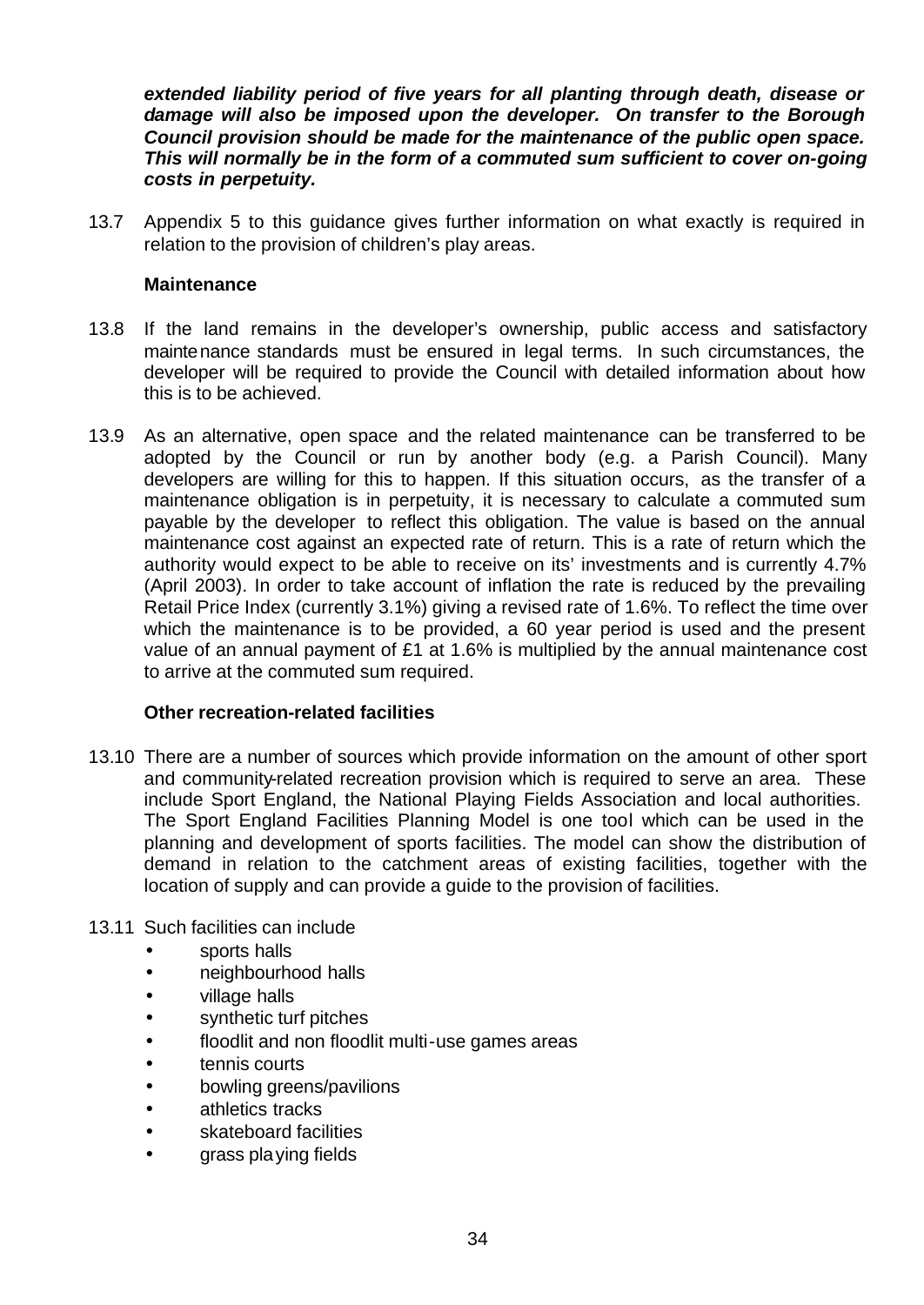- 13.12 All pitches need to be well drained and parking, fencing and appropriate changing rooms need to be provided.
- 13.13 The Council has produced a Playing Pitch Strategy in conjunction with the County Council. Information on the costings for facilities can be found in the 'Building Cost Information Service' data which includes regional weightings and is recommended by Sports England. The Playing Pitch Strategy should be used to inform discussions about the need for and location of new playing pitches.
- 13.14 Consideration will be given to negotiating appropriate contributions from developments of 10 or more dwellings or 1/3 hectare or more or employment development where it can be demonstrated that the development will generate a need for additional sport and recreation provision. Major developments (such as Wellingborough East and other significant Local Plan sites) which are large enough to include on-site sport and recreation provision will be required to meet the full capital cost (including design, land, buildings and fittings) together with a lump sum for ongoing management and maintenance.
- 13.15 Industrial and commercial developments also put pressure on existing facilities. People who use these facilities are not always residents of the Borough and additional burdens are put on resources as a result. Where appropriate a financial contribution will therefore be sought from these developments. This will be based on the estimated number of people likely to be employed by the development who do not already live in the Borough of Wellingborough. This information should be provided by the applicants for any large industrial and commercial developments. In the case of speculative developments, where the breakdown of staff is not known, it is likely that a contribution would be placed on deposit pending a later analysis of where staff live (based on census data).
- 13.16 In the rural areas of the Borough there will be few developments of sufficient size to justify an area of recreational space that makes a worthwhile contribution to the local community. In most instances, it may therefore be more appropriate to seek a commuted sum towards other village facilities or enhancement of existing facilities such as providing new play equipment on existing open space.

**\* NOTE THE ABOVE SECTION CONTAINS SOME FACTORS WHICH OVERLAP WITH SECTION 7 ON COMMUNITY FACILITIES AND ENVIRONMENTAL ENHANCEMENT AND SHOULD BE READ IN CONJUNCTION WITH IT**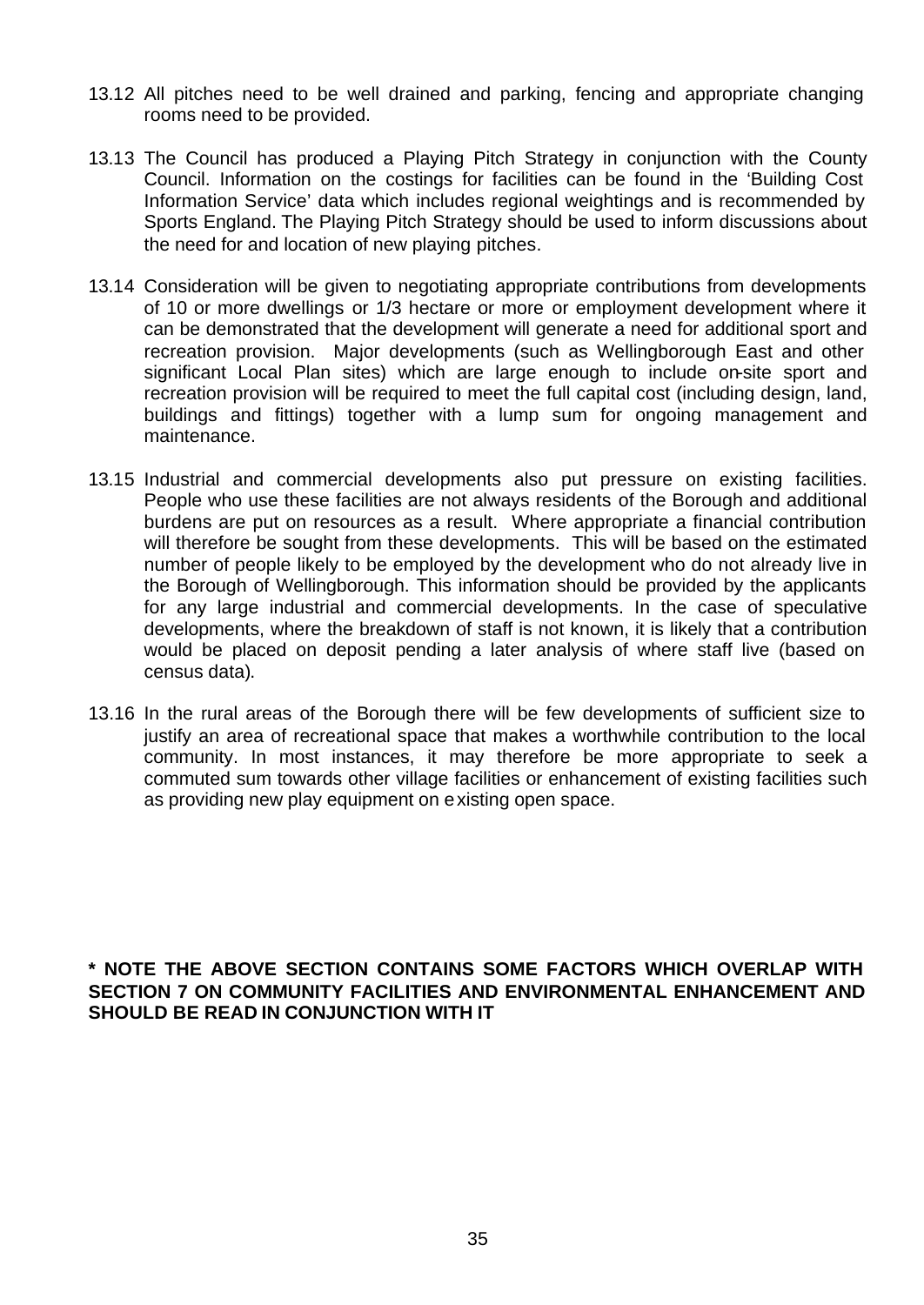#### **14. PHASING**

- 14.1 For large developments it will often be unreasonable to ask developers to fund all of the items secured by planning obligations immediately. This is either because it is not until the land is developed that sufficient monies will be generated to fund all the items made necessary by the development or the proposal will not be of sufficient size to justify all of the facilities it will generate for a number of years.
- 14.2 However, it is also unreasonable to expect the residents of a new development to wait until the development is completed before any of its facilities become available. Indeed an early critical mass for any neighbourhood centres must be achieved with a good range of local community services.
- 14.3 In such cases, and in order to reach a compromise with the developer, it will be necessary to agree a phased programme of release for the facilities to be provided by the development. It may be necessary to seek independent advice on the financial implications associated with a development before agreeing any items to be provided in a phased way. This phasing can be incorporated into the planning obligation and will start with the most essential facilities (for example, without prejudice to any priority in relation to this matter, transport links) and end with those facilities that will only be necessary when the new population justifies it (for example, without prejudice to any priority in relation to this matter, a community hall).
- 14.4 Further guidance on sites where phased development is considered appropriate is contained within **Policy UH3** of the Local Plan Alteration.
- 14.5 A programme of close monitoring by the Council is essential to ensure any agreed phasing programme is followed.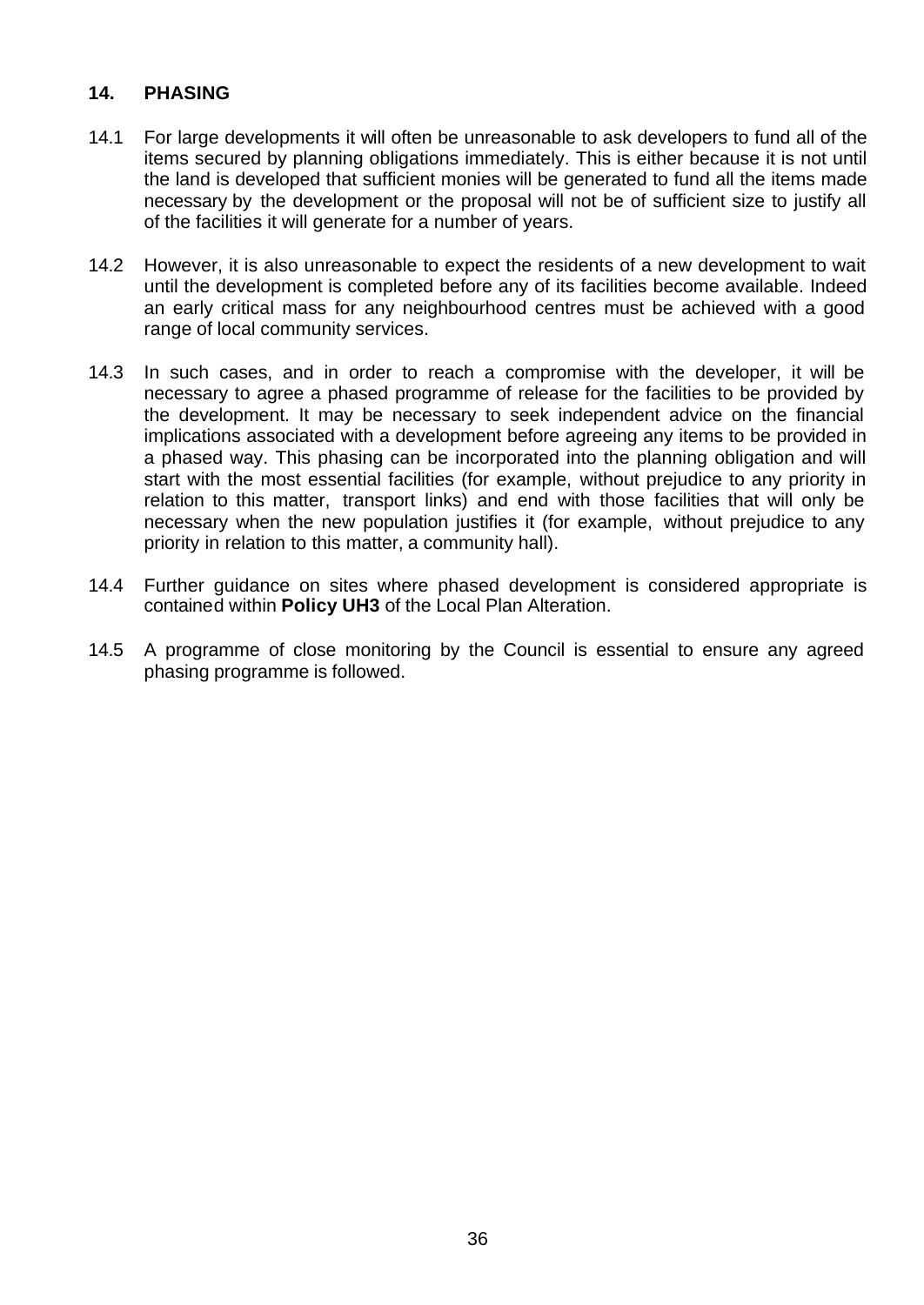#### **15. PRIMARY HEALTH CARE**

- 15.1 Criterion 2 of **Policy G25** of the adopted Borough of Wellingborough Local Plan seeks to ensure developments have adequate social, educational and other community provision.
- 15.2 The provision of adequate levels of primary health care (GP practices and NHS dentists) is an essential part of any sustainable community. Increased population levels will require increased numbers of primary health care professionals. The demand for such services has also increased due to factors such as higher public expectation. The need for more GPs, dentists and nurses should be considered by the Primary Care Trust at the earliest opportunity in the planning of any significant housing development.
- 15.3 Developer contributions as described in the following paragraphs will be expected to help meet any new requirements. When calculating the expected population growth resulting from a new housing development account will be taken of the size of dwelling to be developed on a particular site, if known. Where this is not known it will be assumed that each dwelling will equate to 2.5 new patients. The average list size for a full time equivalent GP is around 1800 patients and for a NHS dentist 3,000. In order, therefore, to determine whether a contribution would be required an assessment will be carried out based on these figures.
- 15.4 If there is an identified need for additional primary health care provision within a particular area then there are three alternative courses of action that can be taken:
	- increase the number of full-time equivalent GPs or other healthcare professionals working within an existing practice if space permits;
	- physically extend an existing practice and increase the number of full-time equivalent GPs or other healthcare professionals working within it;
	- build a new practice
- 15.5 The funding of practices is complex. It is based on a per capita basis and item of service performed. Many GP practices are owned and funded by the GPs themselves. It would therefore be unacceptable for a developer to make a contribution to new or extended premises which are then owned by an individual rather than a representative organisation such as a local authority or Primary Care Trust, particularly where the GP can then charge a 'cost rent' to the health authority for the use of those premises. A new GP contract voted in on  $20<sup>th</sup>$  June means the way GPs are funded will change from 2004. This will remove the item of service fee.
- 15.6 It is not therefore reasonable to expect a developer to contribute towards the funding either of new or extended premises or to the funding of additional GP provision within an existing practice. However primary health care providers have in the past found it difficult to secure sites for the provision of new facilities. This is because of the high demand for land by house-builders and the aspirations of landowners as land values for health care facilities are generally lower than for housing.
- 15.7 As part of developments that are sufficiently large enough to justify a new GP practice or NHS Dentist facility the developer will be required to set aside an appropriate area of land, suitably located within the development. This would then be offered to GPs and/or dentists or the Primary Care Trust for purchase or lease at the market rate for such land should the demand be there. A legal agreement will be completed including the following elements: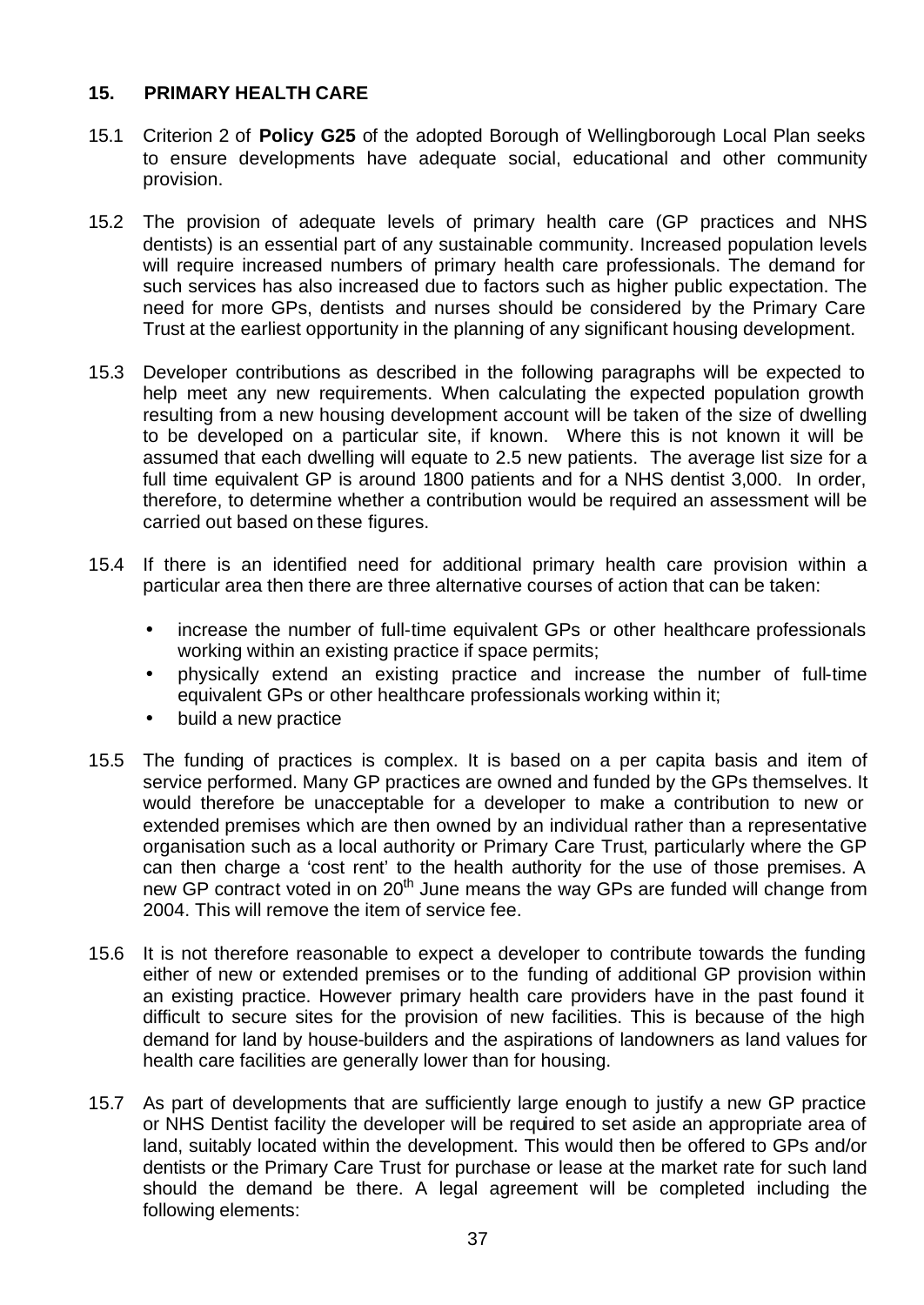- the location and size of the land involved. This will need to be agreed with the appropriate Health Authority (The Primary Care Trust) and will be based on the standards set out in *General Medical Practice Premises – A Commentary* available from the Health Authority;
- the mechanism by which the land would be valued (usually by the District Valuer or other independent source);
- the length of time that the land would be offered (usually 5 years); and
- an indication of the future use of the site should it not be required for primary health care.
- 15.8 The size of housing development where this would be required will be based on the criteria in Section 3 of this Guidance and the information provided in paragraph 15.2 above together with the ability of existing provision to meet the needs arising from the new development.
- 15.9 Location should be very easily accessible, with adjacent bus stops, cycle racks, disabled parking and good access for the elderly and those with young children.
- 15.10 It may be appropriate for a medical facility to serve a multifunctional purpose if it is also suitable for an identified community need of a different type. The provision of complimentary and alternative health and well-being, of retail elements that are directly related to the provision of health care (e.g. pharmacy) together with other services such as an advice centre would be appropriate for such a multi-functional centre.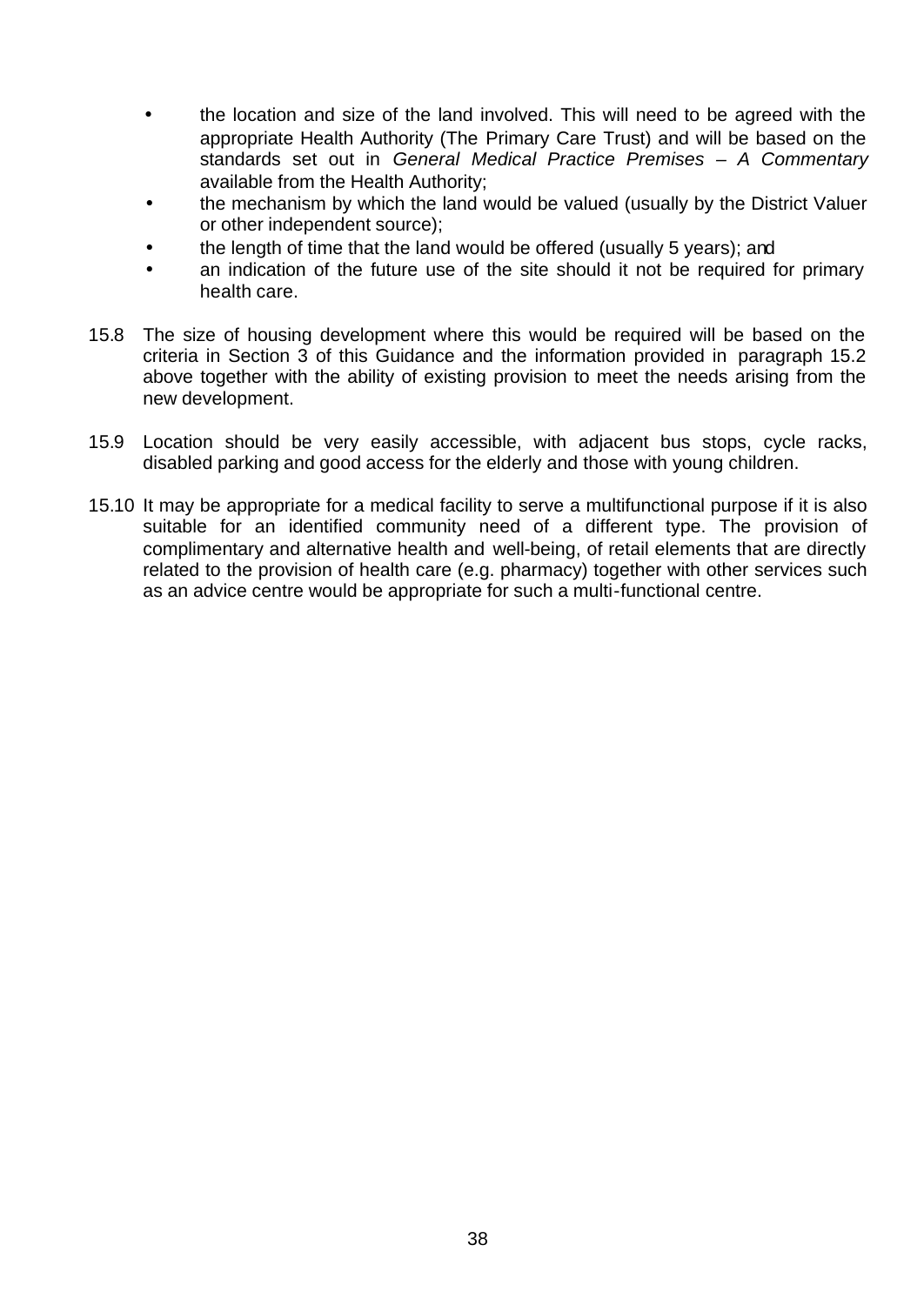#### **16. RE-CYCLING AND WASTE MANAGEMENT**

16.1 The implementation of the recent UK Waste Strategy and the EU Landfill Directive, encouraging the reduction, reuse and recycling of waste ahead of disposal, will require the rapid development of local authority waste management services in the next few years. Careful consideration will be required of the type and levels of contributions that will be appropriate under this regime. Planning Policy Guidance Note 23 gives general advice on waste management and **Policy W1** of the Northamptonshire County Structure Plan seeks to increase the re-use, recycling and recovery of waste. The County Council has also prepared a deposit Draft Waste Local Plan which gives similar advice.

#### **POLICY W1 of the Structure Plan reads as follows:**

**THE STRATEGY FOR THE MANAGEMENT OF WASTE IN THE PERIOD 1996-2016 WILL BE IN ACCORDANCE WITH THE FOLLOWING HIERARCHY:**

- **REDUCTION**
- **RE-USE**
- **RECYCLING, COMPOSTING AND ENERGY RECOVERY FROM WASTE**
- **DISPOSAL**

**WHEN APPLYING THE HIERARCHY, REGARD WILL BE HAD TO THE PROXIMITY PRINCIPLE, REGIONAL SELF-SUFFICIENCY, THE WASTE PLANNING POLICIES AND PROPOSALS OF NEIGHBOURING AREAS AND THE BEST PRACTICABLE ENVIRONMENTAL OPTION.**

16.2 In general terms, in relation to **Policy W1**, this can mean either the provision of, or contributions being sought towards the following:

Combined heat and power schemes for locally produced waste Renewable energy schemes Grey water recycling Waste sorting/ processing facilities

16.3 In addition, **Policy UH5** (9) of the Local Plan Alteration indicates that in housing developments **"LAYOUTS PROVIDE FOR APPROPIATE RECYCLING AND WASTE STORAGE AND COLLECTION AREAS**". The overall design of an area can ensure it can accommodate suitable storage and collection areas. In addition, a number of locations are suitable for recycling facilities including public car parks, retail sites, community halls and recreational facilities. To assist with achieving the above, where a need for such facilities arises from a proposed development, then appropriate provision or contributions will be sought towards the following:

Recycling centres/ sites Civic amenity sites

Ideally, proposals such as these should be included within any overall planning applications for development on sites and not treated as a separate matter.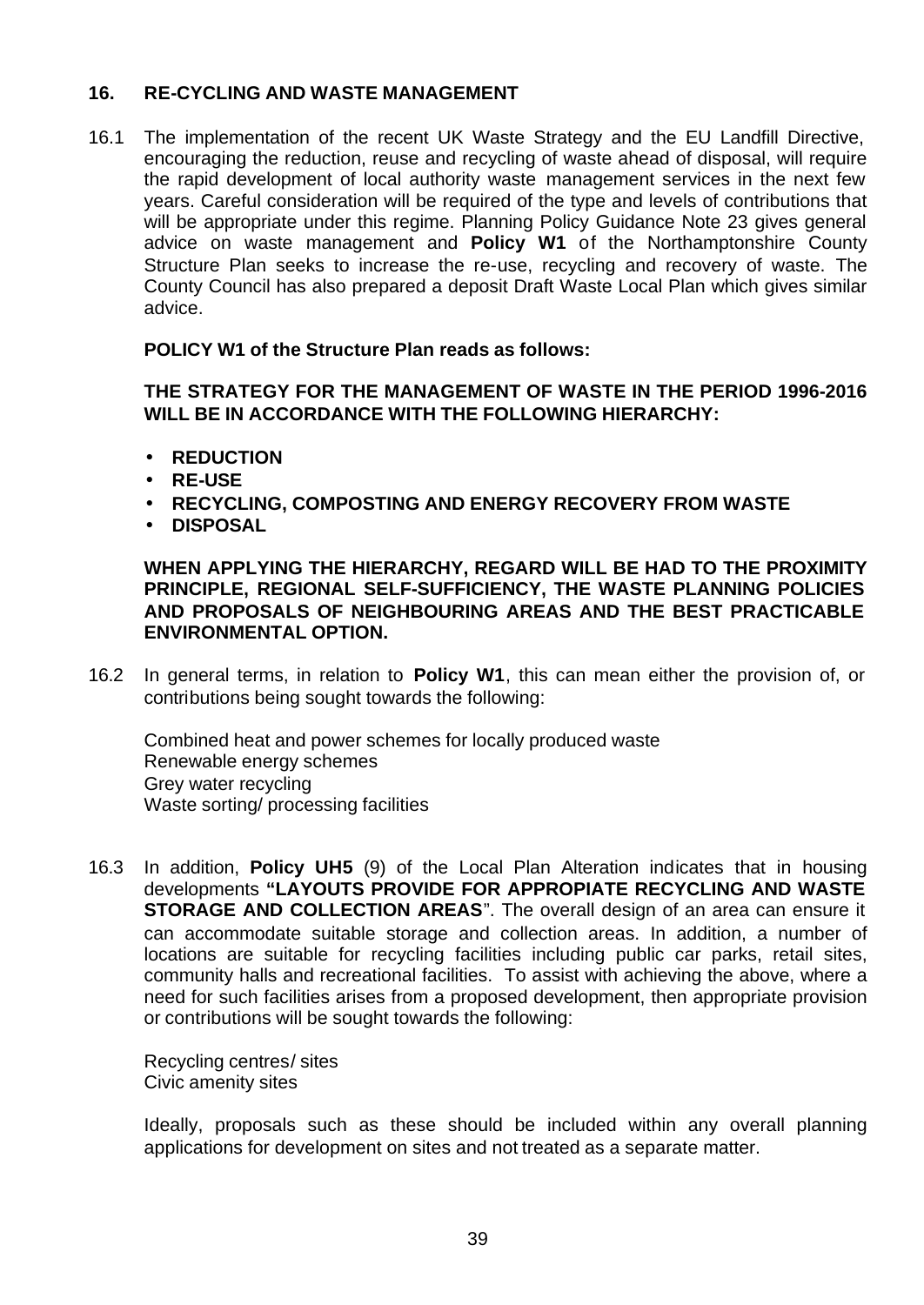#### **Kerbside Recycling**

16.4 Finally, in residential developments of 10 or more dwellings (or the site is more than 1/3 of a Hectare) in areas where an existing scheme operates, it is considered reasonable to ask the developer to make a contribution to facilities for kerbside recycling. Such contributions may include the provision of recycling boxes, wheeled bins and home composting units as well as the vehicles required for the collection of recyclable materials. This sum will be calculated as a figure per dwelling (based on the overall cost of the scheme related to the total number of dwellings in the scheme as a whole).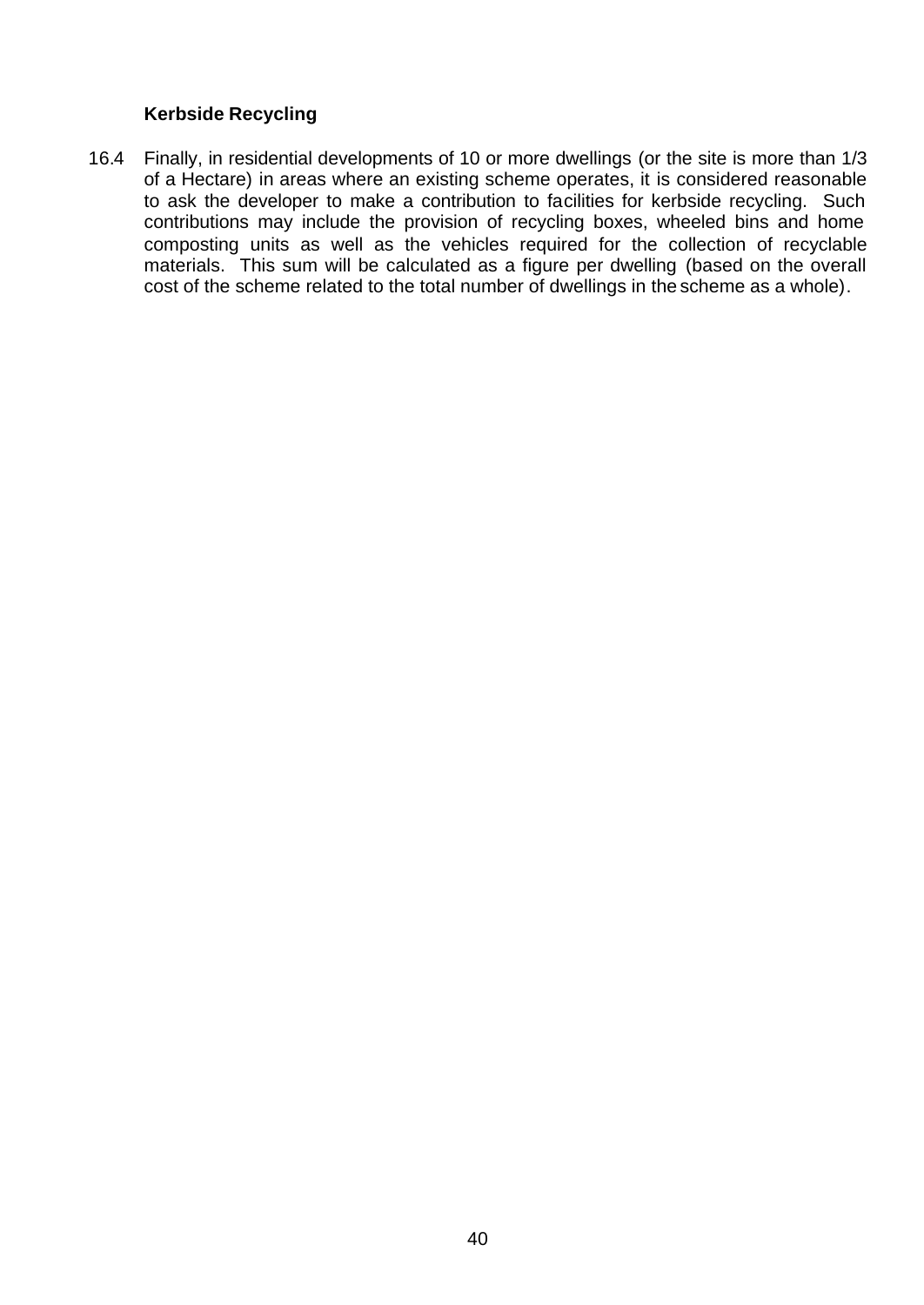#### **17. SKILLS TRAINING**

- 17.1 Recent studies (for example, the 1997 Annual Employment survey) confirm that the Borough has a high dependence on certain employment sectors such as manufacturing (30% of the workforce) and distribution (24% of the workforce). Traditional manufacturing is in decline in this Country and also generally offers lower wages below County and Regional averages. It is recognised that continued dependence on such sectors could adversely affect the economy of the Borough.
- 17.2 Furthermore, the scale of new housing and commercial development promoted by the Local Plan in general will bring about the need for large numbers of employees in the construction industry. In addition, it is hoped that new types of employment may be attracted to the Borough.
- 17.3 Training for the construction industry is currently facilitated through the STAR project linking Tresham and Moulton colleges with developers and the industry.
- 17.4 Wellingborough's Sustainable Community Plan seeks to help provide an appropriate skills base for these matters. In circumstances where there is likely to be a shortage of labour to serve a new use, where this use would be of benefit to the area as a whole in terms of diversity and where a company is willing to locate in this area (perhaps due to the area's attractive location in accessibility terms) it may be appropriate to ask the developers to contribute towards a means of training in these areas for members of the indigenous population. Examples of the types of use where this would be encouraged include the research and development sector.
- 17.5 Related to the above, the population attracted to the large number of houses proposed in the Local Plan may not have the skills to work in these new employment areas. It may therefore also be appropriate to ask developers of major housing sites (such as those specifically allocated in the Local Plan) to contribute towards some skills training for new residents.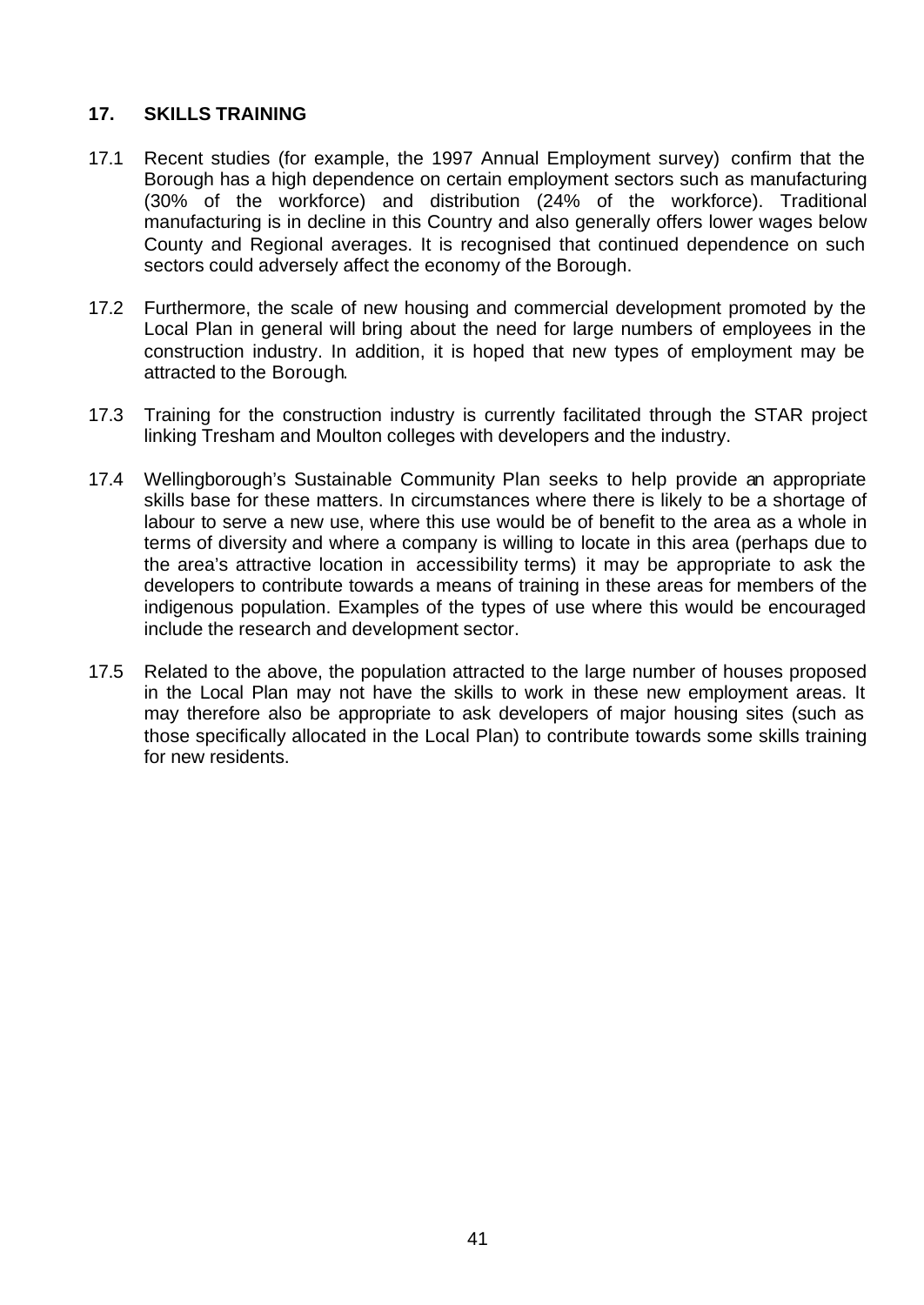#### **18. TRANSPORT**

- 18.1 Guidance is given in Planning Policy Guidance Note (PPG) 13, Transport (DETR, March 2001) on the appropriate use of planning obligations for transportation projects. Attached below (in paragraphs 18.2 to 18.5) is a summary of the guidance given: -
- 18.2 The development plan should indicate the likely nature and scope of contributions which will be sought towards transport improvements as part of development in particular areas or on key sites. This will give greater certainty to developers as to what will be expected as part of development proposals and also provide a firmer basis for investment decisions in the plan area.
- 18.3 Planning obligations may be used to achieve improvements to public transport, walking and cycling, where such measures would be likely to influence travel patterns to the site involved, either on their own or as part of a package of measures. Examples might include improvements to a bus service or cycle route that goes near to the site, or pedestrian improvements that make it easier and safer to walk to the site from other developments or from public transport. When entering into a planning obligation consideration should be given to the usual statutory and policy tests.
- 18.4 Planning obligations where appropriate in relation to transport should be based around securing improved accessibility to sites by all modes, with the emphasis on achieving the greatest degree of access by public transport, walking and cycling. While the individual circumstances of each site and the nature of the proposal will affect the details of planning obligations in relation to transport, developers will be expected to contribute more to improving access by public transport, walking and cycling for development in locations away from town centres and maior transport interchanges. than for development on more central sites. Where development can only take place with improvements to public transport services, a contribution from the developer (payable to the local authority) would be appropriate.
- 18.5 Where new roads are provided, flexible, well-positioned service trenches should be provided alongside them. These should be capable of being upgraded as time progresses.
- 18.6 Given that there should be no minimum parking requirements for development, it is inappropriate for a local authority to seek commuted payments based purely around the lack of parking on the site. However, it may be appropriate to negotiate contributions where this will improve accessibility to the site by public transport, or towards the costs of introducing on-street parking controls in the vicinity of the site.
- 18.7 The above are obvious considerations when analysing the scope that planning obligations could play in transportation projects within Wellingborough. As well as Section 106 payments that can be used for a wide range of infrastructure requirements there will also be consideration of the role of Section 278. Section 278 of the Highways Act 1980 is used to fund highway works. This is where additional highway works are an essential pre-requisite to the granting of planning permission. Whereby, a Section 278 agreement is being considered to fund major highways works, the proposed mitigation measures to be covered, under the agreement, must be demonstrated to conform to the requirements of DTLR Circular 4/2001.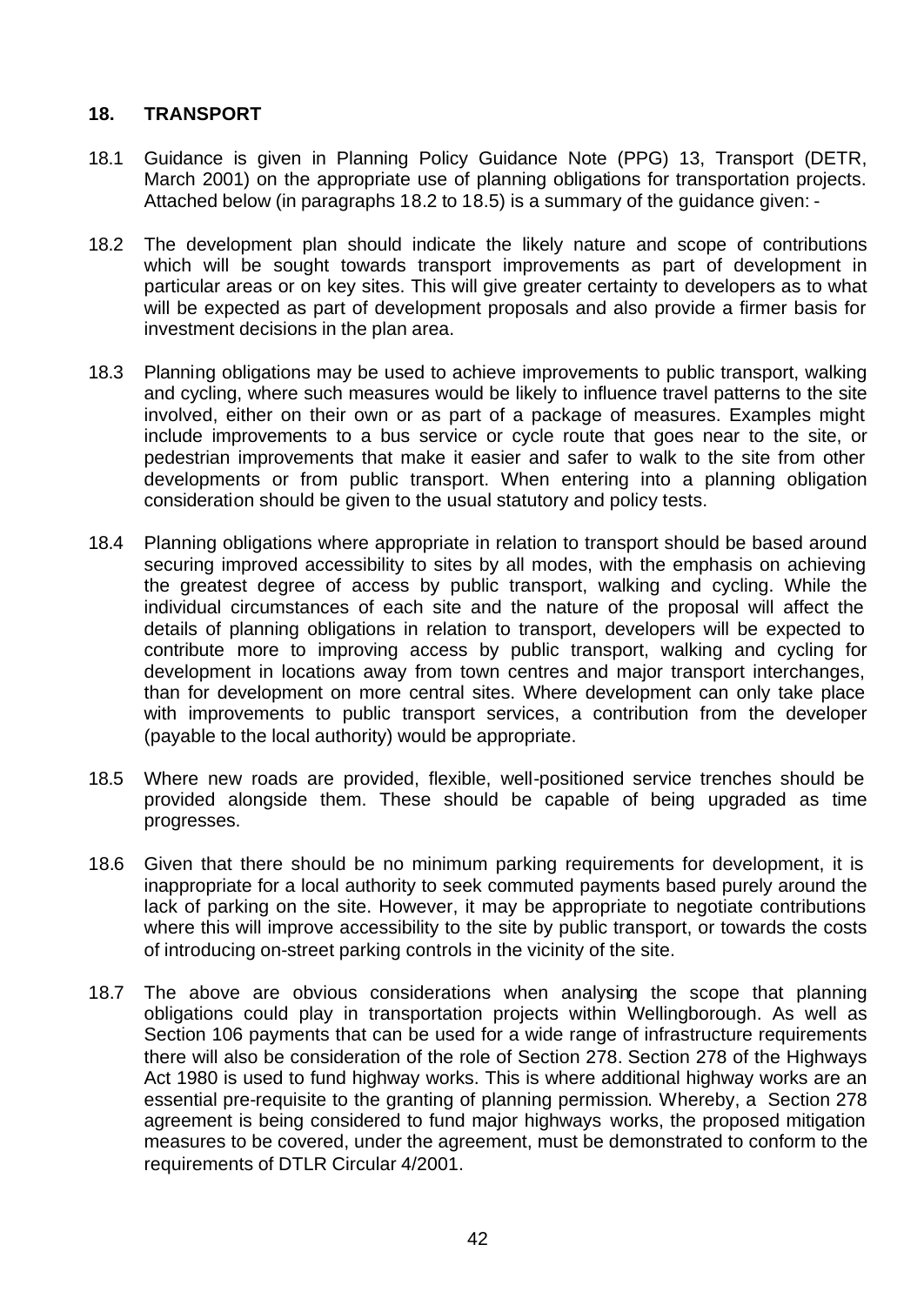18.8 The most significant current development with major transportation implications in the Borough is Wellingborough East (WEAST). It is anticipated that the site will accommodate approximately 3,000 new homes and 110 hectares of new employment land. The transport implications of such a development are large and a separate Appendix (1) of this guidance is devoted to consideration of the particular transport requirements of WEAST.

#### **Potential for funding transport improvements through planning obligations in Wellingborough.**

18.9 The following sections consider possible subjects for consideration in relation to Section 106 agreements on the topic of transport.

#### **New Highways Provision**

- 18.10 The major highway scheme proposed for the Borough (apart from any scheme that is likely to arise out of the WEAST proposal) is the A509 Isham Bypass. The other major scheme shown in the Local Transport Plan is the A4500 Wilby roundabout. It is proposed to signalise this roundabout to allow the provision of a safe pedestrian/cycle link to Wellingborough from Wilby and Northampton. Proposed developments should not be required to fund schemes that only address existing problems. Funding towards these schemes could be sought from any development proposals that are considered likely to generate significant traffic increases (beyond that which will occur naturally) at the locations subject to them. Where developers propose any highway schemes(s) in relation to the A509 Isham bypass, the A4500 Wilby Way or any other which may impact on the safe and efficient operation of the highway network, to support their development proposals, a detailed Transport Assessment shall be prepared and submitted for consultation. The Transport Assessment should demonstrate compliance with Government Policy as set out in DTLR Circular 04/2001 and also consider, in addition to the proposed development, other committed developments within the area.
- 18.11 With regard to highway improvements required for new development each case needs to be taken on its own merits. Developers can reasonably be expected to pay for or contribute to the cost of infrastructure that would not be necessary but for their development.
- 18.12 Developers may also reach agreement with an infrastructure provider through Section 106 agreements to bring forward in time a project that is already programmed but is some years from implementation.

#### **Maintenance of new highway works**

18.13 Annex B of Circular 1/97 considers precisely what is reasonable to ask for in terms of maintenance. Paragraph B14 indicates that the costs of subsequent maintenance and other recurrent expenditure should normally be borne by the body or authority in which the asset is to be vested. Payments should be time limited and not be required in perpetuity by planning obligations. As a general rule, the planning authority should not attempt to impose commuted maintenance sums when considering the planning aspects of the development. Exceptions may be made, for example, where additional highway works are an essential prerequisite to the granting of planning permission and an agreement is entered into under section 278 of the Highways Act 1980 (which specifically provides for maintenance payments).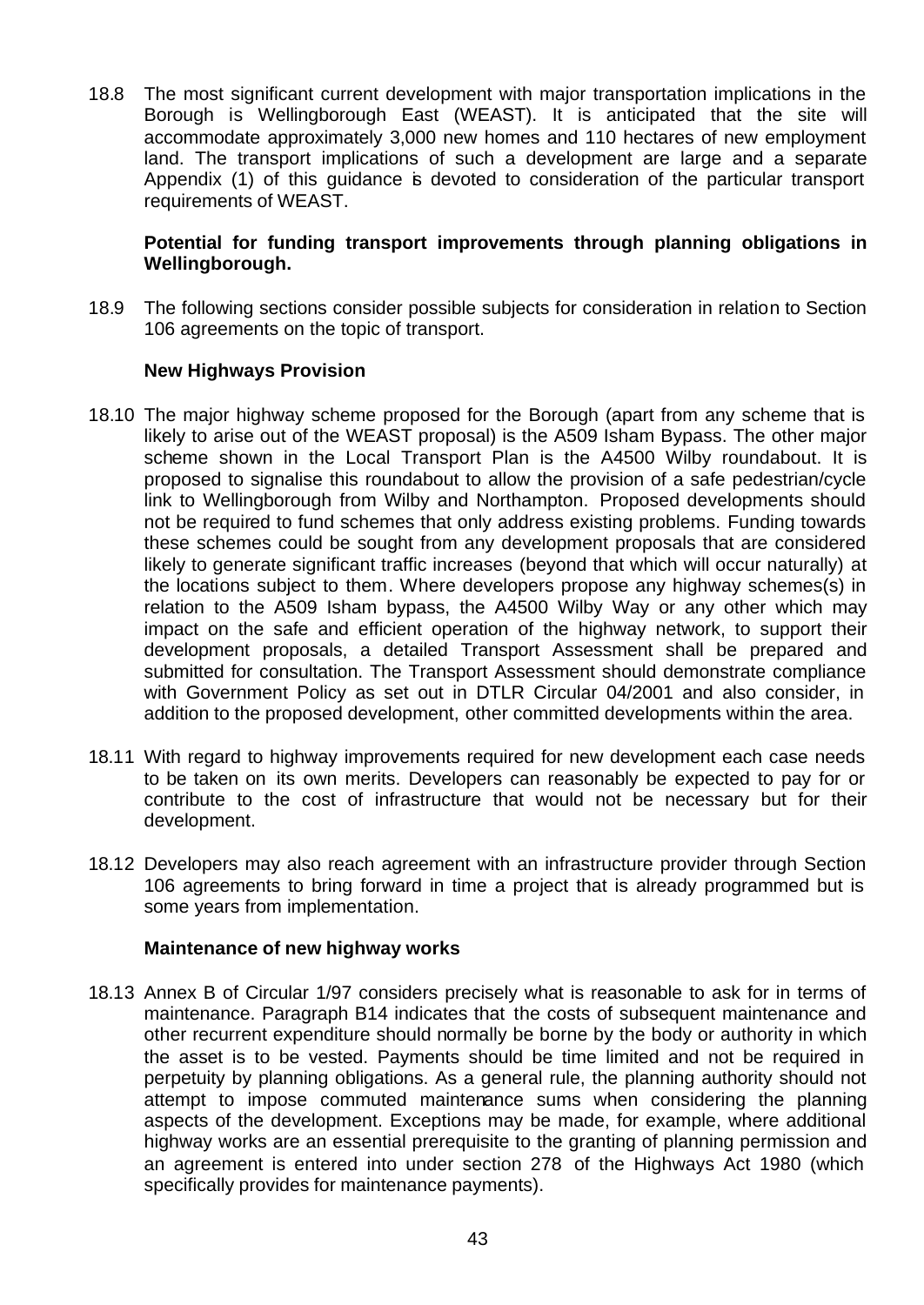- 18.14 Section 278 of the Highways Act 1980 as amended by the New Roads and Street Works Act 1991, relates to contributions towards highway works by persons deriving special benefit from them. Similar provision is made under section 38, of the Highways Act 1980 relating to "Power of highway authorities to adopt by agreement". Section 37 of the Highways Act 1980 relating to "provisions whereby highway created by dedication may become maintainable at public expense" makes reference under subsection 2 to "if the council consider that the proposed highway will not be of sufficient utility to the public to justify being maintained at the public expense, they make a complaint to a magistrates' court for an order to that effect.". In considering the utility aspect the authority must be mindful of its ability to undertake maintenance and repair of same at some future date.
- 18.15 As part of any development proposals the authority will be seeking contributions towards future maintenance of highway infrastructure in part or in whole from the developer. The types of development which would be expected to contribute are residential, retail and employment proposals.

#### **Public Transport**

- 18.16 Wellingborough has a network of bus services ensuring that all residential areas are covered. The bus service comprises a mix of commercially operated and County Council subsidised services. The railway station, located approximately one mile from the town centre, is currently very difficult to serve by bus. Inter-urban bus services run between Wellingborough and Northampton, Kettering, Corby, Peterborough, Rushden and Milton Keynes.
- 18.17 Following the guidance in Planning Policy Guidance Note 13 on Transport (DETR 2001), developers will be required to ensure the provision of public transport both to meet social need and to achieve a modal shift in favour of sustainable forms of transport. Developers of sites, of 10 dwellings or more or sites over 1/3 Hectare and significant employment, leisure or shopping developments in locations where public transport access is poor, will be expected to contribute more to improving access by public transport in locations remote from the town centre and the existing public transport network.
- 18.18 Developers will be expected, in accordance with Planning Policy Guidance Note 13 on Transport (DETR 2001), to contribute towards the costs of bus services or demand responsive services serving the site until the development is complete and the properties occupied.
- 18.19 **Policy T4** of the Borough of Wellingborough Local Plan indicates that planning permission for development proposals on allocated sites in the Local Plan will be conditional upon the provision of effective route for buses. As well as ensuring that sufficient highway space is allocated there should be provision of bus stops to ensure that all dwellings and other activities are within 400 metres walking distance of a bus stop.
- 18.20 The Council would expect a phased introduction of subsidised services for any major development such as Wellingborough East.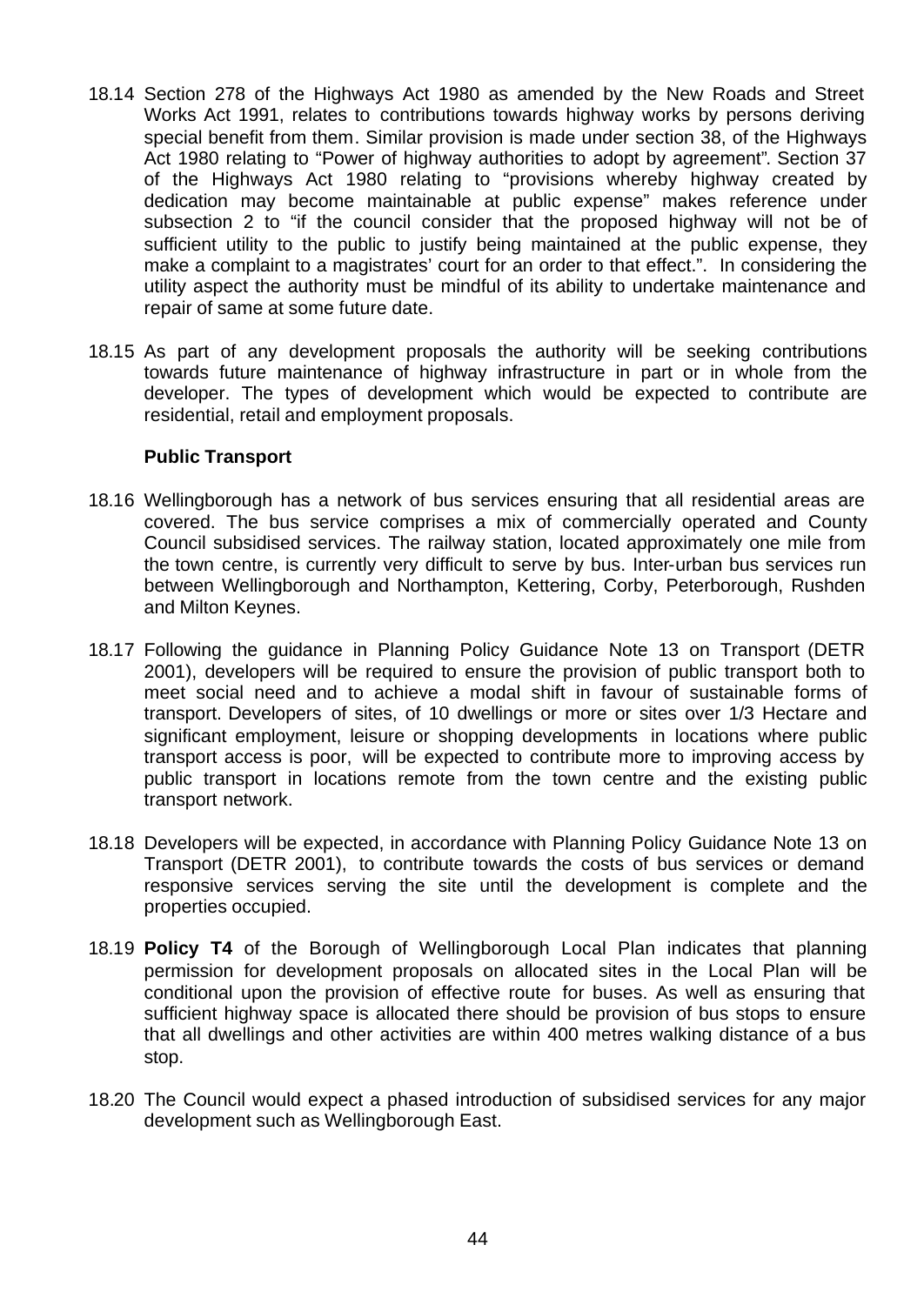#### **Public Transport Interchanges**

18.21 The Local Transport Plan notes that the public transport interchange facilities are particularly poor at Wellingborough town centre and railway station.

#### **Wellingborough Town Centre Bus Terminal**

18.22 Works are identified in the Local Transport Plan (LTP) for Wellingborough town centre bus terminal. Town centre provision for buses in Wellingborough is currently "on street". The provision of better bus facilities and terminal buildings to offer comfort, security and information to passengers has been identified as a priority. This is allocated in the Integrated Transport Block of the LTP and has been given a cost contribution of £150,000 (assuming full funding) for 2002/03. This includes items such as new bus shelters and raised kerbs. In recognition of this, in addition to any public funding, and in relation to further proposals within and around Wellingborough town, developers will be expected to provide additional infrastructure at the town centre in relation to bus facilities. The amount to be provided will be linked to the number of additional trips that the development is expected to generate. The location of new development will be a consideration, development away from the town centre (such as the proposed Wellingborough East development) will be expected to contribute more due to out of centre development generating more motorised trips.

#### **Wellingborough Railway Station**

- 18.23 Wellingborough railway station is not integrated into the town's transport network at present. This needs to occur to give added value in terms of bus, taxi, pedestrian and cycle travel. Ideally, this should be co-ordinated by means of as design brief.
- 18.24 In relation to buses, provision of a link to that network, particularly the town centre, would allow passengers to make seamless journeys by public transport. An appropriate passenger information system should be provided at the station together with facilities to aid pedestrian and cycle access. Where appropriate developers of sites, within and associated with the town, will be expected to contribute towards the development of these facilities in addition to any public funding. Also, the improvement of taxi rank facilities at the station would assist with transport links. The amount of contribution will be based on the number of dwellings in the scheme in relation to the likely number of new houses in the town as a whole (as defined in the Local Plan) as a proportion of the overall cost of any such works.

#### **Cycling and Pedestrian Facilities**

18.25 Planning Policy Guidance Note 13 on Transport (DETR, 2001) outlines that it is reasonable to expect developers to make significant contributions towards cycling and walking. Under **Policy T6** of the Borough of Wellingborough Local Plan development proposals will only be granted permission where they incorporate a safe and attractive footpath and cycleway system. This should provide access from housing areas to employment areas, shops, schools, community facilities, open space and the town centre. The Borough Council has prepared a Cycle Route Master Plan for the town, and has shown these routes on the Local Plan. Developers will be expected, where appropriate, to contribute towards the development of a network through planning obligations. Paragraph 7.16 of the Borough of Wellingborough Local Plan indicates that "Routes required as part of development proposals should be provided by the developer and care should be taken to ensure effective continuity between sites.". It is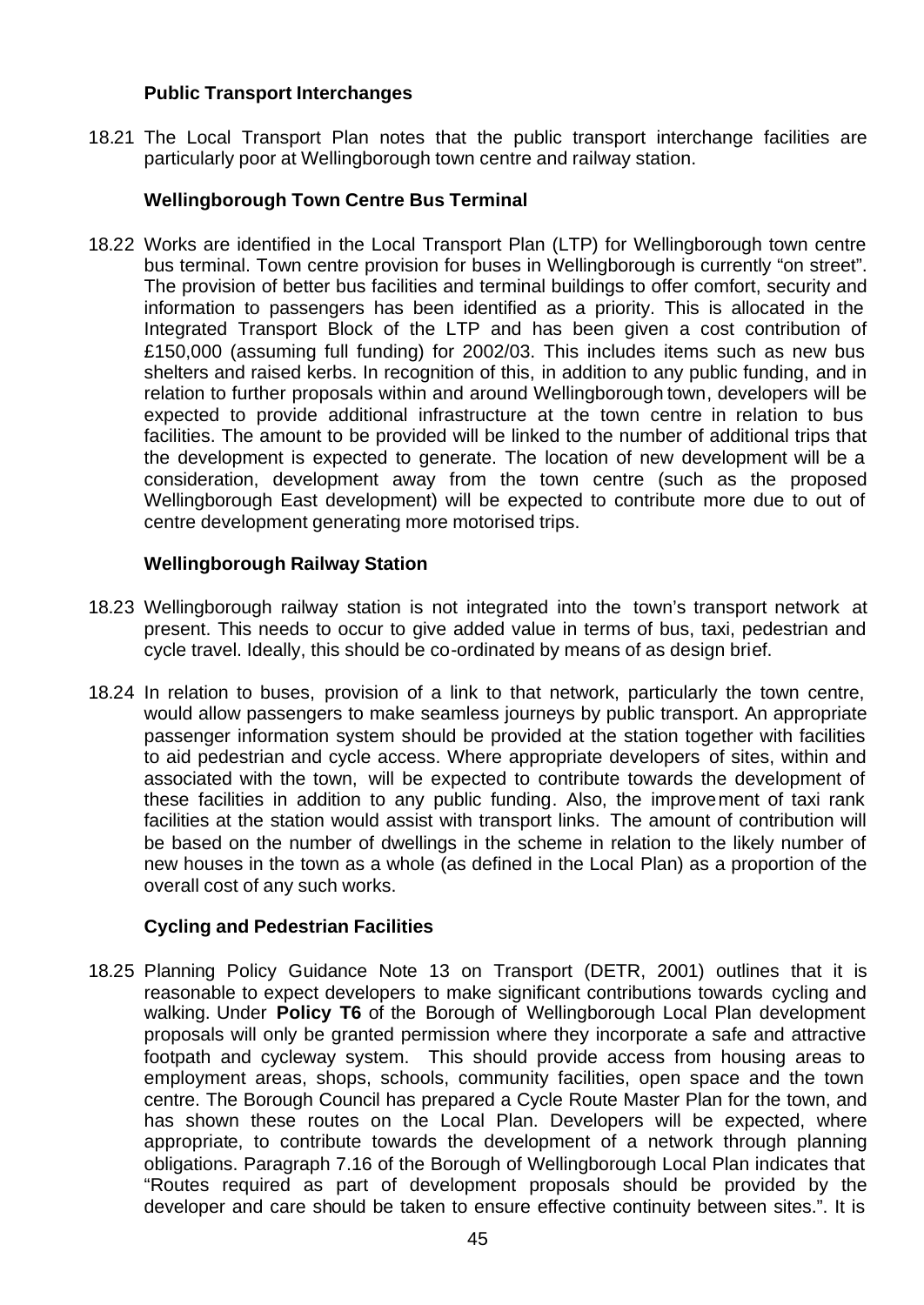reasonable to expect developers to contribute towards cycling and pedestrian provision off the site as well as on if trips are to be generated to and from the site.

- 18.26 In order to facilitate cycling it is important that cycle parking facilities are readily available. An appropriate level of cycle parking must be provided on site, at public transport interchanges and at town and local centres (in accordance with the County Council's parking standards). These must be satisfactorily secure and funded by the development where there is a recognised need in relation to facilities likely to be used by occupiers of the new development. The local planning authority will seek to secure through Section 106 agreements the provision of suitable changing and shower facilities at employment sites. Where the threshold of individual units are not big enough to justify individual changing facilities contributions towards shared facilities may be appropriate. The proposed County-wide Supplementary Planning Guidance Note on parking gives further information on standards.
- 18.27 As with public transport, developers will be expected to contribute more to improving access for pedestrians, and cyclists in locations away from town centres and major transport interchanges, than for development on more central sites.
- 18.28 In appropriate cases the Council will look to secure, through Section 106 agreements, new public rights of way.

#### **Green Travel Plans**

18.29 Developers will be required to submit a Green Travel Plan alongside planning applications that are likely to have significant transport implications. The criteria for determining whether a Green Travel Plan is required is outlined in paragraph 89 of Planning Policy Guidance Note 13 on Transport (DETR 2001). The developer when preparing the Green Travel Plan should refer to "A guide to travel plans – Notes for Developers, Highway Engineers and Planners" produced by Northamptonshire County Council. This document is currently only in draft form. The guidance states that "To secure the operation of a travel plan, it is expected that either a planning condition or an agreement under Section 106 of the Town and Country Planning Act with the Local Planning Authority, and/or the Highways Authority, through the development planning process would be the appropriate means.".

Also of relevance is the Office of the Deputy Prime Minister and Department of Transport best practice guide entitled 'Using the planning process to secure travel plans' (July 2002).

18.30 The County Council and other Local Authorities are proposing to produce draft Supplementary Planning Guidance on this topic in the near future.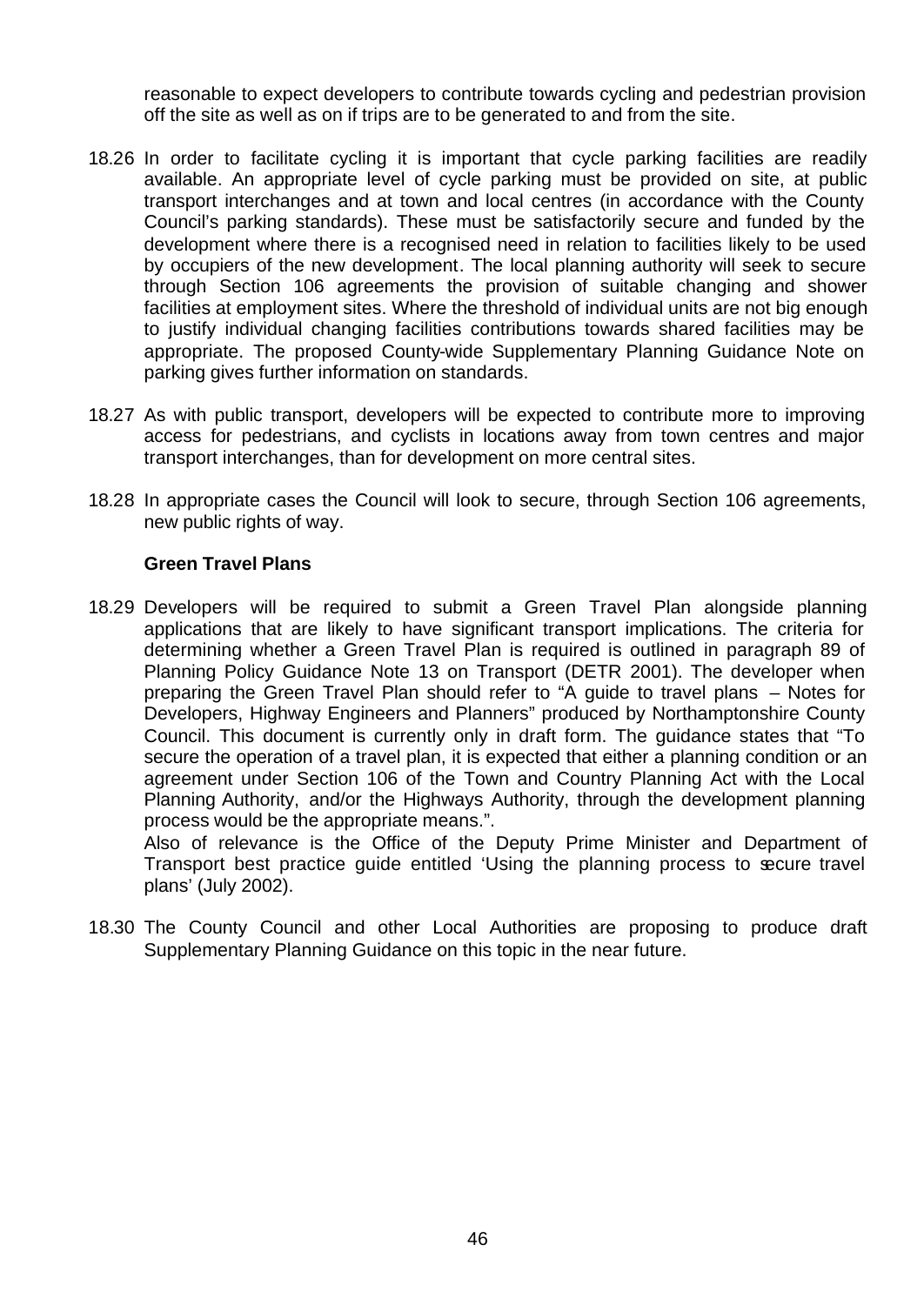# **Appendix 1**

#### **Specific transport requirements for Wellingborough East (WEAST)**

#### **Introduction**

Existing planning policy gives guidance on the requirements of WEAST. The Borough of Wellingborough Local Plan Alteration sets the importance of planning a sustainable transportation network for this development.

" Planning a sustainable transportation network for Wellingborough East is seen as a key objective. It should ensure that priority is given to non-car modes of travel, whilst still providing excellent access to the strategic transportation network to encourage economic development. In order to ensure that the area is fully integrated with the existing town effective transportation links with the existing fabric must be provided. Extensive footpaths and cycle routes should be provided throughout the development in accordance with policies **T5, T6 and T7**, which as well as linking to the town and providing links to the surrounding countryside. The existing Public Rights of Way network should be protected and enhanced. Where new routes are provided their future maintenance should be secured."

#### **Highway Requirements.**

#### **Access to and from the primary road network, the existing urban areas and through the site**

Developers of WEAST will be expected to ensure that there is appropriate access to and from the primary road network. The developer will finance the construction of new and upgraded highway infrastructure to facilitate suitable access from the primary road network. The current highway infrastructure providing access to this area of land and also the wider highway network that is potentially affected by the development has been assessed by the Council and a report has been prepared entitled the "Wellingborough East Preliminary Development Plan – Area Land-Use/Transportation Study – A Preliminary Transport Assessment" (June 2002). The report indicates a number of junctions on the existing road network that are showing distress at peak times. The developer will be required to demonstrate the mitigation measures proposed regarding the development traffic on both the proposed and existing networks. It is considered essential that future traffic must be able to access the site from the north and south without travelling through large sections of the existing Wellingborough urban area.

Access from the primary network must be as set out in the Borough of Wellingborough Local Plan (BOWLP) Alteration. The principle objective is that highway access through Wellingborough East must be achieved from the A510 (Northen Way)/A509 in the North and the A45 (Trunk Road) from the South. Any proposed access route must be consistent with **Policy UT1 and Policies U14-U20** of the BOWLP Alteration.

The developer needs to ensure that effective north-south movement can be made through Wellingborough East so that large amounts of freight and private motor vehicle traffic are not transferred to the western side of the railway onto existing congested north-south routes (for example Eastfield Road). The "new" north-south distributor road must be capable of dealing with the locally generated traffic including heavy goods vehicles. It is envisaged that the route will be a high standard local distributor along the lines of Northen Way (A510 – Wellingborough) but with pedestrian crossings.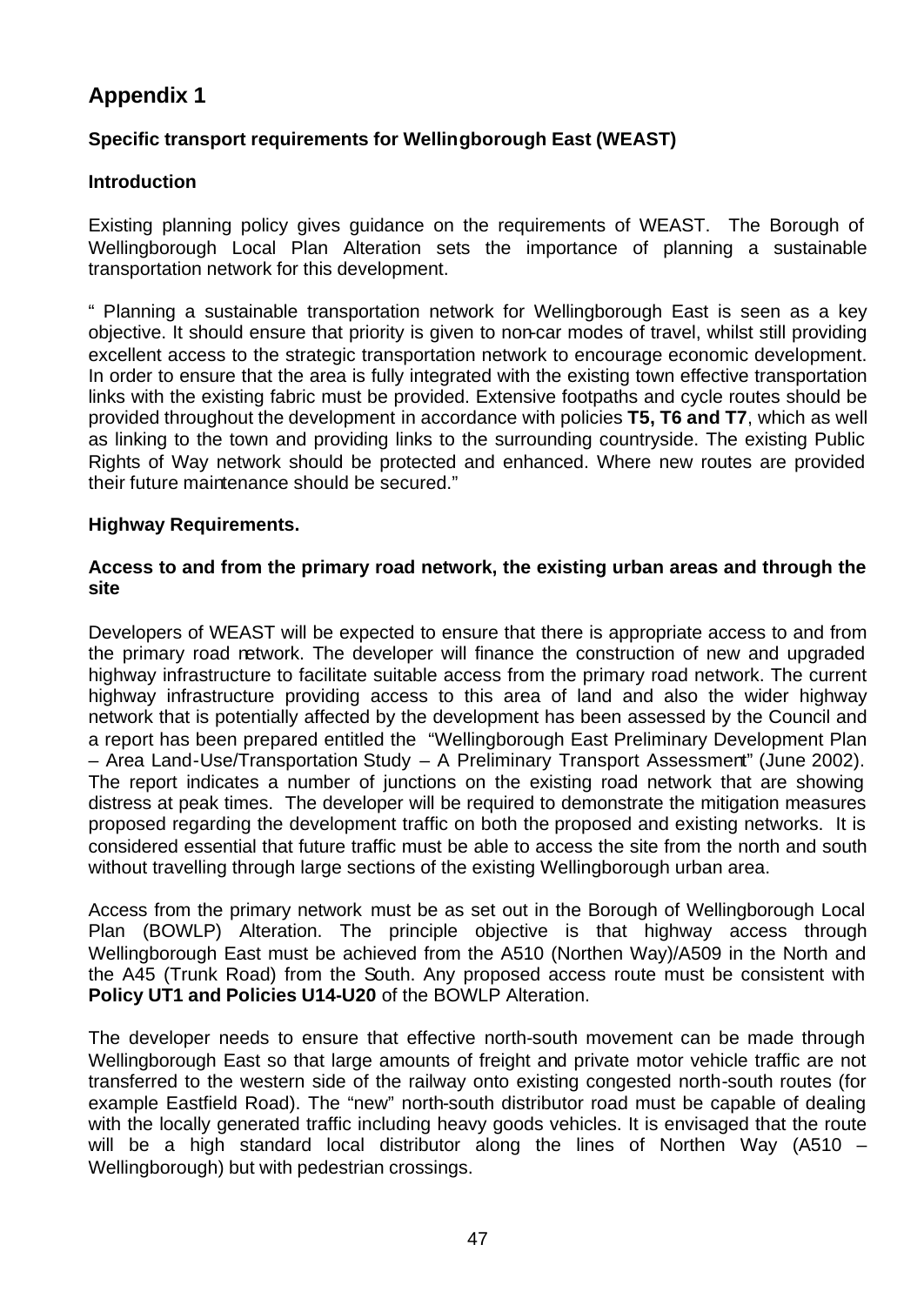As well as the north-south links there is also a need for a seamless "east-west" link. It is key that a seamless highway link is created from the settlements to the east of WEAST through to the railway station, town centre and the rest of Wellingborough. The main North-South and East-West roads will be appropriately designed to ensure the residential amenity of the development is protected and encourage modal shift, whist also meeting the wider transportation needs of the development.

The route forming part of the proposed road network and any modifications to the existing highway infrastructure required to support the development is to be agreed with the County Council as highway authority in consultation with the Council. The developer should also consider the requirements of the public transport providers to ensure that transport routes are suitable for the provision of an effective bus service.

Where the requirements referred to do not solely relate to the Wellingborough East development (i.e. access to the rail station from the town centre and wider town is referred to), this should be reflected in the source of finance for the required infrastructure in the wider area.

#### **Cycling and Pedestrians**

The general cycling and walking principles outlined in section 18 of this guidance should be followed. It is key that the development should be planned in such a way as to encourage walking, cycling and the use of public transport and reduce dependency on the car.

Within the development new highways should be designed to give maximum safety to vulnerable road users. This includes giving priority and specific allocation of highway space as appropriate. It is expected that this work will be financed as part of the costs to be met by the developer.

It is expected that extensive footpaths, cycle routes and appropriate road hierarchies (suitable for cyclists sharing with other motorised traffic in an integrated and safe manner) should be provided throughout the development linking up with key services such as the railway station, local centres, schools and the town centre. It is vital that the employment components of WEAST are easily accessible from the new build housing and existing residential areas of Wellingborough. The existing Public Rights of Way network should be protected and enhanced. Where new routes are provided their future maintenance will be secured through the appropriate sections of the Highways Act 1980. The developer will be required to consider any permanent or temporary diversion orders required for any affected rights of way as part of the development proposals.

The National Cycle Strategy identified that "Much of the considerable potential for cycling is derived from the existing journey patterns of other modes. 72% of all trips are less than five miles in length. Half are less than 2 miles". Anything less than five miles is a reasonable distance to expect a healthy individual to cycle on safe attractive routes, across the development and from the vast majority of residential areas to the neighbourhood centre, the town centre as well as to the main development employment centres.

The aim is that WEAST will become a sustainable urban extension of Wellingborough. It is reasonable to assume that residents from the existing urban area of Wellingborough will need to access WEAST for employment and other facilities and vice-versa future residents of WEAST will be visiting the existing urban area of Wellingborough for a variety of services. The size of Wellingborough means that is reasonable to expect a healthy individual to be able to cycle from one side to the other. It is therefore reasonable for the WEAST development as a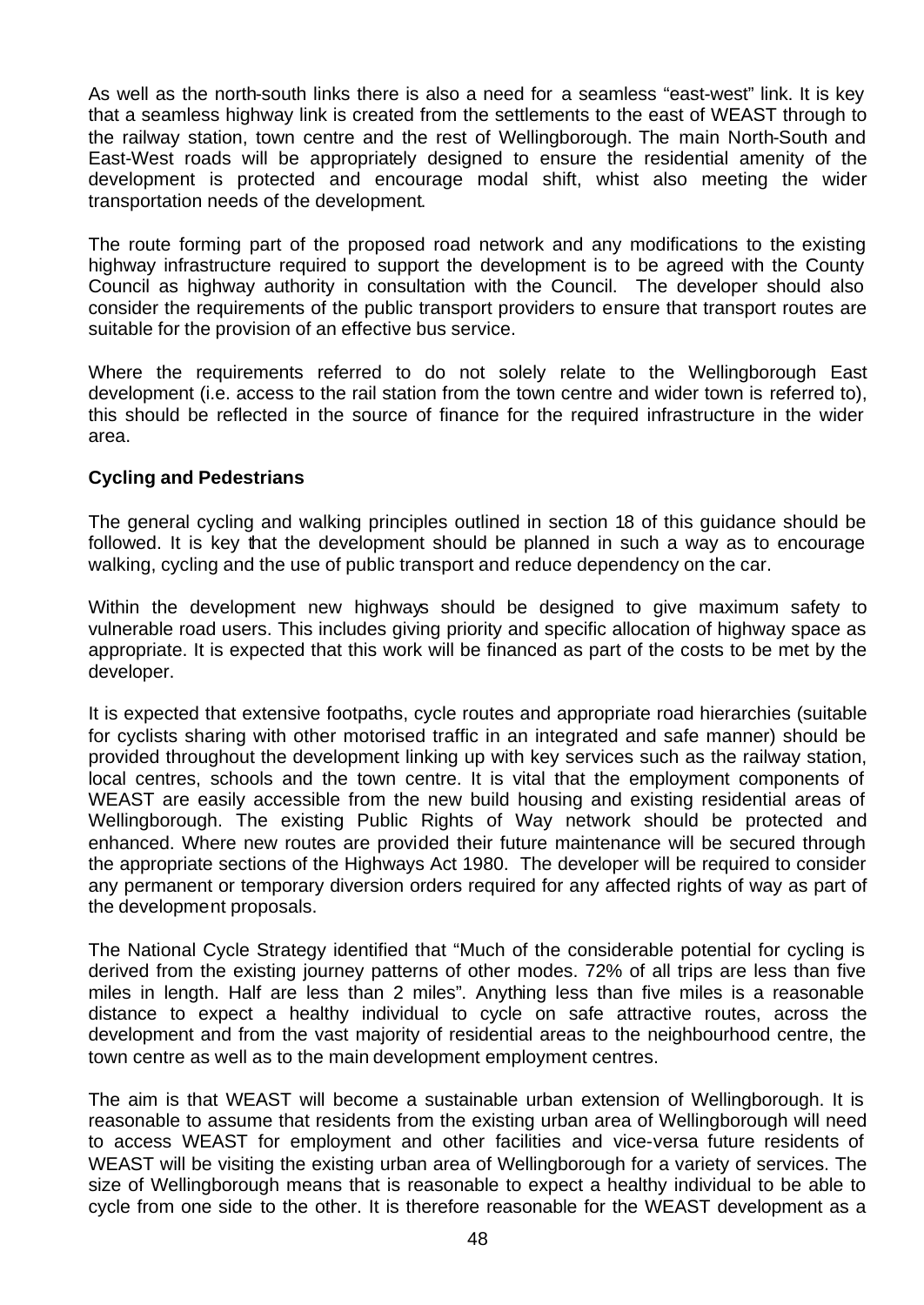large trip generator to contribute financially towards the implementation of routes shown on the Wellingborough Cycle Master Plan across the whole of the Wellingborough urban area.

#### **Public Transport**

Effective public transport is key to the success of WEAST as a sustainable urban extension. The highway elements are already dealt with above. Developers will be expected to contribute towards bus provision linking key destinations within WEAST and to the existing urban area of Wellingborough particularly the town centre, employment areas and the railway station. The route between the town centre, the station and the neighbourhood centre is the most important service and needs a high quality attractive regular and frequent service and needs a high quality attractive regular and frequent service. Opportunities for innovative facilities and management, such as road trains, real-time information screens etc, could be considered useful both for the service they offer and for the encouragement of public transport use.

It is envisaged that bus enhancement measures will be required. These new measures will be required due to the trips generated by WEAST and the need to encourage sustainable patterns of movement. Developers will be expected to contribute towards the development of appropriate bus priority measures which are required as a result of extra trips generated by WEAST. These will include measures both on and off site.

Bus shelters should be designed with clear sides all around and be located in very safe positions. They should also offer protection from the elements. Further guidance on this topic is contained in the Council's proposed Urban Design Framework for WEAST.

Developers must also demonstrate a means of encouraging residents to use public transport, for example through the provision of free or reduced fare travelcards. It is important that a site is served by public transport as soon as properties start to be occupied. The developer will be required to enter into an agreement with a bus operator to ensure the provision of bus services as follows to Wellingborough railway station and town centre. It may be that initially the service will comprise part of a demand responsive network. The following standards should form the basis for negotiation:

Phase 1 : 10-99 dwellings occupied – Hourly service, Mon-Sat daytime only.

Phase 2 : 100-249 dwellings occupied – Half-Hourly service, Mon-Sat daytime. Hourly service, Evenings and Sundays one journey (Mon-Sat daytime) must operate by the most direct route.

Phase 3 : 250-499 dwellings occupied – Three buses per hour, Mon to Sat daytime, plus one early morning journey. Hourly service, Evenings and Sundays. Two journeys (Mon to Sat daytime) must operate by the most direct route.

Phase 4 : 500 and over dwellings occupied – Each dwelling must be within 400m of a bus stop with a 20-minute frequency service Mon to Sat daytime plus two early morning journeys. Half-hourly service, Evenings and Sundays. Two journeys (Mon to Sat daytime) must operate by the most direct route. Peak journeys will be required to operate via the appropriate industrial estate.

School Transport : Except where the LEA is required to provide free home to school transport, at least one journey to and one journey from the nearest or appropriate educational establishment must be provided, except where the nearest or appropriate establishment is within the boundaries of the development and/or there is deemed to be a safe walking or cycling route.

The following standards will be expected for buses :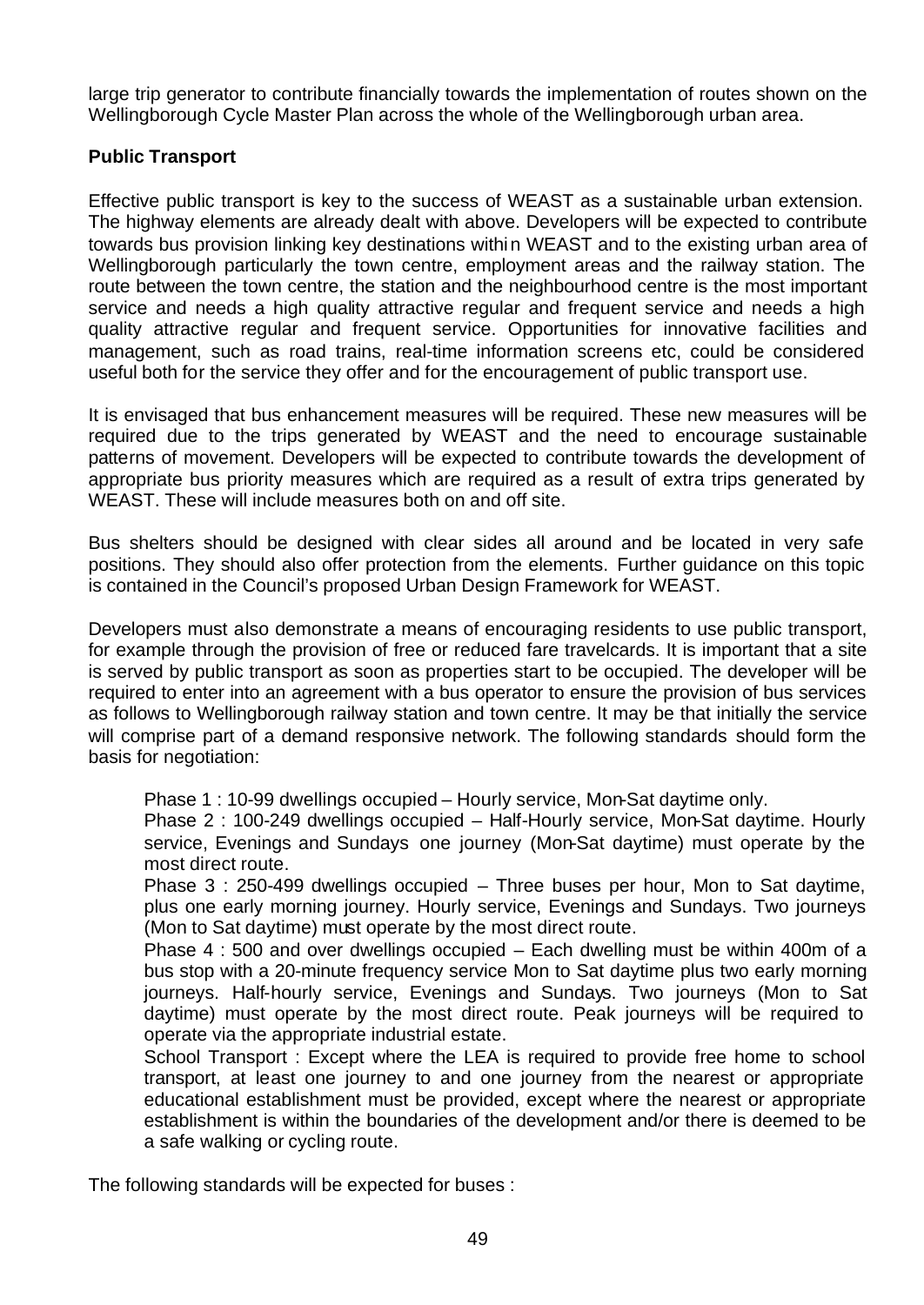- a) The vehicles operating the services must be low floor buses to a specification which complies with the requirements of the Disability Discrimination Act.
- b) No dwelling should be more than 400 metres walking distance from a designated bus stop accessible by a well-lit footpath network or road. The route must not require buses to turn round and retrace their steps at a designated terminus.
- c) The route must usually be free from vertical traffic calming measures. Speed cushions are acceptable.
- d) Each designated bus stop must usually be constructed with a 180mm high kerb to a standard which enables buses to stop parallel with a kerb and with room adjacent to an area of hardstanding which can be easily accessed by disabled people from the footpath network.
- e) Each designated stop expected to be used by boarding passengers in significant numbers must be equipped with a power source and lighting. Stops should normally be equipped with a flag and pole. The shelter and pole must be to a standard applied to stops as part of bus enhancement schemes elsewhere.
- f) All services must be routed so as to link in with other existing bus services or with interchanges with other modes of public transport including rail stations.

#### **Railway Interchange Facilities**

The developments at WEAST must improve the public transport interchange at the rail station as its location adjacent to the proposal will be an important strategic interchange point. It is essential that the station is integrated with the overall transport system and offers added value in terms of connectivity and as a 'gateway' via the proposed bridge to WEAST. An appropriate passenger information system must be provided at the station. There must also be appropriate provision of facilities to aid pedestrian and cycle access and improvements to the facilities for taxis at the station plaza. The Council's draft Wellingborough East Supplementary Planning Guidance provides further advice on this point.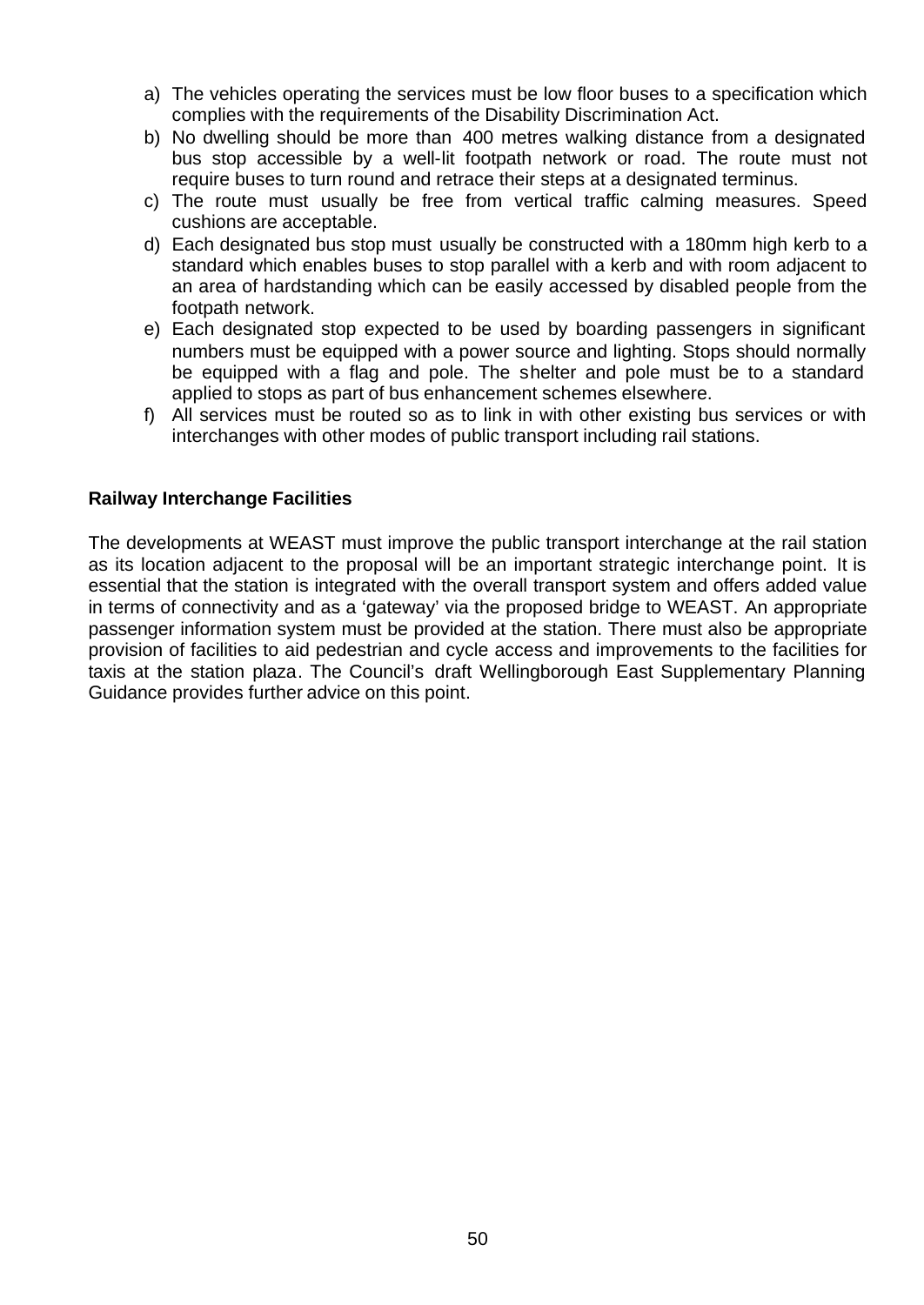# **Appendix 2**

# **CONTACTS LIST**

| <b>Environmental Services</b>             |                                   |
|-------------------------------------------|-----------------------------------|
|                                           | 雷 01933 229777                    |
| <b>Borough Council of Wellingborough</b>  | Fax: 01933 231982                 |
| <b>Croyland Abbey</b>                     | Email:                            |
| <b>Tithe Barn Road</b>                    | environment@wellingborough.gov.uk |
| Wellingborough                            | Web: www.wellingborough.gov.uk    |
| <b>Northants</b>                          |                                   |
| <b>NN81BJ</b>                             |                                   |
|                                           |                                   |
| <b>Development Control Team</b>           | <b>雷 01933 231930 - 6</b>         |
| <b>Spatial Planning Team</b>              | 雷 01933 231920/1/2/4/6            |
| <b>Conservation Officer</b>               | 雷 01933 231925                    |
| <b>Landscape Officer</b>                  | 雷 01933 231923                    |
| <b>Building Control Team</b>              | 雷 01933 231940/2/3/4              |
| <b>Environmental Development and</b>      | 雷 01933 231961/2/3                |
| <b>Protection</b>                         |                                   |
| <b>Environmental Business Development</b> | 雷 01933 231915                    |
| <b>Officer</b>                            |                                   |
| <b>Wellingborough East Project Team</b>   | 雷 01933 231984/5/6                |
| <b>Head of Community Development</b>      | 雷 01933 231804                    |
| <b>Head of Legal Services</b>             | 雷 01933 231515                    |
| <b>Head of Economic Development</b>       | 雷 01933 231915                    |

| <b>Northamptonshire County Council</b><br><b>County Hall</b><br>Northampton<br><b>NN1 1AN</b> | 雷 01604 236236<br>web: www.northamptonshire.gov.uk |
|-----------------------------------------------------------------------------------------------|----------------------------------------------------|
|                                                                                               |                                                    |
| <b>Structure Plan</b>                                                                         | <b>雷 01604 236057</b>                              |
| <b>Highways</b>                                                                               | 雷 01604 236715                                     |
| Archaeology                                                                                   | 雷 01604 237243                                     |
| <b>Minerals and Waste</b>                                                                     | <b>雷 01604 236638</b>                              |
| Landscape                                                                                     | <b>雷 01604 237476</b>                              |

| <b>Environment Agency</b> | Web: www.environment-agency.gov.uk      |
|---------------------------|-----------------------------------------|
| <b>Anglian Region</b>     | Planning Liaison Officer <b>雷 01522</b> |
| <b>Waterside House</b>    | 785882                                  |
| <b>Waterside north</b>    |                                         |
| Lincoln                   |                                         |
| LN <sub>2</sub> 5HA       |                                         |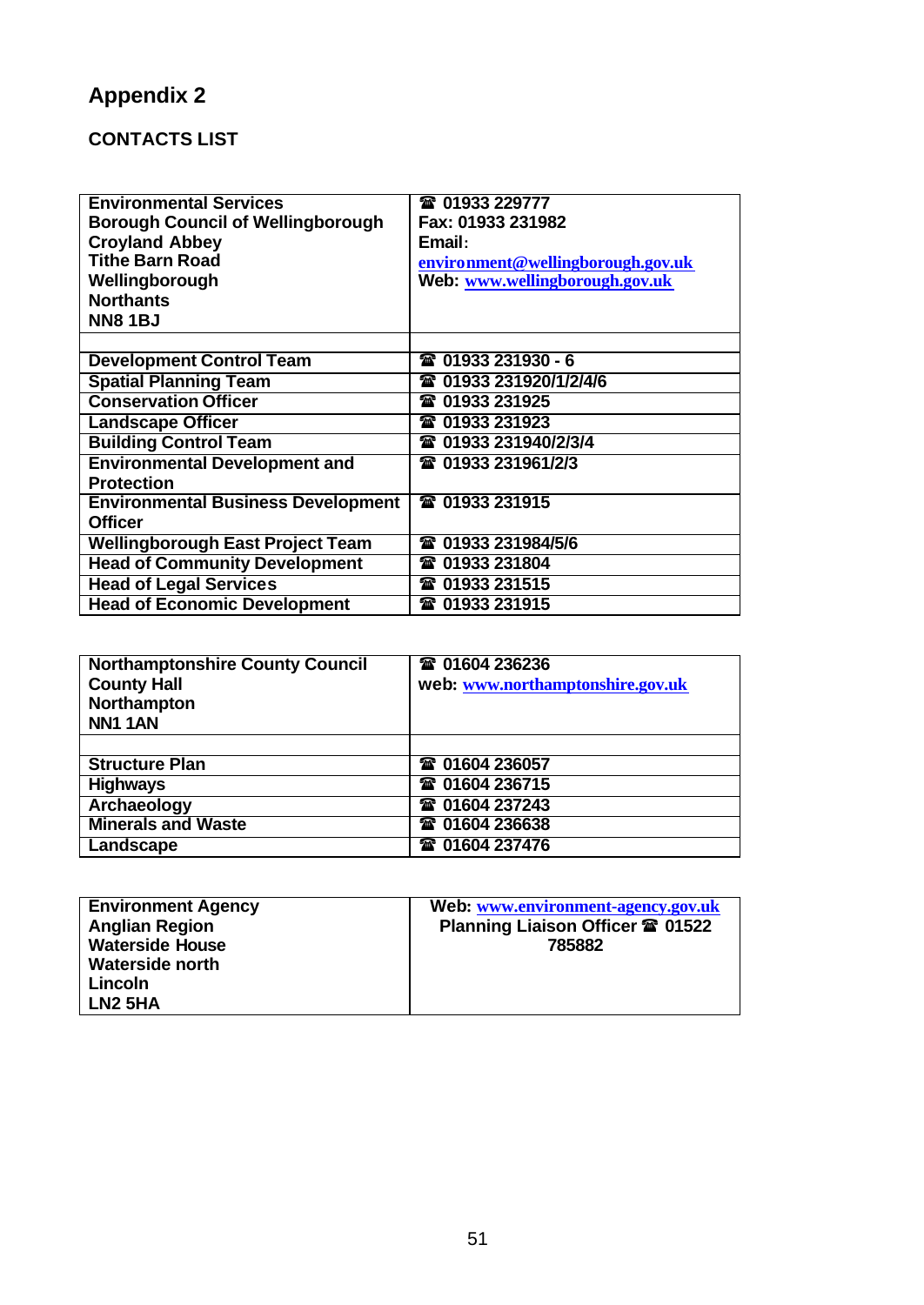# **Appendix 3**

## **GUIDANCE NOTES IN RELATION TO LEGAL AGREEMENTS FOR PLANNING APPLICANTS**

- ∗ The Agreement will be prepared by the Council's Head of Legal & Committee Services and will need to be completed before the Planning Permission is issued. This will take approximately one month from the date of the Planning Committee at which the application was considered.
- ∗ The Applicant will be responsible for the Council's legal costs. These will normally be in the region of £150 - £200 for a standard Agreement. The Council reserves the right to charge a higher fee for more complicated Agreements and details can be obtained directly from the Council's Head of Legal and Committee Services – telephone number 01933 231515.
- ∗ The Agreement will be registered as a Local Land Charge.
- ∗ On receipt of instructions from the Head of Development Control, the Head of Legal & Committee Services will prepare a draft Agreement for approval by the Applicant. This will be forwarded to the Applicant for approval. Once approved the Head of Legal & Committee Services will send an engrossed document for signature.
- ∗ Upon receipt of the signed document the Head of Development Control will issue the Planning Permission.
- ∗ The Head of Legal & Committee Services will need to see evidence of the Applicant's title to the land which is to become the subject of the Agreement. In most circumstances a copy of a conveyance or office copy entries from the Land Registry will be sufficient.
- ∗ All persons with an interest in the land (e.g. mortgagees, co-owners) will need to be parties to the Agreement. Details should be supplied to the Development Control Officer handling your application.
- ∗ When the land is subject to a Legal Charge or mortgage the consent of the mortgagee to the terms of the Agreement will be necessary.
- ∗ This Planning Agreement is a legal Agreement which will be binding on the Applicant and Successors in Title. Applicants may wish therefore to take independent legal advice.

### **prepared by the Council's Head of Legal Services.**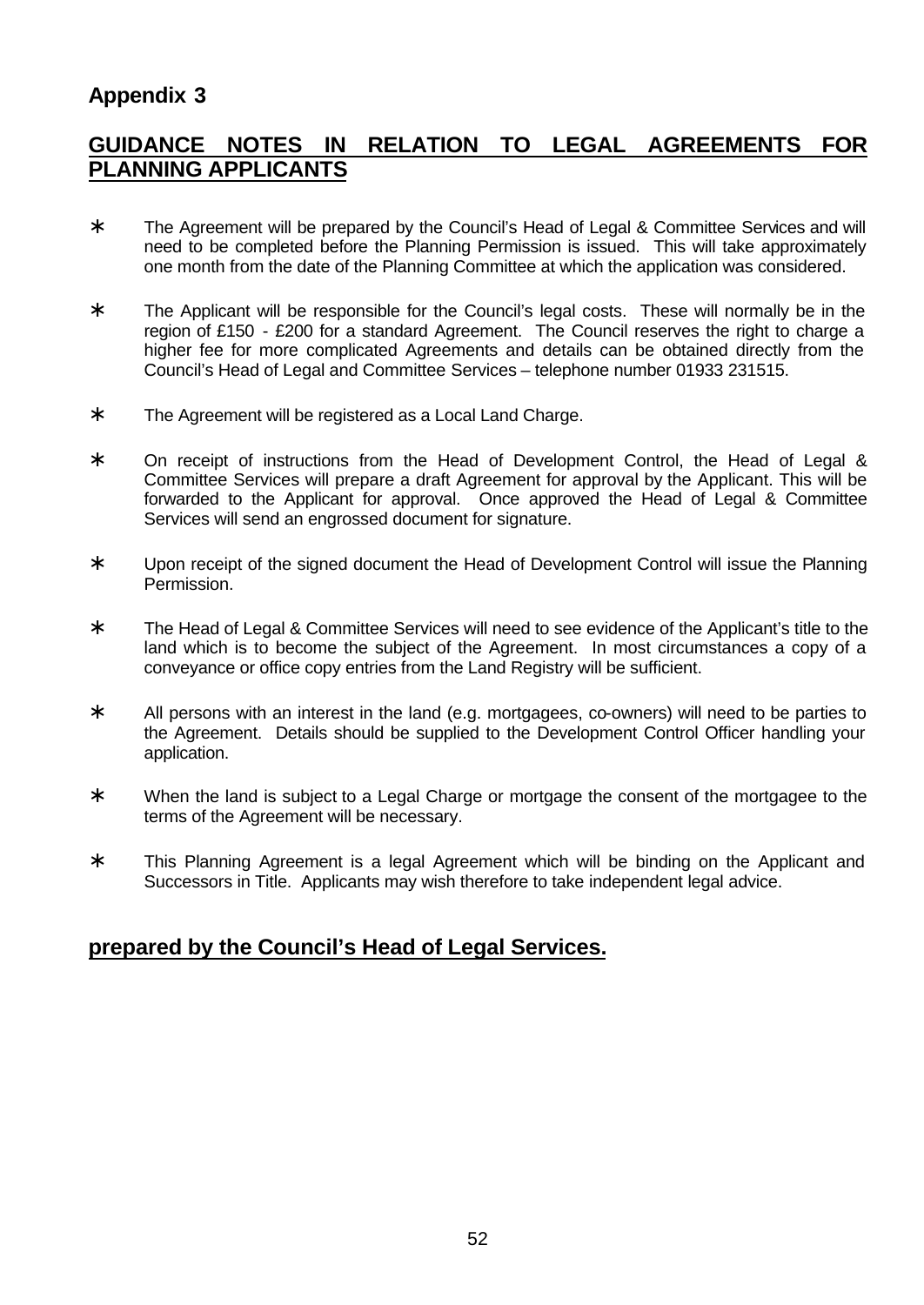# **Appendix 4- Some useful related documents.**

Borough Council of Wellingborough (1997) *Nature Conservation Strategy* Borough Council of Wellingborough (1999) *Borough of Wellingborough Local Plan* Borough Council of Wellingborough (2000) *Wellingborough's Sustainable Community Plan* Borough Council of Wellingborough (2002) *Borough of Wellingborough Local Plan Alteration – Revised Deposit* Borough Council of Wellingborough (2002) *Wellingborough's Community Plan* Borough Council of Wellingborough (2003) *Building Better Places- How to contribute to sustainable development- Supplementary Planning Guidnace VIII* Borough Council of Wellingborough (2003) *Wellingborough East, draft SPG* Borough Council of Wellingborough (2003) *Land East of Eastfield Road, draft SPG*  Borough Council of Wellingborough (2003) *Station Island, draft SPG* Borough Council of Wellingborough (2003) *Wellingborough East Neighbourhood Centre, draft SPG* Borough Council of Wellingborough (2003) *Affordable housing, draft SPG*  Countryside Agency (2002) *How communities can be involved in negotiating and managing benefits secured from development via planning obligations* Countryside Agency (2002) *Increasing the effectiveness of planning obligations* Countryside Agency (2002) *Using quality of life capital to devise planning obligations* DETR (1999) *Planning Policy Guidance Note 12: Development Plans* DETR (2000) *Planning Policy Guidance Note 3: Housing* DETR (2001) *Planning Policy Guidance Note 13: Transport*  DOE (1990) *Planning Policy Guidance Note 16: Archaeology and Planning* DOE (1994) *Planning Policy Guidance Note 9: Nature Conservation* DOE (1994) *Planning Policy Guidance Note 23: Planning and Pollution Control* DOE (1994) *Planning Policy Guidance Note 24: Planning and Noise* DOE (1994) *Circular 5/94 – Planning Out Crime* DOE (1997) *Planning Policy Guidance Note 1: General Policy and Principles* DOE (1997) *Circular 1/97- Planning Obligations* DOE and Department of National Heritage (1994) *Planning Policy Guidance Note 15: Planning and the Historic Environment* DOE and Welsh Office (1993) *Planning Policy Guidance Note 22: Renewable Energy* and Annexes (1994) DTLR (2001) *Planning Policy Guidance Note 25 : Development and Flood Risk* DTLR (2002) *Planning Policy Guidance Note 17, Planning for Open Space, Sport and Recreation* DTLR and CABE (2001) *By Design: Better Places to Live, A companion guide to PPG 3*, Thomas Telford Publishing East Midlands Regional Local Government Association (2003) – *Revised regional planning guidance for the East Midlands public consultation draft* English Partnerships and The Housing Corporation (2000) *Urban Design Compendium*, English **Partnerships** GOEM (2002)*Regional Planning Guidance for the East Midlands (RPG8)* Northamptonshire County Council (2001) *Northamptonshire County Structure Plan* (amended by High Court Challenge 8/2/02) Northamptonshire County Council (2002) *Biodiversity Action Plan* Northamptonshire County Council (2002) *Waste Management Strategy for Northamptonshire* Northamptonshire County Council (2003) *Deposit Draft Waste Local Plan* Northamptonshire County Council (2003) *Planning Out Crime in Northamptonshire, Consultation Draft Supplementary Planning Guidance.*  ODPM (2002) *Using the planning process to secure travel plans.*